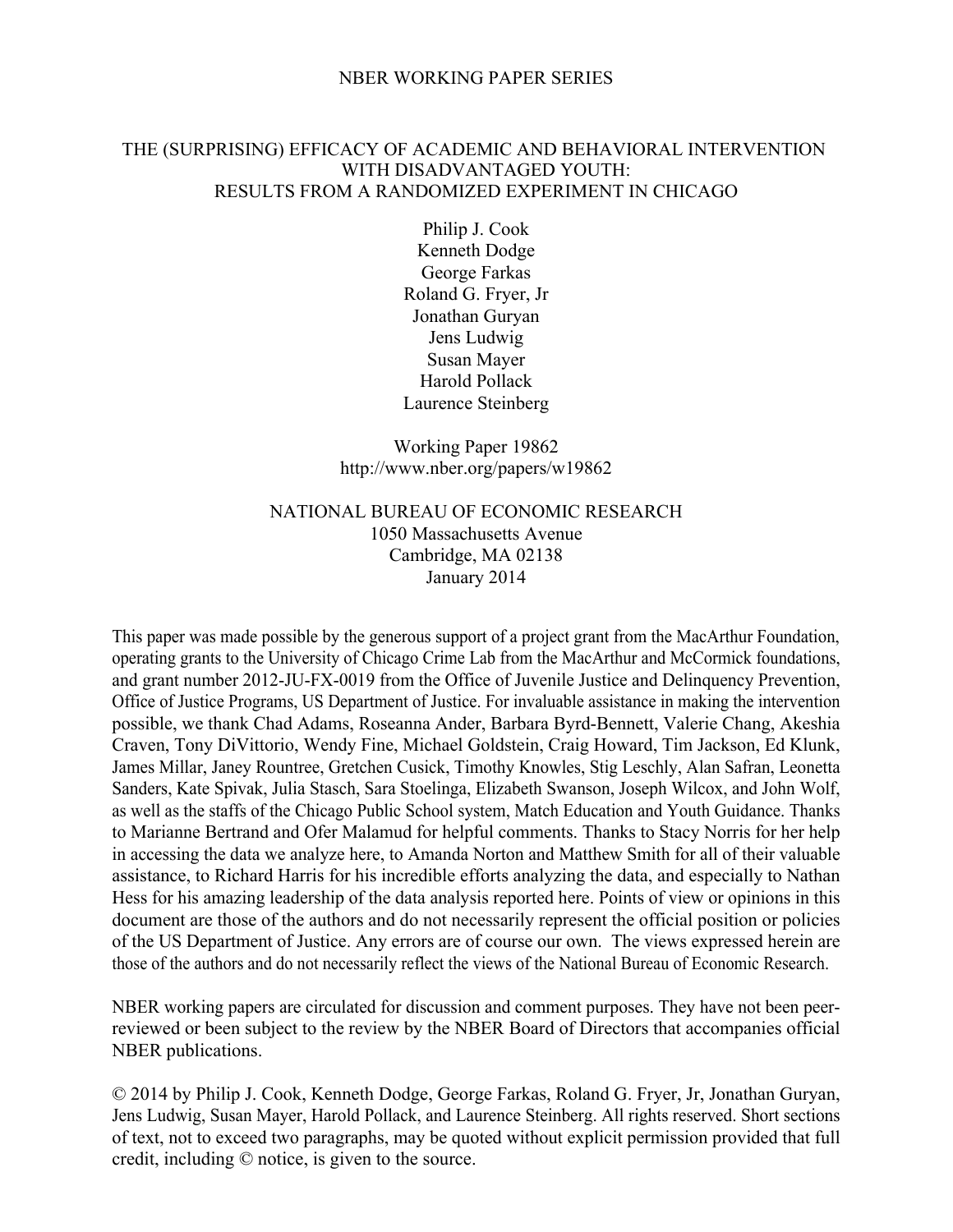The (Surprising) Efficacy of Academic and Behavioral Intervention with Disadvantaged Youth: Results from a Randomized Experiment in Chicago Philip J. Cook, Kenneth Dodge, George Farkas, Roland G. Fryer, Jr, Jonathan Guryan, Jens Ludwig, Susan Mayer, Harold Pollack, Laurence Steinberg NBER Working Paper No. 19862 January 2014 JEL No. I0,I20,I24,I3,J24,Z18

#### **ABSTRACT**

There is growing concern that improving the academic skills of disadvantaged youth is too difficult and costly, so policymakers should instead focus either on vocationally oriented instruction for teens or else on early childhood education. Yet this conclusion may be premature given that so few previous interventions have targeted a potential fundamental barrier to school success: "mismatch" between what schools deliver and the needs of disadvantaged youth who have fallen behind in their academic or non-academic development. This paper reports on a randomized controlled trial of a two-pronged intervention that provides disadvantaged youth with non-academic supports that try to teach youth social-cognitive skills based on the principles of cognitive behavioral therapy (CBT), and intensive individualized academic remediation. The study sample consists of 106 male 9th and 10th graders in a public high school on the south side of Chicago, of whom 95% are black and 99% are free or reduced price lunch eligible. Participation increased math test scores by 0.65 of a control group standard deviation(SD) and 0.48 SD in the national distribution, increased math grades by 0.67 SD, and seems to have increased expected graduation rates by 14 percentage points (46%). While some questions remain about the intervention, given these effects and a cost per participant of around \$4,400 (with a range of \$3,000 to \$6,000), this intervention seems to yield larger gains in adolescent outcomes per dollar spent than many other intervention strategies.

Philip J. Cook Sanford School of Public Policy Duke University 215 Sanford Building Durham, NC 27708-0245 and NBER pcook@duke.edu

Kenneth Dodge Duke University Sanford School of Public Policy Box 90545 Durham, NC 27708-0545 dodge@duke.edu

George Farkas University of California, Irvine 2070 Education, Mail Code 5500 Irvine, CA 92697 gfarkas@uci.edu

Roland G. Fryer, Jr Department of Economics Harvard University Littauer Center 208 Cambridge, MA 02138 and NBER rfryer@fas.harvard.edu

Jonathan Guryan Northwestern University Institute for Policy Research 2040 Sheridan Road Evanston, IL 60208 and NBER j-guryan@northwestern.edu

Jens Ludwig University of Chicago 1155 East 60th Street Chicago, IL 60637 and NBER jludwig@uchicago.edu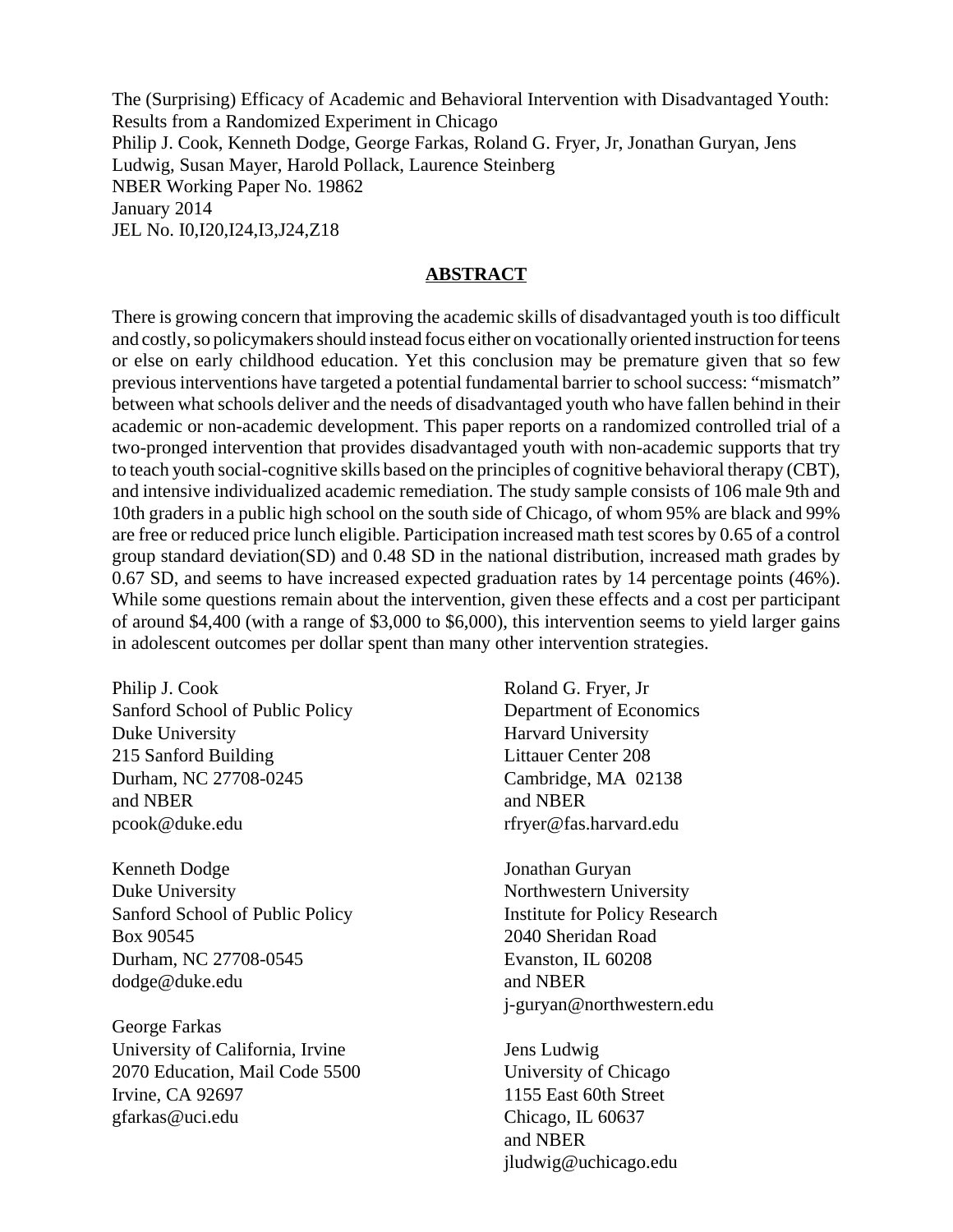Susan Mayer University of Chicago 1155 E. 60th Street Chicago, IL60637 smayer@uchicago.edu

Harold Pollack University of Chicago School of Social Service Administration 969 East 60th Street Chicago, IL 60637 haroldp@uchicago.edu

Laurence Steinberg Department of Psychology Temple University 1701 N. 13th Street Philadelphia, PA 19122l ds@temple.edu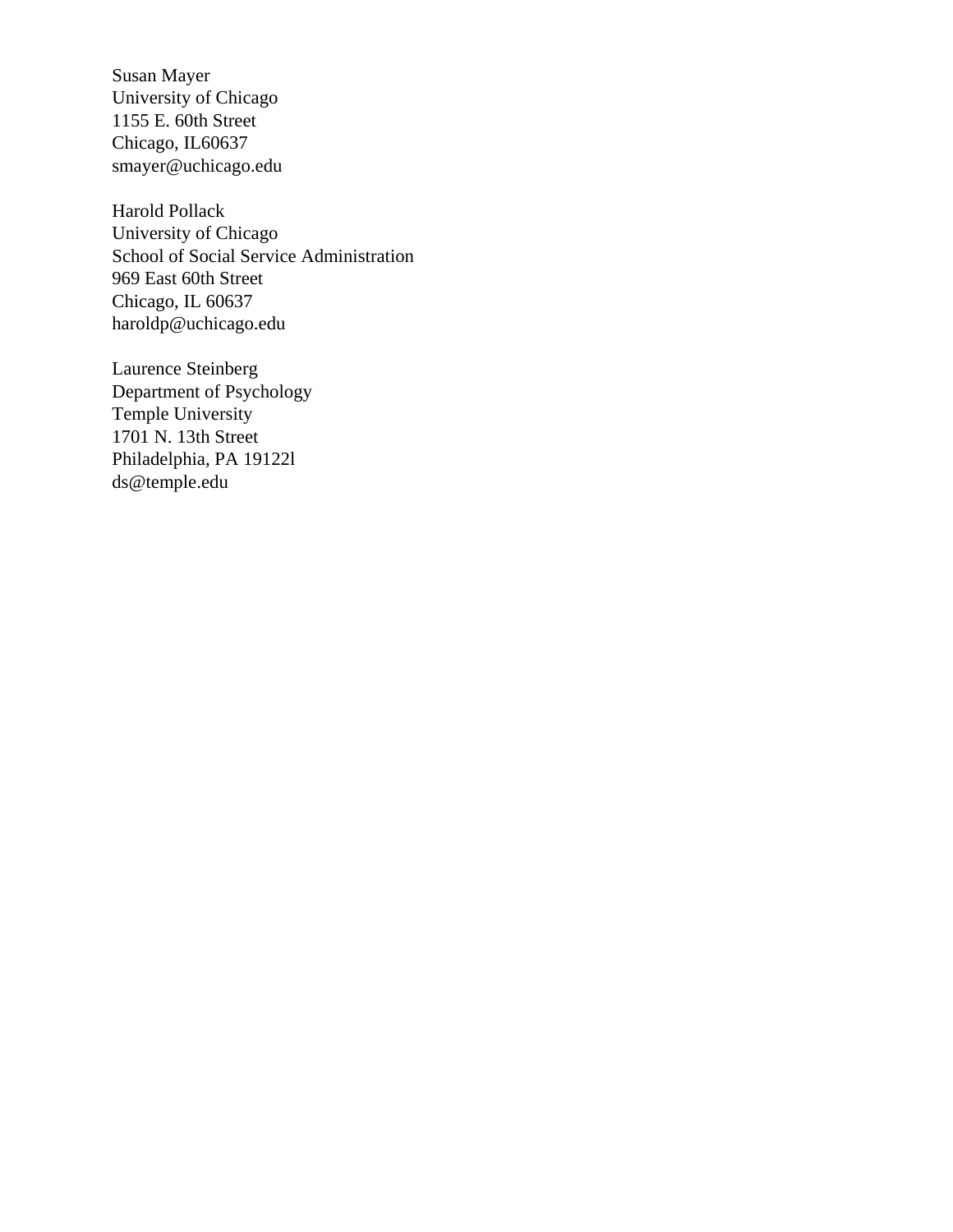## I. INTRODUCTION

By age 13 the gap in achievement test scores between African-American and white children, as measured in the National Assessment of Educational Progress (NAEP), equals 0.62 standard deviations (SD) in reading and 0.80SD in math.<sup>[1](#page-3-0)</sup> Disparities in test scores along income lines are even larger and are growing over time (Reardon, 2011). Inequality in academic achievement is an important contributor to other forms of inequality, for example with respect to schooling attainment, income, health, and crime involvement.

While there is widespread agreement about the importance of this problem, there remains great uncertainty about the best way to solve it. There are remarkably few success stories of efforts to improve academic outcomes of disadvantaged youth,<sup>[2](#page-3-1)</sup> which has led to growing concerns about the value of such efforts. For example Cullen, Levitt, Robertson and Sadoff (2013) argue that rather than focus on college-bound academics for disadvantaged teens, secondary schools should focus on technical or vocational education. Carniero and Heckman (2003, p. 90) argue for a focus on younger children: "The return to [human capital] investment in the young is apparently quite high; the return to investment in the old and less able is quite low."

Yet the conclusion that adolescence is too late to improve the academic outcomes of disadvantaged children may be premature, given the possibility that previous interventions may have misdiagnosed the key barriers to success for this population and so have been aiming at the wrong target. The U.S. currently spends around \$590 billion each year on public K-12 schooling.<sup>[3](#page-3-2)</sup> After the first few grades, the explicit focus of most public school instruction is on the development of academic skills. Most education reform efforts focus on improving the quality with which grade-level material is taught, or the incentives students have to learn it.

We hypothesize that there are important mismatches between what many students (especially those from disadvantaged backgrounds) need, and what many current education policies try (or are able) to provide.

 $\overline{a}$ 

<span id="page-3-0"></span> $1$ <sup>1</sup> The exact magnitude of the black-white gap depends on the study sample examined, the age at which the gap is measured, the achievement assessment that is used, and the academic subject being examined; most studies report the gap among adolescents to be in the range from 0.5 to 0.9 standard deviations, with gaps that tend to be larger for math than reading (Jencks & Phillips, 1998; Clotfelter, Ladd & Vigdor, 2009; Fryer, 2010; Reardon, 2011).

<span id="page-3-1"></span><sup>2</sup> Most academic interventions for disadvantaged adolescents tend to focus on measures like schooling attainment or high school graduation as the outcome of primary interest. The U.S. Department of Education's What Works Clearinghouse gives no dropout prevention program its top rating for strong effects, while the Coalition for Evidence-Based Policy does not list a single program for addressing high-school graduation rates among its "Top Tier" programs.

<span id="page-3-2"></span><sup>3</sup> http://www.census.gov/compendia/statab/2012/tables/12s0261.pdf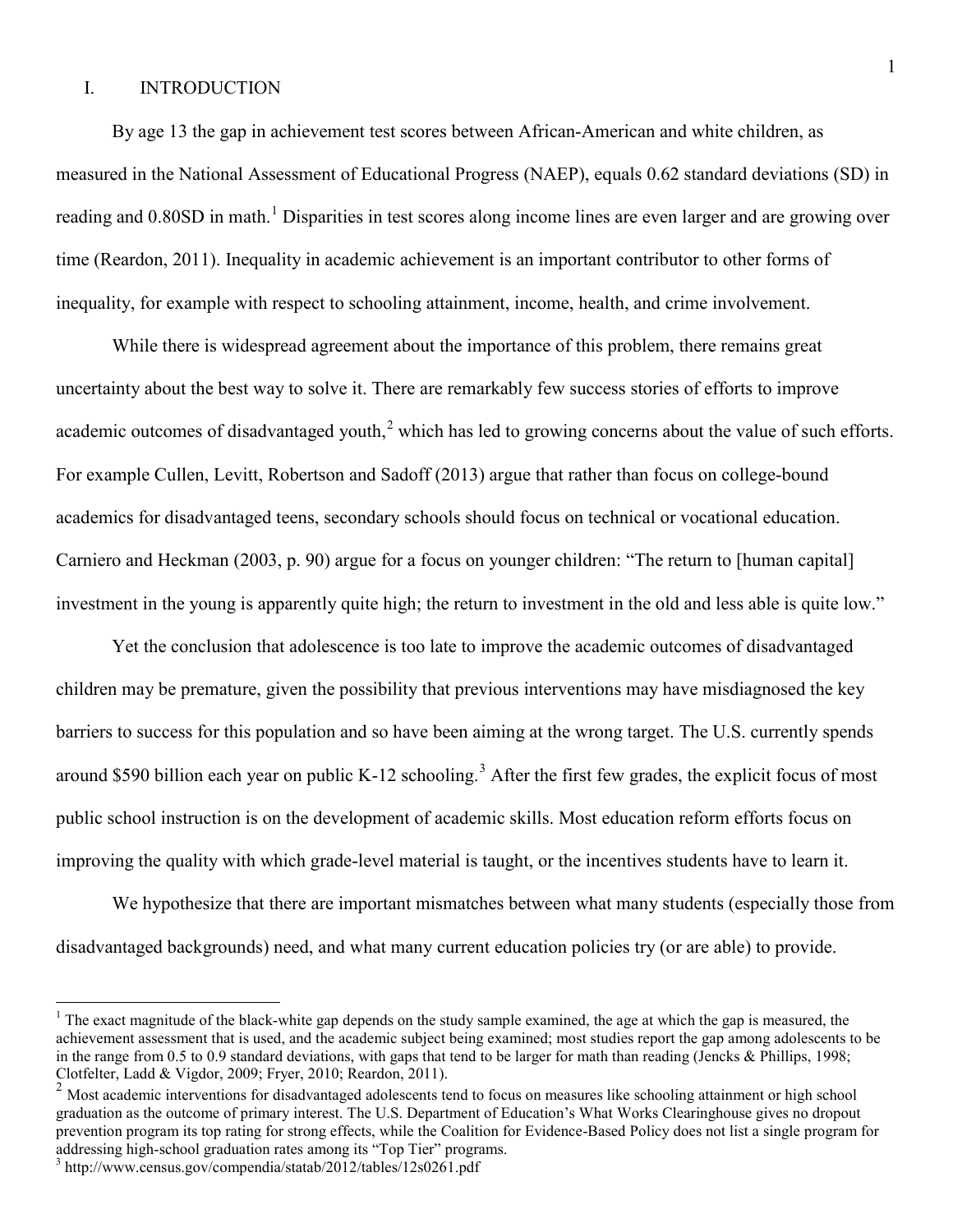Growing up in distressed, dangerous urban areas may affect the development of "non-academic" factors like social information processing styles or other features of judgment and decision-making that affect how students engage with school throughout their K-12 careers. These students may benefit from additional help with decision making at ages where schools no longer explicitly focus on this area.

On the academic side we know that the variance in achievement among all students increases as they progress in school (Cascio and Staiger, 2012), a problem that may be exacerbated in urban areas where severe disadvantage among many students affects the rate at which they learn academic material, which then leads them to fall behind grade level, which makes it more difficult to keep up with subsequent grade-level instruction, which leads them to fall yet further behind. Assessments of some of the most disadvantaged young people in Chicago – those who wind up in the Cook County Jail – find they can be up to seven years behind grade level in reading and up to 10 years behind in math (Keeley, 2011). The need for options to intensively help those who have fallen behind – to provide a real safety net – is a key systemic challenge for urban school districts serving large numbers of disadvantaged students.

In this paper we report on the results of a randomized controlled trial (RCT) of a two-pronged intervention that tries to provide both academic and non-academic remediation for disadvantaged youth who are falling behind and at great risk for slipping through the cracks of the current school system and dropping out. The non-academic intervention, developed by Youth Guidance and called Becoming a Man (BAM), includes social-cognitive skills training based on cognitive behavioral therapy (CBT) principles. A previous RCT by our team found the intervention reduced rates of violence involvement (by 44%) and increased schooling engagement, but did not have detectable effects on test scores when delivered on its own (Heller et al., 2013).

The academic intervention is intensive, individualized two-on-one math tutoring provided for one hour per day each and every day, based on the model developed by Match Education. For decades education researchers have thought that small-group tutoring generates "the best learning conditions we can devise," and have struggled to solve the key challenge that small-group tutoring by regular teachers is "too costly for most societies to bear on a large scale" (Bloom, 1984, p. 4). Match solves this problem by recognizing that smallgroup tutoring simplifies the teaching task in many ways, for example by eliminating the need for specialized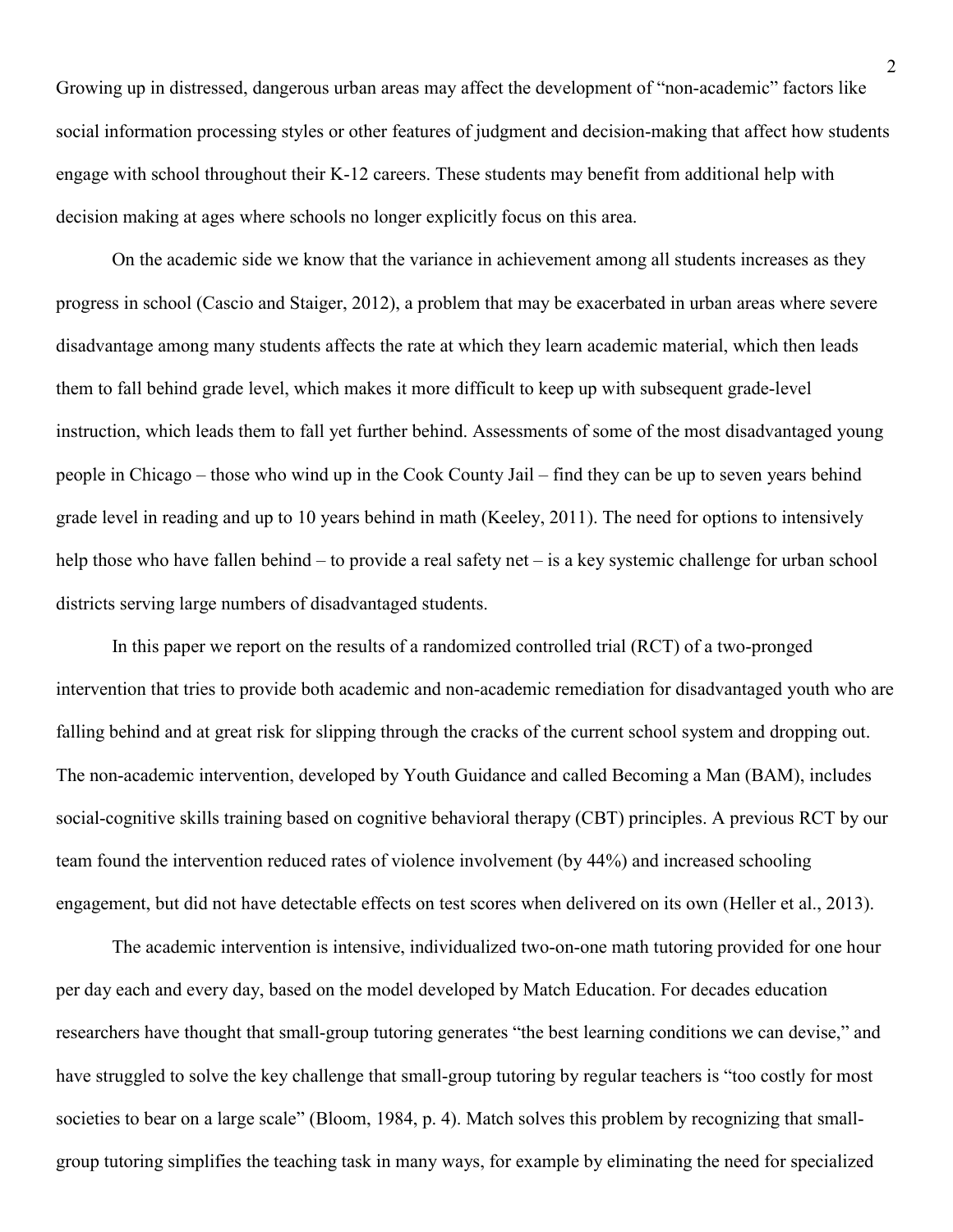training in classroom management, and so greatly expands the set of people capable of being successful instructors. Match hires well-educated committed people who usually do not have formal teacher training, but are willing to work for a year in this job for a modest stipend as a public service (similar to programs like Teach for America). Fryer's (2011) non-experimental study in the Houston Public Schools found gains in math scores in the grades exposed to Match tutoring  $(6^{th}$  and  $9^{th})$  on the order of 0.48SD and 0.74SD, respectively, although that promising intervention has not yet been subject to an RCT.

The data from our Chicago experiment suggests that program participation (the effects of treatment on the treated, or TOT) increased math achievement test scores by 0.65 of the control group's standard deviation (equal to 0.48SD within the national distribution), which equals a change in rank within the national test-score distribution of 15 percentile points. These gains were measured on a broad test of math achievement (ACT) Inc.'s EXPLORE and PLAN tests). Participation also improved math grades by 0.67SD, and had sizable (but sometimes not quite statistically significant) effects in reducing absences by one-quarter and F's in math and non-math classes by two-thirds. Participation also improved a Chicago Public Schools (CPS) indicator for being "on track" for graduation (Allensworth and Easton, 2005) by 46%, which translates into a gain in expected high school graduation rates of about 14 percentage points.

These results are striking partly because they come from working with a target population of the sort for which many have thought improving academic outcomes was infeasible  $-106$  male youth enrolled in 9<sup>th</sup> and 10<sup>th</sup> grade in academic year 2012-13 in a public high school on the south side of Chicago. Of the youth in our study sample, 99% were eligible for free or reduced price lunch and 95% are black, with average baseline reading and math scores that fell at the  $26<sup>th</sup>$  and  $22<sup>nd</sup>$  percentiles of the national distribution, respectively. What is also striking about these results is that programming did not start until the middle of November, so the programming duration was only about three-quarters of an academic year.

There are several important questions that remain about our results, including whether or how these results will persist over time, and the relative effectiveness of the two components of the intervention. The fact that there appears to be some crossover or spillover across the academic and non-academic components of our intervention, together with our small sample size, makes it complicated to cleanly distinguish the effects of the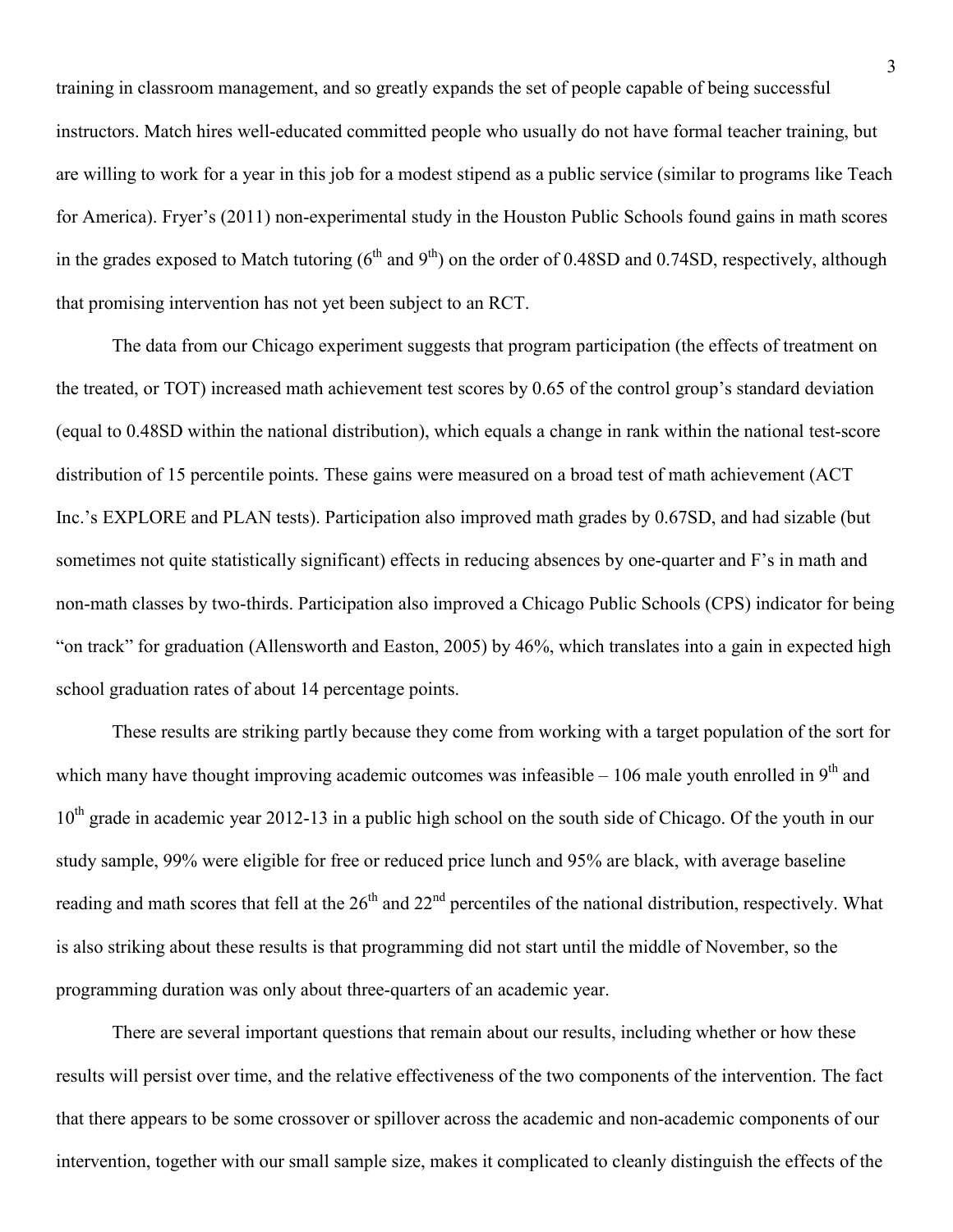different components of the intervention bundle. Yet our benchmark estimate for the combined cost of the "treatment bundle" is on the order of \$4,400, with a defensible range of \$3,000 to \$6,000 per student. While such a small study cannot be the definitive word on how to reduce disparities in academic outcomes within the U.S., if these pilot results could be achieved at large scale the gains in adolescent outcomes per dollar spent would be larger than many other strategies that have been tried, including in the early childhood area.

The remainder of this paper is organized as follows: The second section discusses the theory behind the interventions we deliver in this RCT. The third section describes the interventions. Our data sources are described in section four; our analytic approach is outlined in section five; our main findings are reported in section six; and the limitations and implications of these results, including how the gains per dollar spent from this intervention compare with other educational interventions, are discussed in section seven.

## II. THEORY

Our study is motivated by the hypothesis that there is a "mismatch" between the sorts of supports that disadvantaged youth need to succeed in school, and what most previous education or social policy interventions have provided. That mismatch, we believe, provides an explanation for why so few previous interventions have been successful – which runs counter to the alternative hypothesis that adolescence is already too late to intervene and substantially and cost-effectively improve academic outcomes.

#### A. Non-academic barriers

To understand the sorts of supports disadvantaged youth in our study site of Chicago might benefit from, it is first useful to understand the context in which these youth are growing up and attending school. The CPS system is one of the nation's largest urban school districts, with over 23,000 teachers serving over 400,000 students in 681 schools, including 106 high schools. As in many urban districts, students are disproportionately from disadvantaged family backgrounds. Fully 87% of CPS students are eligible for free or reduced price lunch; 42% are African-American, 44% are Latino, 9% are white, and 3% are Asian/Pacific-Islander.

The specific high school in which we carried out the present study's RCT is located in a very racially and economically segregated neighborhood on the south side of Chicago. Mirroring the socio-demographics of the surrounding community, nearly all students in the study high school are African-American and are eligible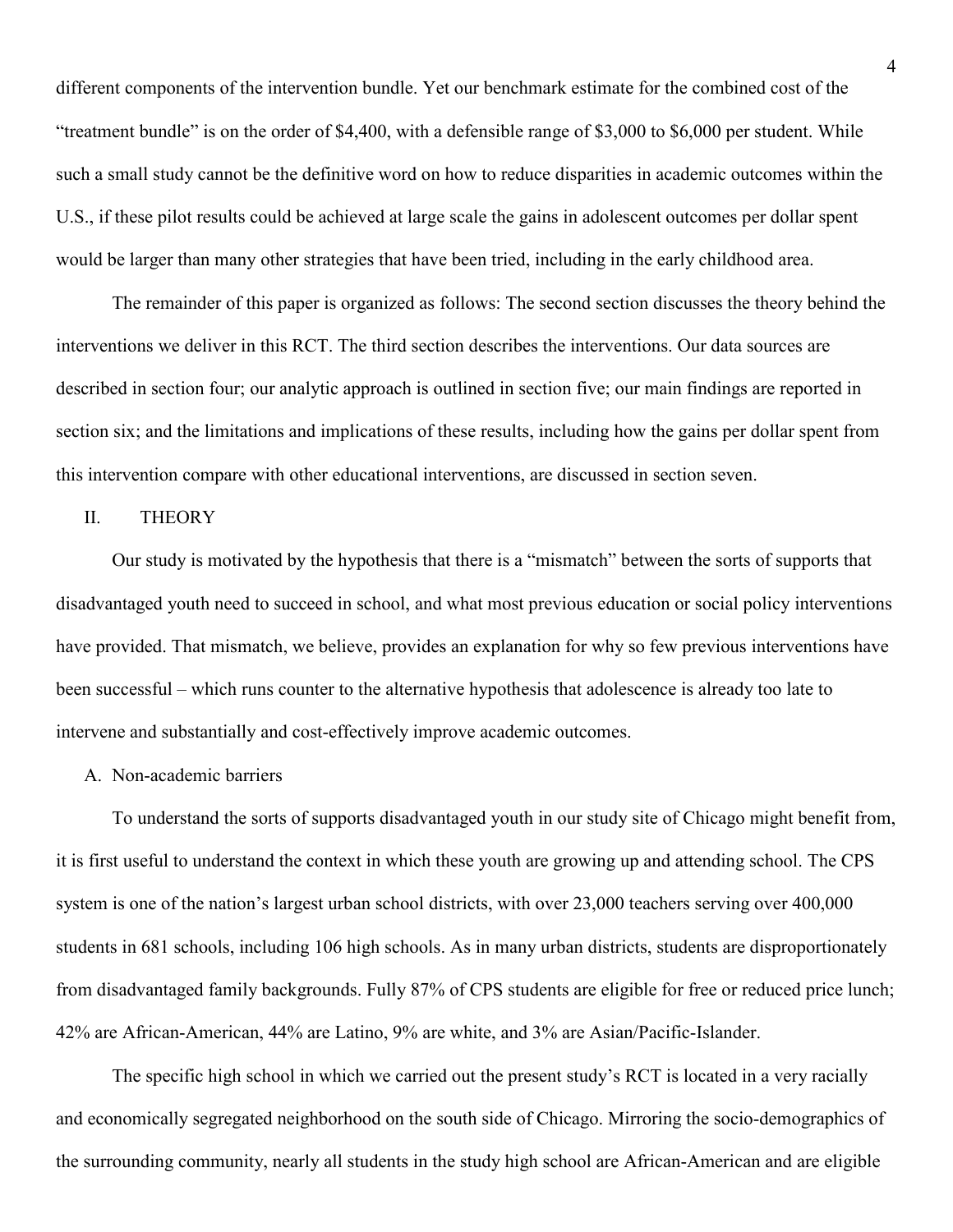for free or reduced price lunch. The school is relatively small compared to many other big-city high schools, with fewer than 1,000 total students enrolled across grades 9-12. The community in which the school is located is also among the most dangerous in Chicago. The homicide rate in the community in recent years has ranged from around 35 to 55 per 100,000. By way of comparison, the homicide rate in Chicago as a whole in recent years has been around 15 or 18 per 100,000, and in the U.S. as a whole is on the order of 5 or 6 per 100,000.

One key reason many people have become skeptical about the efficacy of academic programming for disadvantaged youth is the concern that the deleterious effects of poverty may already be too entrenched by adolescence, so that broader policy responses are required that also address the non-academic barriers to school success that children from low-income backgrounds face (see for example Ladd, 2012). The powerful role of family background in explaining how students fare in school has been a major education-policy concern since at least the time of the landmark Coleman Report of 1966 (Coleman et al., 1966; see also Jencks and Mayer, 1998, and Duncan and Murnane, 2011).

In principle one way to address the harmful effects of poverty and disadvantage on children's schooling outcomes is to directly reduce poverty and disadvantage, although this has proven challenging to achieve in practice. The official poverty rate in the U.S. has not changed much since the late 1960s (see Figure 4 in DeNavas-Walt, Proctor and Smith, 2011). While focusing on consumption rather than cash income suggests a somewhat more promising long-run trend in poverty rates (Meyer and Sullivan, 2013), the sorts of transfer policies that may help further reduce poverty in America are costly.<sup>[4](#page-7-0)</sup>

An alternative approach is to try to address the mechanisms that mediate the deleterious effects of poverty and disadvantage on schooling outcomes. A large body of correlational research shows that schooling and other key life outcomes are correlated with what economists have come to call "non-cognitive skills" (or what psychologists like Dodge et al. (1986) call "social-cognitive skills") such as self-regulation, social

 $\overline{a}$ 

<span id="page-7-0"></span><sup>&</sup>lt;sup>4</sup> Many social scientists have long thought that community-level disadvantage is also an important determinant of children's learning outcomes. While the amount of residential segregation by race in the U.S. has been declining over time since 1970 (Glaeser and Vigdor, 2012), the amount of income segregation has been increasing; see Kneebone, Nadeau and Berube (2011), Watson (2009) and Reardon and Bischoff (2011).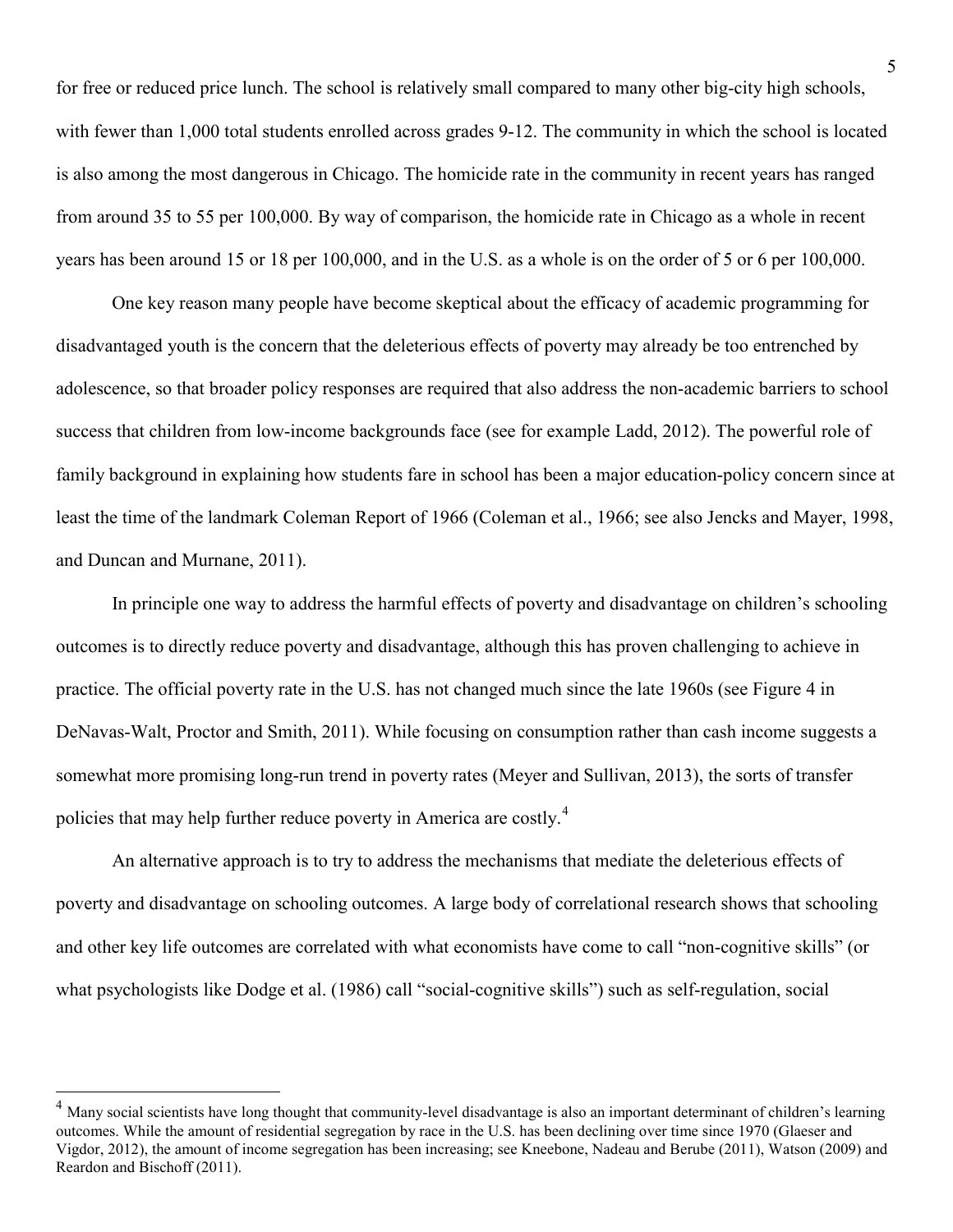information processing, conflict resolution, "grit" and future orientation.<sup>[5](#page-8-0)</sup> A focus on non-academic barriers to success is thought by many "no-excuses" charter schools to be one of the keys to their own perceived success; as the dean of students at one school said, "At KIPP, we've always said that character is just as important as academics" (Tough, 2012, p. 86).

Yet most public school systems at present do not devote much time to explicitly addressing nonacademic factors, at least after the earliest grades of elementary school. Previous research does find that spending more time in high school seems to increase non-academic factors related to decision-making, trust, and risky behavior (Oreopoulos and Salvanes, 2011). But there may be high returns to devoting more explicit attention and effort to addressing these non-academic barriers to school success during adolescence. The quality of the existing empirical evidence on the value of explicitly addressing non-academic factors or skills among disadvantaged youth is currently not ideal.<sup>[6](#page-8-1)</sup> This remains an important open question.

# B. Academic barriers

 $\overline{a}$ 

Given the high levels of disadvantage that so many children in Chicago and other American cities face, it is perhaps not surprising that many struggle to keep up in school – although there is a substantial amount of variation in the degree to which children fall behind. In general, education data show that the variance in student achievement increases as children progress in school (Cascio and Staiger, 2012). The result is great variability in academic levels and needs by middle or high school, which are quite pronounced in urban school districts like CPS. In the 2011 NAEP, fully 40% of 8<sup>th</sup> graders in Chicago were below basic level in math, 40% were at basic level, 1[7](#page-8-2)% were at proficient level and 3% were advanced.<sup>7</sup> Keeley (2011) found that among those Chicago youth at highest risk for school failure and crime (those arrested and sent to the Cook County Jail),

<span id="page-8-0"></span> $5$  See also Borghans, et al. 2007; Bowles, Gintis & Osborne 2001; Cunha & Heckman 2007; Dodge 2003; Dodge, et al., 1986;

<span id="page-8-1"></span>Heckman & Rubinstein 2001; Heckman, Stixrud & Urzua 2006; Moffitt, et al. 2011; Monahan, et al. 2009.<br><sup>6</sup> Social emotional learning (SEL) programs have shown mixed results with youth in school settings, which makes it diff down reasonable intervention strategies or expectations of longer-term results. For example the Positive Adolescent Choices Training (PACT) intervention helps African-American youth better interact with each other and finds that there is a reduction in school suspensions as a result (Hammond & Yung, 1991). On the other hand, consider the RCT of the 4Rs program ("reading, writing, respect and resolution"), which provided a 21- to 35-lesson literacy-based SEL curriculum and 25 hours of teacher training and ongoing coaching. Jones et al. (2011) report 50 different impact estimates (intercepts and slopes for main effects, as well as interactions with baseline covariates) out of which just four were significant at 95% (there is about a one in seven chance we'd see that just by chance if these were all independent tests). Meta-analyses like Durlak, et al. (2011) are more positive about SEL programs overall but more than half the studies included there are not RCTs, and results from only RCTs are not reported separately. For a more detailed discussion see Heller, et al. (2013).

<span id="page-8-2"></span> $\frac{1}{\pi}$ http://nationsreportcard.gov/math\_2011/math\_2011\_tudareport/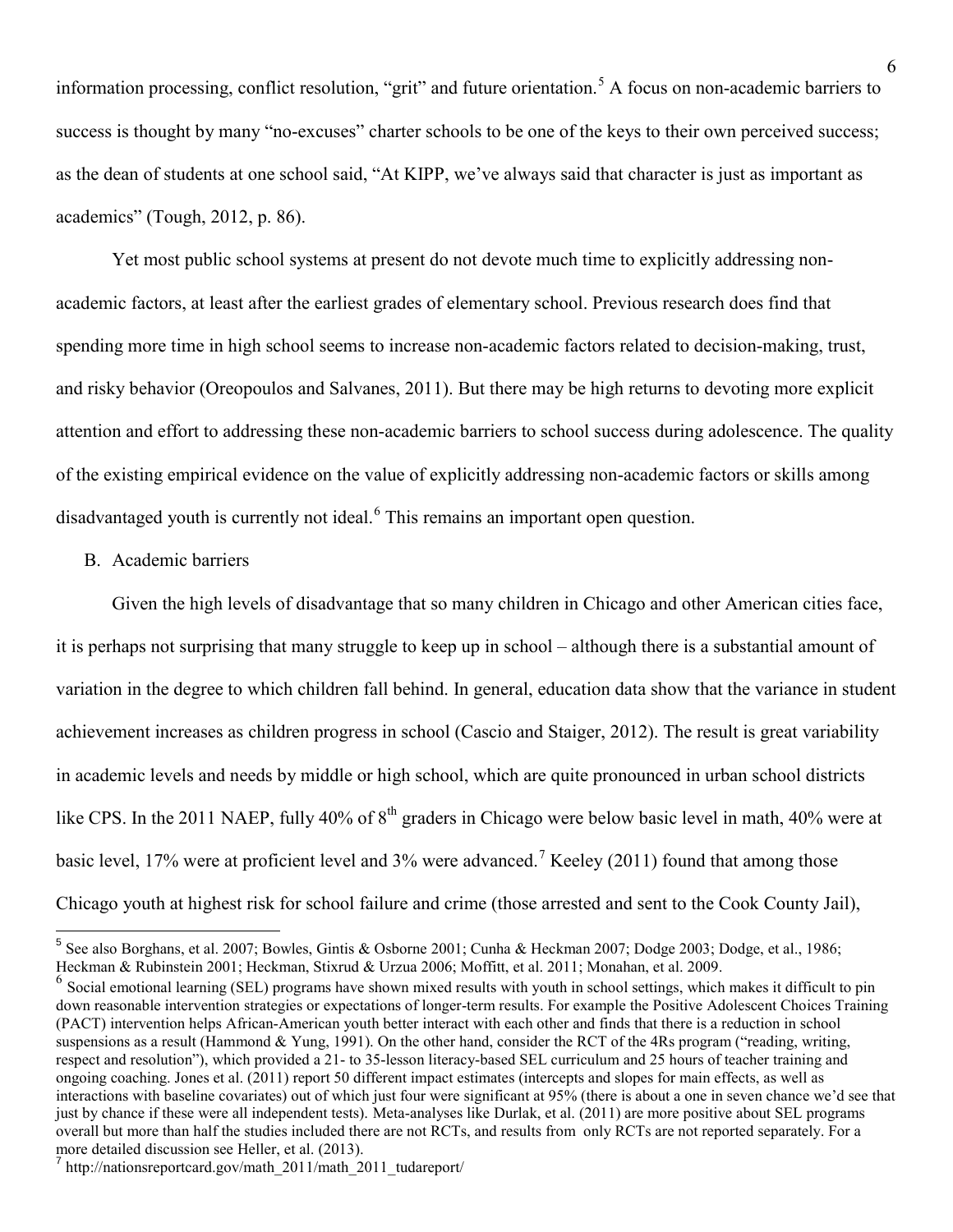some had academic skills at grade level. But on average these youth were two years behind grade level in reading, with some up to seven years behind, and four years behind grade level in math, with some having math skills fully 10 years below grade level.

 This substantial variation in academic level among disadvantaged youth in Chicago (and other cities) may create a "mismatch" between what many students need and what is delivered in regular classroom settings.<sup>[8](#page-9-0)</sup> Some empirical support for this "academic mismatch" hypothesis comes from Duflo et al.'s (2011) study in Kenya that randomly assigned schools to continue status quo operations or else to group students into classrooms based on academic achievement level. Learning was higher in "tracked" schools for students *both* in the top *and* bottom halves of the achievement distribution. This experiment suggests that for initially lowperforming students the benefits in tracked schools from reduced academic mismatch (better-targeted instruction) are not only important, but also large enough to outweigh any adverse peer effects from having lower-achieving classmates in tracked schools.

Of course tracking is not necessarily the only – or necessarily the best – solution to the problem of academic mismatch. An alternative approach would be to bring students at the bottom of the achievement distribution up closer to grade level so that it would be easier to deliver instruction matched to more students' skills within a classroom setting. Unfortunately most urban public school systems are currently not well equipped to individualize academic instruction to the extent necessary to bring students who are already farthest behind up to grade level.

 Tracking involves both reducing the mismatch between the skill level of students and the material being taught, and grouping students into fixed groups according to skills assessed at some point in time. The latter has the drawback of being inflexible, and of potentially reducing the possibility of upward mobility among students later in their academic career. It is possible to provide the former without the latter by individualizing instruction. Some evidence for the potential value of individualized, intensive remediation comes from the RCT

 $\overline{a}$ 

<span id="page-9-0"></span><sup>&</sup>lt;sup>8</sup> Previous research suggests there can be mismatches between the developmental needs of youth and their social environments, also called "stage-environment fit" (see Hunt, 1975, Eccles et al. 1993). The same sort of mismatch may occur for youth's academic needs as well. For example Engel, Claessens and Finch (2012) find that there is mismatch in math instruction among young children in the opposite direction to what we study here – namely, that many kindergarten classrooms teach math content that is too easy, which children already know.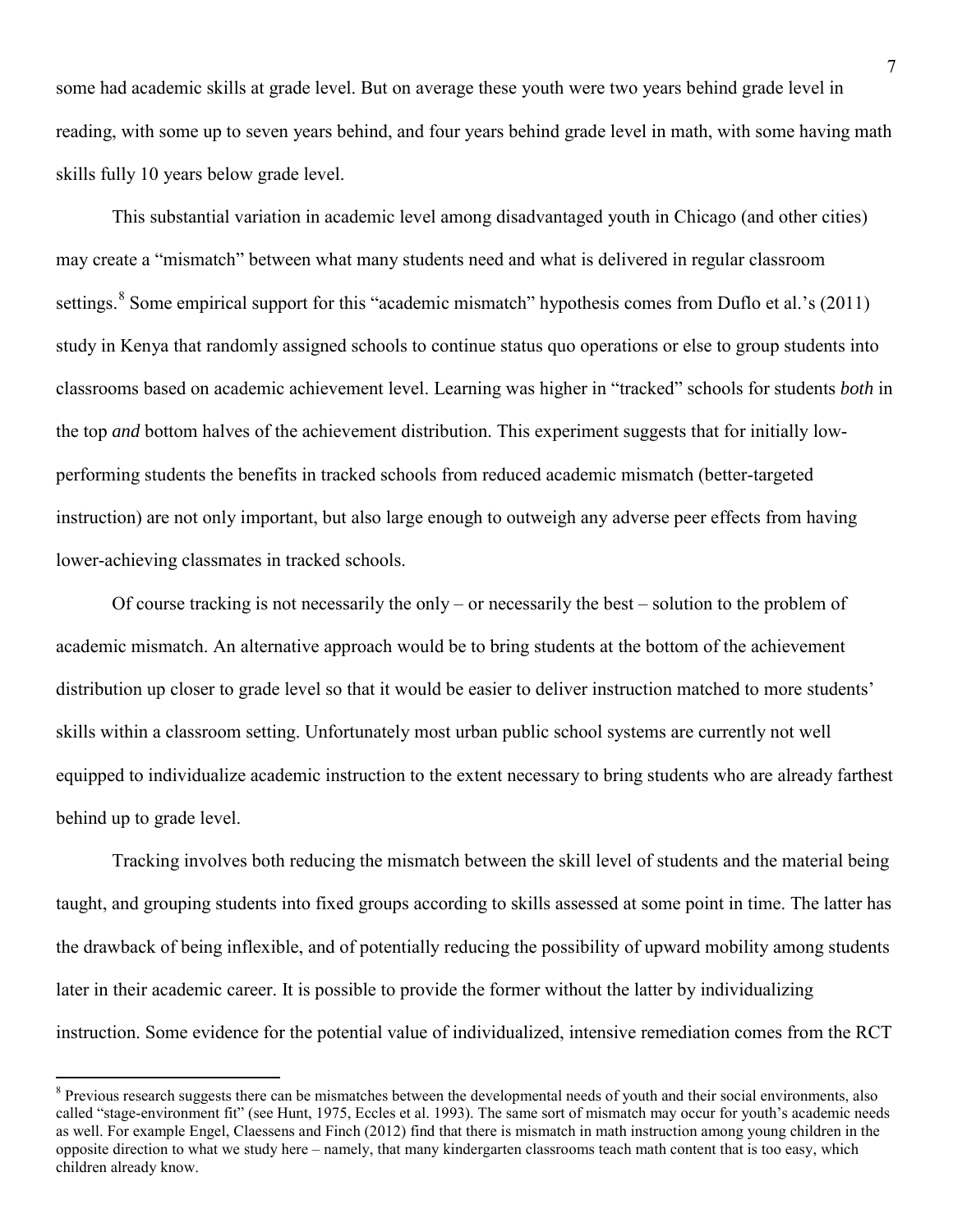carried out by Banerjee et al. (2007), which found that assigning third and fourth graders who are far behind to receive instruction in remedial academic skills for two hours per day in a classroom of 15-20 students increased test scores by around 0.6 SD. Interestingly, given the growing focus in the U.S. on the importance of teacher "quality," the instructors for these remedial classes were women from the local community who were trained for just a short period of time and paid only \$10-15 per month. The effects of a computer-assisted program that also helped individualize instruction was found to increase test scores by up to 0.47 SD after the second year of intervention, although impacts from either strategy were short-lived.

 Some non-experimental but highly suggestive support for the value of individualized remedial instruction in the U.S. context comes from Fryer's (2011) study of "no excuses" charter school reforms in the Houston public schools. Fryer identified five promising features of "no excuses" charter schools, four of which were provided to all students in a selected set of Houston Public Schools in AY2010-11, while  $6<sup>th</sup>$  and  $9<sup>th</sup>$ graders in these schools also received two-on-one math tutoring for one hour per day every day delivered by Match Education of Boston. Fryer estimated the effects on students using both a difference-in-difference approach, comparing pre-post trends in treatment vs. control schools, and also using an instrumental variables approach using as an instrument whether the student is zoned to attend one of the treatment schools.

While the effects overall for students in all grades were 0.276 SD in math and 0.059 SD in reading, they were remarkably larger in math specifically for  $6<sup>th</sup>$  and  $9<sup>th</sup>$  graders – equal to 0.48 and 0.74 SD, respectively. The fact that the largest impacts showed up exactly and only for the one subject and two grade levels that experienced Match tutoring leads to our conclusion that this is a promising intervention model. These gains equal two to four years of learning for the average American middle or high school student, according to data from the NAEP (Reardon, 2011). Because Fryer's findings come from a quasi-experimental study rather than a randomized experiment, they are inevitably subject to some uncertainty. But they are nevertheless striking.

Compared to regular classroom instruction, two-on-one tutoring greatly simplifies the instructional task that the adult is asked to carry out. Working with just two students makes it much easier for the instructor to individualize instruction (both in terms of the level and pace) to what students need. The tutoring method also makes it much easier to develop positive relationships with students, and to maximize time-on-task; one might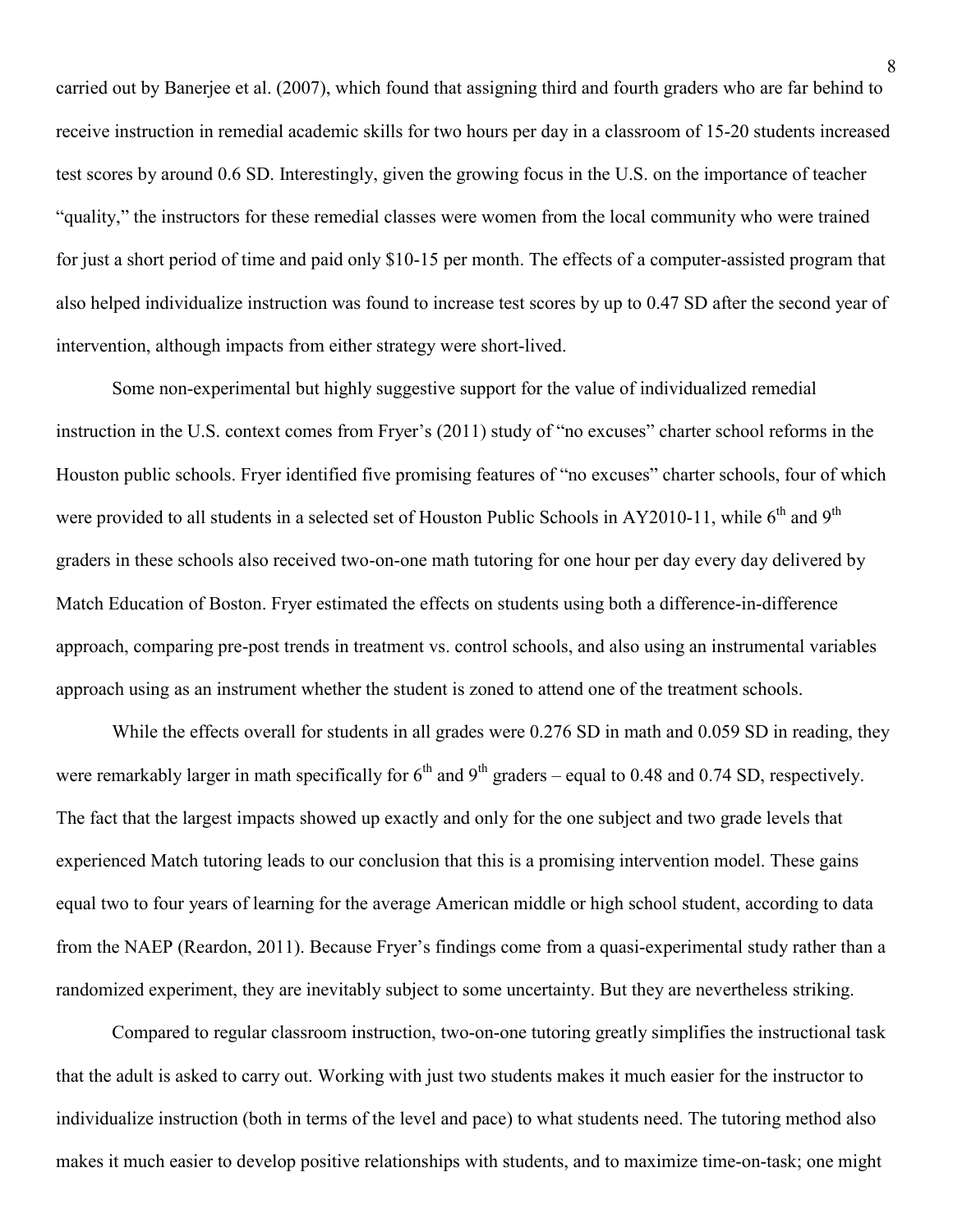think of two-on-one tutoring as extreme class size reduction that would greatly reduce the risk of disruptions from other students (Lazear, 2001). Indeed because instructors basically do not need to worry about classroom management in this "teaching technology," the set of people who are capable of being effective tutors (in terms of either their abilities or prior training) is presumably much greater than the set of people who could succeed in teaching a large classroom of students. It is possible to provide such a high dosage (small student-to-tutor ratio, and high number of contact hours) by hiring recent college graduates, retirees, or career-switchers who are willing to do this for a year at modest pay as a public service. The intervention essentially substitutes a very different teaching method for many dimensions of what the previous literature has described as "teacher skill" or "quality" (such as teaching experience or extensive pedagogical training).

The two-pronged intervention that we study in this paper, outlined in the next section, addresses both the academic and non-academic barriers that we describe in this section. While our design does not allow us to separate out the effects of each prong of the intervention, the very large change in youth outcomes that we see as a result of the bundled intervention suggests that at least one of the two key barriers described here is indeed important in affecting how disadvantaged youth perform in school.

## III. INTERVENTIONS

In this section we describe the bundle of academic and non-academic interventions that we study. This bundle of interventions was delivered in the context of an RCT that we carried out in a highly disadvantaged south-side Chicago high school during the 2012-13 academic year. Our research design, described more in section IV below, randomized some youth to receive just the non-academic intervention described here, other youth to receive both the non-academic intervention together with the academic intervention, and others to receive status quo services. In practice there appear to have been some spillover effects from the academic intervention to those youth who were assigned to only receive the non-academic intervention, as we discuss in more detail in section VII. This complicates our ability to isolate the effects of the two different prongs of the intervention we study here.

# A. Non-academic intervention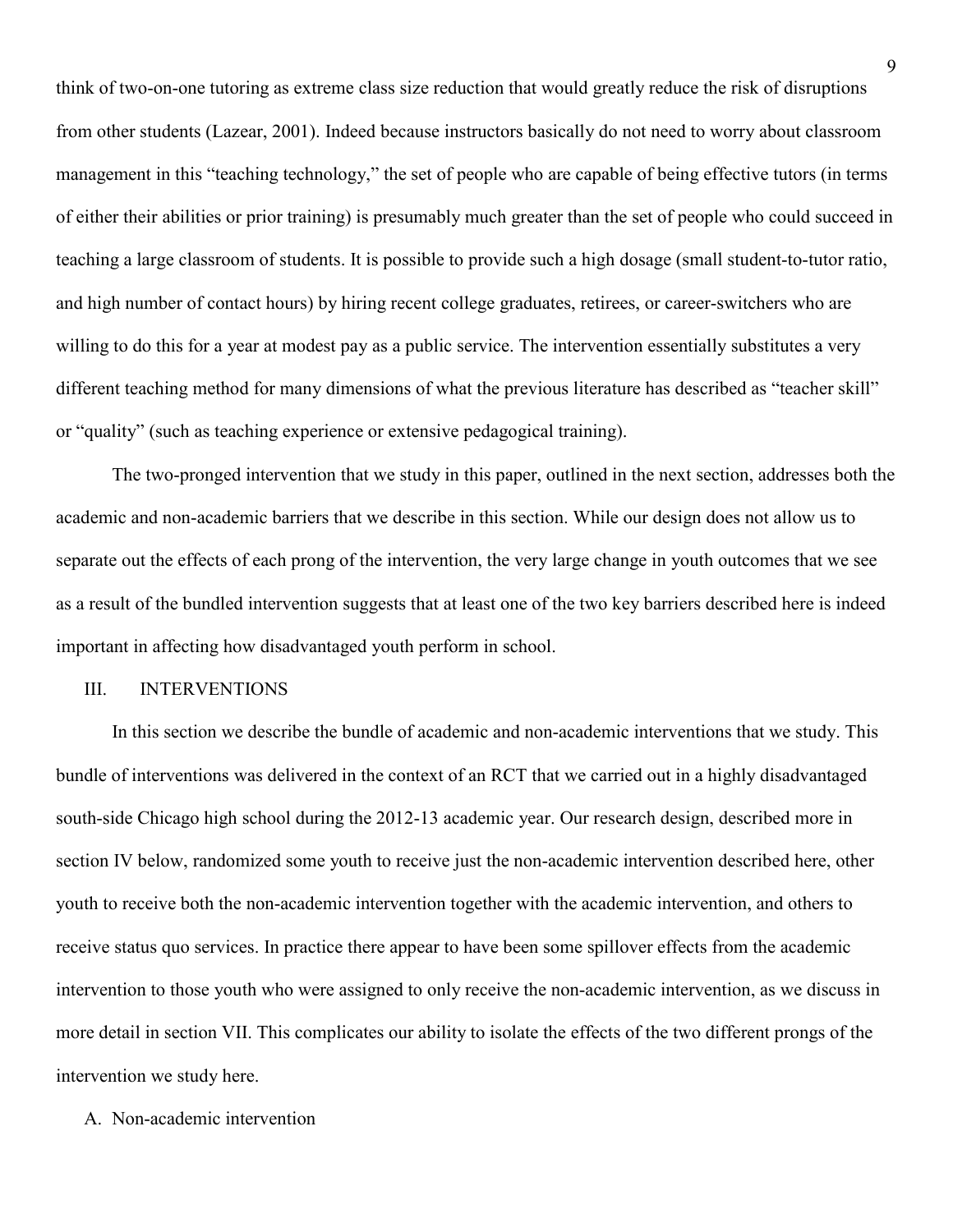The non-academic portion of the intervention we study here, called "Becoming a Man" (BAM), was developed and implemented by a Chicago-area non-profit organization, Youth Guidance (YG). It includes inschool programming that exposes youth to pro-social adults, and provides them with social-cognitive skill training that follows the principles of cognitive behavioral therapy (CBT).

Youth have the chance to participate in up to 27 one-hour, once-per-week group sessions during the school day over the school year. The intervention is delivered in groups to help control costs, with groups kept small (assigned groups of no more than 15 youth and a realized average youth-to-adult ratio of 8:1) to help develop relationships. Students skip an academic class in order to participate in the program, which is one of the draws for many youth to attend. The program is manualized and can be delivered by college-educated people without specialized training in psychology or social work, although YG had a preference for such training in selecting program providers. From observing sessions, it also seems that another essential skill is the ability to keep youth engaged.

The BAM program includes a mix of elements. Some of the BAM curriculum consists of what might be called character or values education. The curriculum also includes efforts to develop specific social or socialcognitive skills such as generating new solutions to problems, learning new ways of behaving, considering another's perspective, thinking ahead, and evaluating consequences ahead of time. This is similar to what many social-emotional learning (SEL) programs try to achieve.

The BAM curriculum also includes standard elements of CBT (Beck, 2011), which tries to address the problem that a great deal of behavior stems from automatic decision-making (what psychologists call "System 1" behavior), but people are rarely aware of either the automatic thoughts that drive their behavior or the predictable biases to which automatic thoughts are prone. For example, people often overgeneralize and assume that a single negative event is symptomatic of a broader problem, or "catastrophize" and make a negative event more negative than it is. Or people jump to conclusions, forming negative interpretations even before there is evidence to support them. CBT addresses these problems by making people more aware of their own thoughts and how their thoughts drive behavior. CBT as a psychologist would deliver it would often be one-on-one; the BAM intervention is delivered in small to medium sized groups (10-15 youth per group) to hold down costs.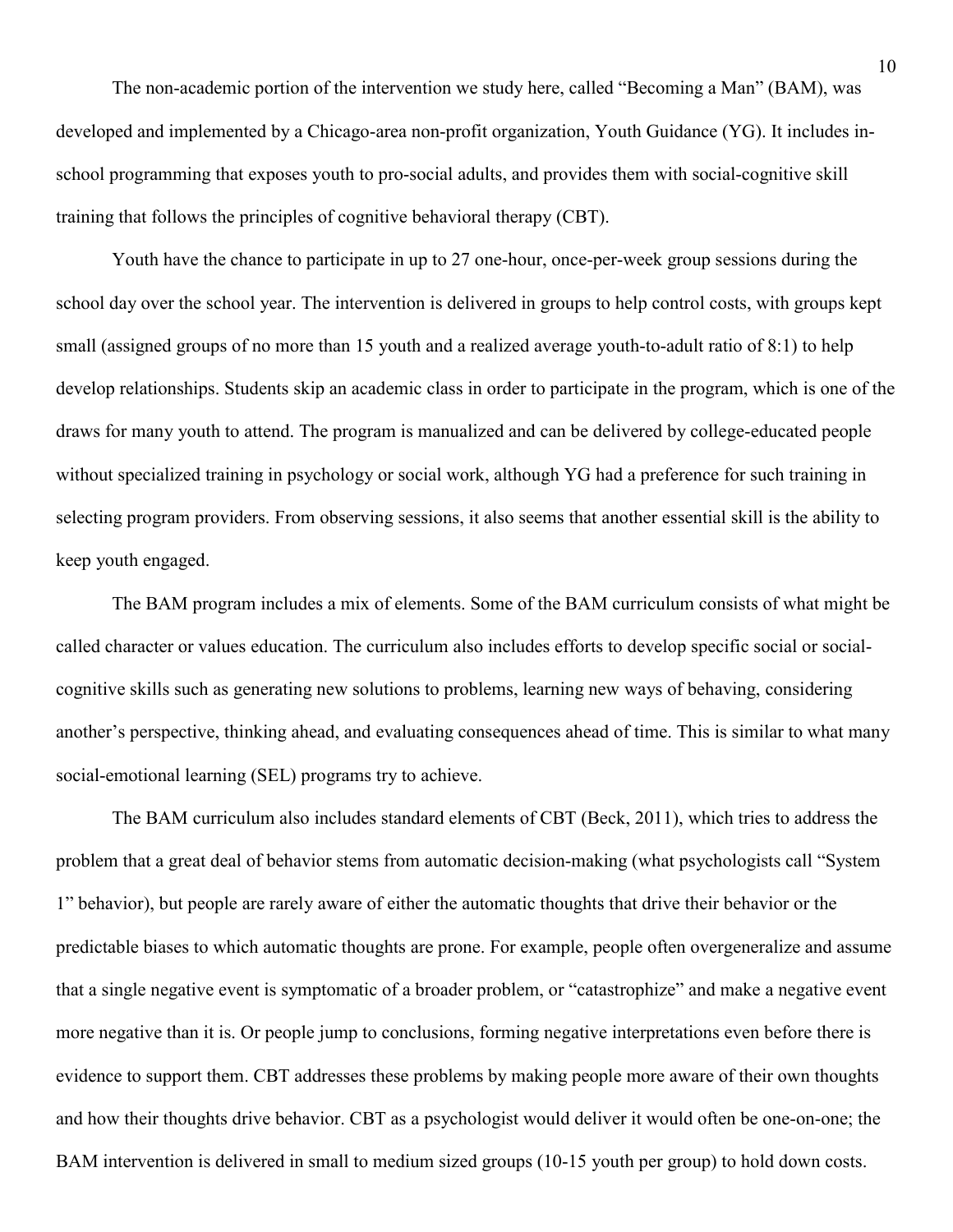Most sessions start with a self-analysis ("check in") to help identify problematic thoughts or behaviors to be addressed. Participants discuss a cognitive model emphasizing that emotional reactions to events are endogenous and often influenced by automatic thoughts, and are taught relaxation techniques to help avoid overly automatic reactions ("out of control" behavior). Stories, movies, and metaphors are used to illustrate unhelpful automatic behaviors and biased beliefs at work in the lives of others. Youth are taught to use "behavioral experiments" to empirically test their biased beliefs, both during program sessions and as homework in between sessions, with a special emphasis on common social-information-processing errors and problems around perspective-taking, such as catastrophizing and a focus on overly narrow, short-term goals. Because monitoring automatic thoughts requires effort, CBT helps focus this effort by helping people recognize indicators that some maladaptive automatic thought or biased belief is being triggered. A shift to some aversive emotion is a common cue (Beck, 2011). Given the common risks faced by the target population we study here, a key focus is on anger as a cue.

The nature of the intervention is best illustrated by example. The very first activity for youth in the program is the "Fist Exercise." Students are divided into pairs; one student is told he has 30 seconds to get his partner to open his fist. Then the exercise is reversed. Almost all youth attempt to use physical force to compel their partners to open their fists. During debrief, the group leader asks youth to explain what they tried and how it worked, pointedly noting that (as is usually the case) almost no one *asked* their partner to open their fist. When youth are asked why, they usually provide responses such as: "he wouldn't have done it," or "he would have thought I was a punk*.*" The group leader will then follow up by asking: "How do you know*?*" The exercise is an experiential way to teach youth about hostile attribution bias. The example also shows how the program is engaging to youth who might not normally sign up for pro-social activities, because it is slightly subversive – to participate they get out of an academic class, and then the first activity winds up involving rowdy horseplay.

#### B. Academic intervention

The academic intervention included in our RCT was delivered by staff hired by our own research team but was modeled closely on the Match model. We selected the Match tutoring model as the academic component of our two-pronged intervention because of our hypothesis that "academic mismatch" is an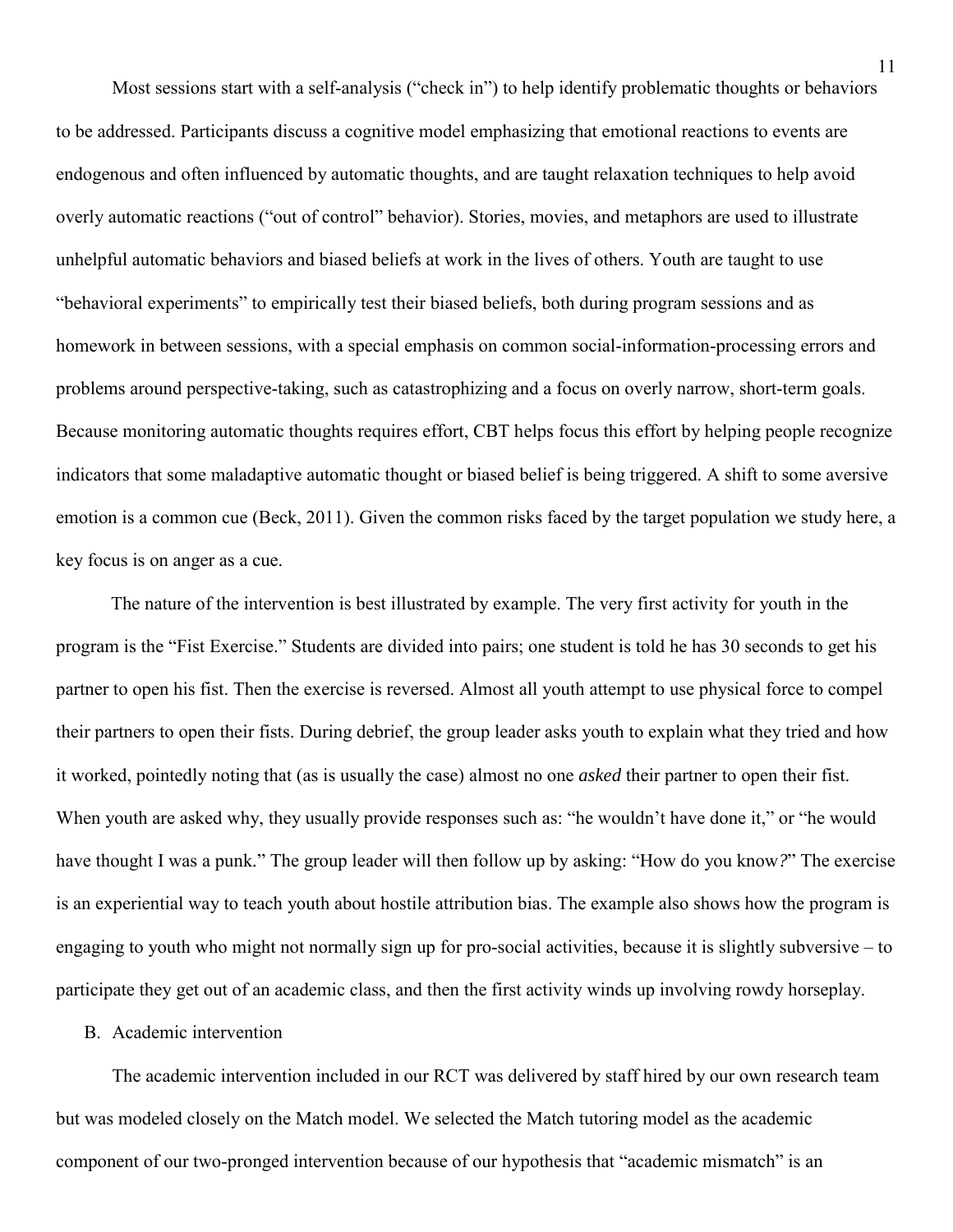important problem in many urban high schools and that intensive individualized instruction is a promising solution. Bloom (1984) summarizes a series of RCTs with elementary and middle school students teaching them new subjects about which they would have little prior background (cartography and probability), and found that students assigned to receive one-on-one or small-group (not more than three-on-one) tutoring generated average test scores that were fully two standard deviations higher than those of students assigned to regular classroom instruction. Compared to regular classroom instruction, tutoring also generates large increases in time-on-task (90+% versus 65%) and improved student attitudes and interests. Tutoring by its nature was found to increase the amount of feedback and correction between student and instructor, a key characteristic of effective teaching, and also ensures that all students receive this attention – including those students who are struggling in school. There is some indication in these studies that teachers in regular classrooms tend to focus their attention on students in the top third of the achievement distribution. The challenge for education policy has been that such intensive small-group tutoring is very costly. The "two sigma problem," as Bloom described it, is to identify lower-cost instructional alternatives that can be as effective as tutoring.

One major innovation of the Match model, and a key reason we selected it, is the recognition that the instructional "technology" of tutoring is quite different from that of a classroom and so the set of skills and experiences required to be a successful instructor are different. This enables Match to expand the pool of people to recruit to be tutors and focus on people who are talented with strong math skills and willing to devote a year to public service, but who do not necessarily have extensive prior training or experience as teachers. As with other public service programs like Teach for America or City Year, the tutors were willing to work at relatively low wages (\$16,000 plus benefits for the nine-month academic year). This makes the incredibly high dosage of the Match tutoring model feasible.

Another reason we selected the Match model was because of the promising findings from Fryer's (2011) non-experimental study. We used our own staff to try to implement the Match model as faithfully as possible during the pilot results reported on here, rather than subcontract with Match, because of other obligations that Match Education had for our pilot year (AY2012-13). (Our research team is now currently in the field with a large-scale experiment in which Match Education itself is working under sub-contract with our research team to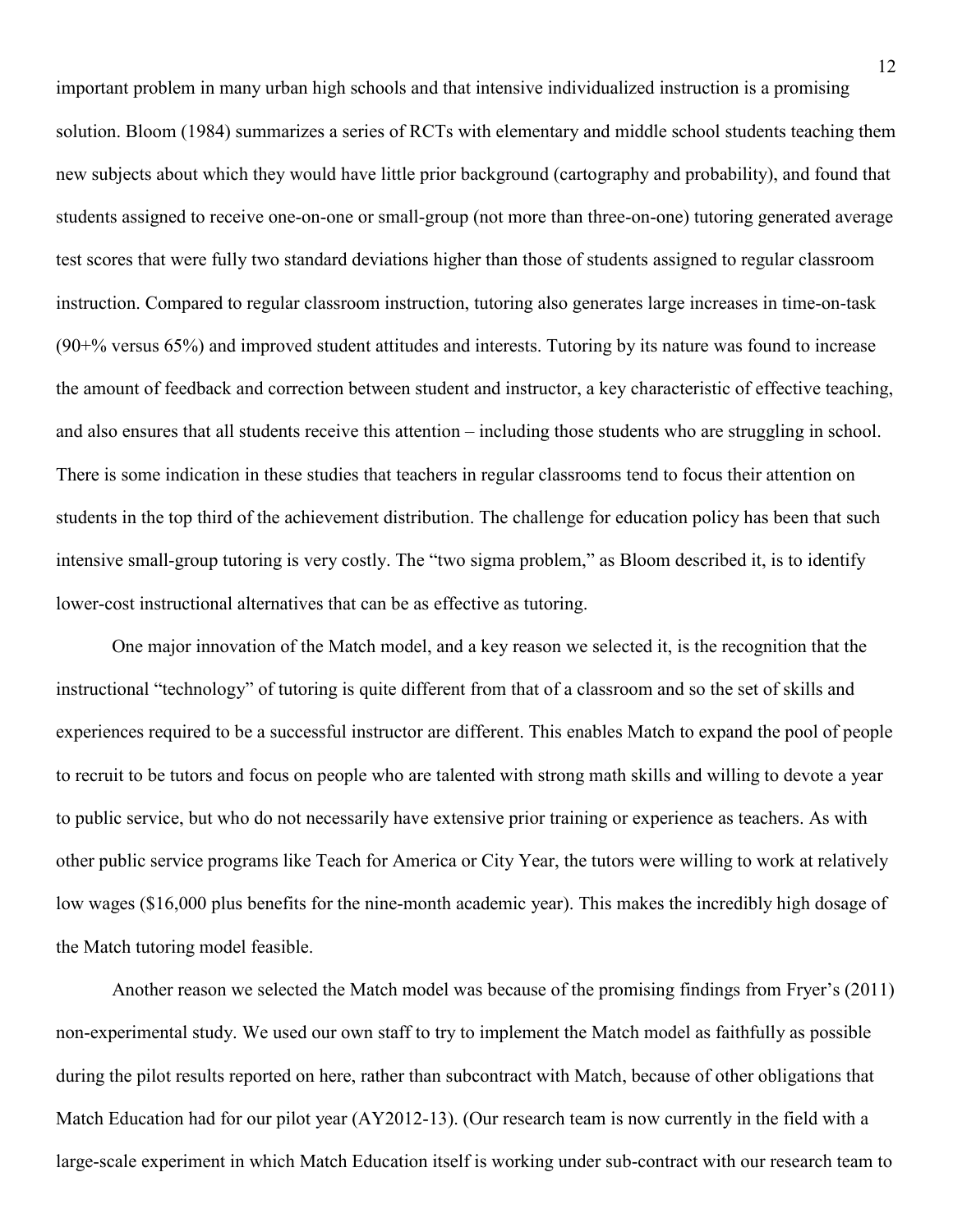provide their tutoring intervention. Compared to the pilot results that we report on here, our ongoing large-scale experiment will also provide for a cleaner test to separate out the effects of BAM versus Match tutoring).

During the school day, students as part of their regular class schedule were assigned to participate in a one-hour-long tutoring session, every day. Each tutor worked with two students at a time during each session. The tutors were mostly recent college graduates who were hired because they have very strong math skills and interpersonal skills, although as noted above they did not have formal teacher training and were not licensed Illinois teachers. The program in its essence thus shares many similarities with that of Banerjee et al. (2007).

The Match intervention individualizes instruction but, unlike tracking, is adaptive: rather than locking students into a particular instructional level, Match tailors the level of material to students' changing needs and allows them to progress as quickly as they are able to learn. Tutoring sessions have a curriculum, with about half of each session devoted to working on subject material that students are working on in class, targeted to the Illinois state Common Core standards. (The school supervisor for the tutoring intervention coordinated with math teachers in the school to obtain ahead of time their weekly lesson plans.) We used a commercial curriculum to provide remedial skill development for the other half of each session, together with frequent formative assessments and curriculum adjustments in response to the assessments.

 The control group in our study was eligible for all of the other academic supports currently available in the high school. Every  $9<sup>th</sup>$  grader in our study sample (those assigned to treatment as well as to our control condition) was receiving a double period of math. Control students remained eligible for the tutoring that is provided by CPS with No Child Left Behind (NCLB) funding, which provides 21 hours of writing tutoring and 20 hours of math tutoring *per year* (or about ½ hour *per week* of math tutoring, compared to about one hour *per day* with our Match-style academic intervention for the treatment group).

#### IV. DATA

One source of data we have for measuring "dosage" is provider records. Youth Guidance shared with us individual-level records on participation in the weekly BAM sessions. We also have daily logs from the tutoring team that records attendance by youth assigned to receive the academic intervention as well.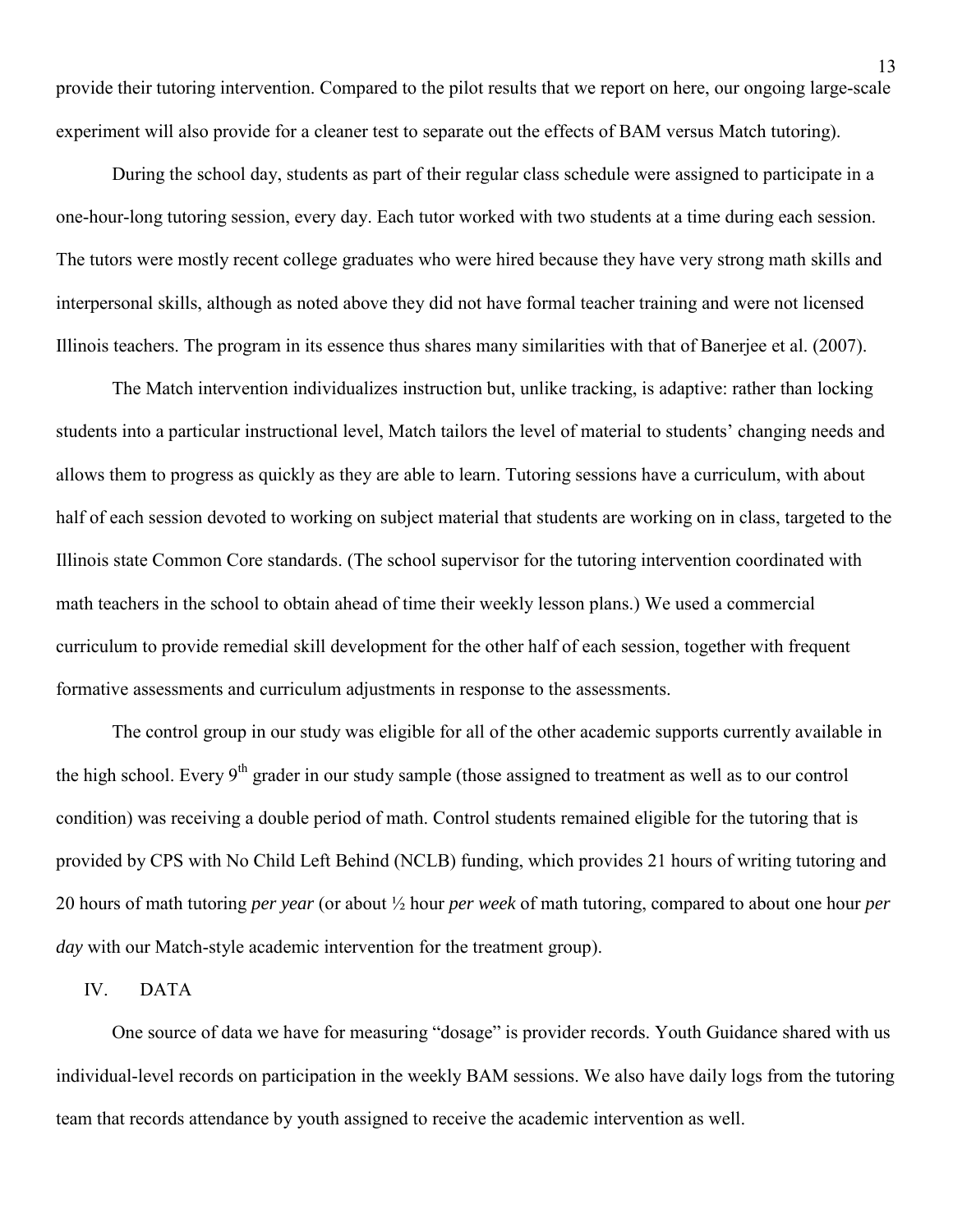Our main source of both baseline information about youth and their subsequent outcomes comes from longitudinal student-level records maintained by CPS. Because our study sample was initially drawn from students attending our study school, we have CPS student ID numbers for everyone we randomly assigned. So our initial match rate to the CPS administrative records for our study sample is 100% by construction.

From CPS we obtained student-level school records for the academic years 2011-12 (the year before our intervention was fielded) and 2012-13 (the intervention year itself). These CPS student records include whether the student has a disability (as indicated by having an individualized educational plan, or IEP; all but one of the students in our study sample who had an IEP were classified as "learning disabled"); month and year of birth (so we can construct age); race / ethnicity; eligibility for free and reduced price lunch; course grades in each subject (so that we can examine impacts on grades in specific subjects such as math or on overall GPA); and enrollment status, so that we can examine dropout versus school persistence.

These data also include achievement test scores for the exams that CPS administers to  $9<sup>th</sup>$  and  $10<sup>th</sup>$ graders – the  $9<sup>th</sup>$  grade EXPLORE and  $10<sup>th</sup>$  grade PLAN tests, which are developed by ACT, Inc. The EXPLORE exams include a 40-item, 30-minute English test; a 30-item, 30-minute reading test; and, particularly relevant for our purposes, a 30-item, 30-minute math test, which, as ACT notes, covers "four areas – knowledge and skills, direct application, understanding concepts, and integrating your understanding of concepts," in pre-algebra (10 test items), elementary algebra (9 items), geometry (7 items), and statistics and probability (4 items). <sup>[9](#page-16-0)</sup> The 10<sup>th</sup> grade PLAN tests include a 30-minute English exam (30 items on usage/mechanics, 20 items on rhetorical skills); a 20-minute, 25-item reading exam; and a 40-minute math test that covers pre-algebra and first-year algebra (22 items), and plane geometry (18 items).<sup>[10](#page-16-1)</sup>

The EXPLORE and PLAN tests provide results both as scaled scores, and in terms of the student's percentile rank within the national distribution of test takers. We pool together results for  $9<sup>th</sup>$  and  $10<sup>th</sup>$  graders and report impact estimates using the test score results scored in three different ways. First, we show test score

 $\overline{a}$ 

<span id="page-16-0"></span><sup>&</sup>lt;sup>9</sup> Se[e http://www.act.org/explorestudent/tests/math.html.](http://www.act.org/explorestudent/tests/math.html) Sample problems from the EXPLORE 9<sup>th</sup> grade math test are available at: http://www.act.org/explorestudent/pdf/math.pdf<br><sup>10</sup> See [http://www.act.org/planstudent/tests/index.html.](http://www.act.org/planstudent/tests/index.html) Sample problems from the PLAN 10<sup>th</sup> grade math test are available at:

<span id="page-16-1"></span><http://www.act.org/planstudent/pdf/sample.pdf>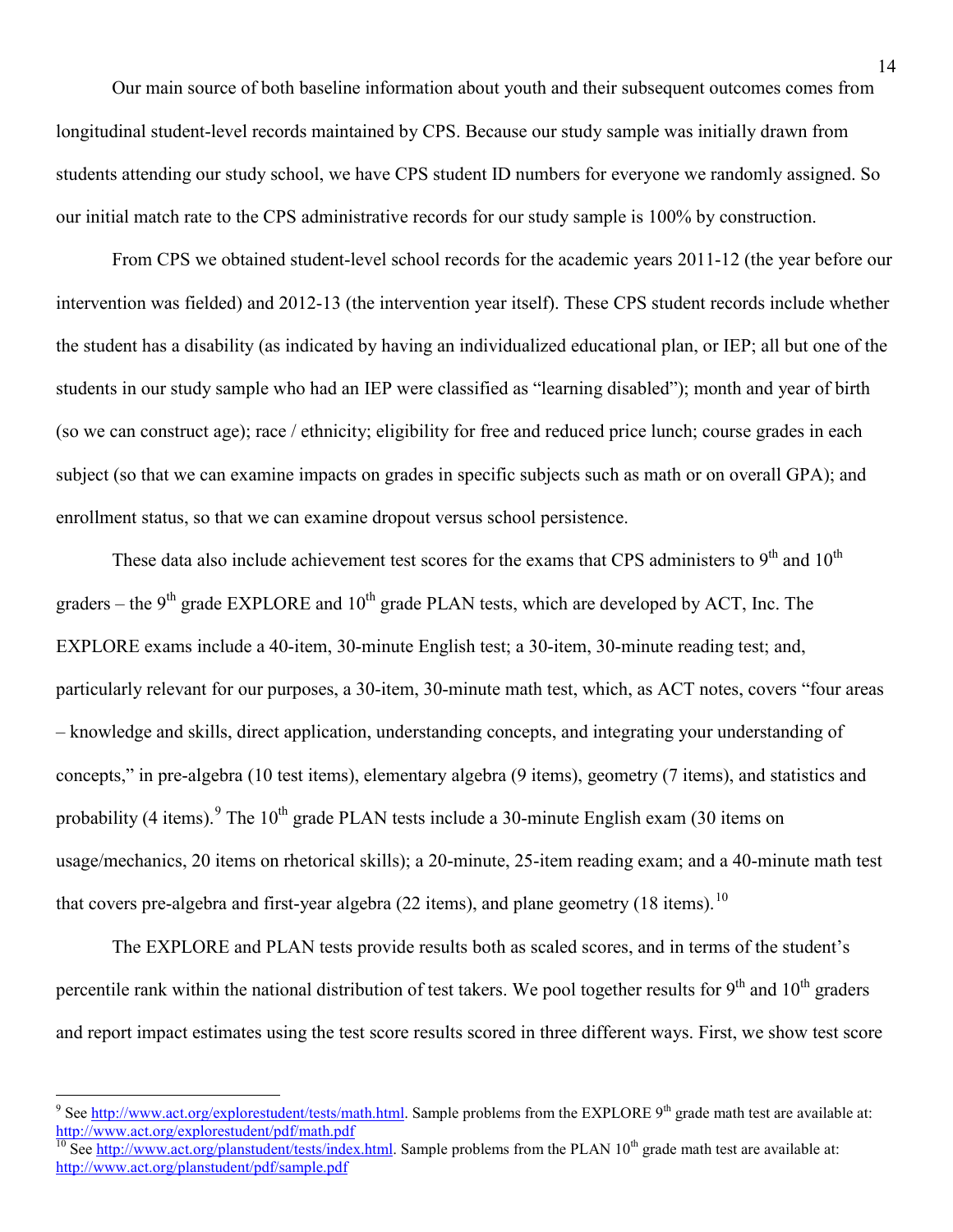results using the EXPLORE and PLAN scale scores normalized to our control group's distribution, that is, subtracting off the control mean from each student's score and then dividing by the control group's standard deviation. This is the convention that is widely used in education research, known as Glass's Δ (Glass, 1976), so reporting our test score results scaled in this way has the advantage of facilitating comparisons to other studies. Second, we present test score results that standardize the scale scores using the national distribution for the scale scores. Third, we present test score results in terms of national percentile rankings. The last two metrics have the advantage of letting readers see how the intervention moves children within the national distribution.

We can also calculate the CPS "on track" indicator that was developed by the Chicago Consortium on School Research (CCSR) for high school freshman. Students are on-track if they accumulate five full-year course credits (in any credit-bearing class), and accumulate not more than one semester F grade in a core class (Allensworth and Easton, 2005). Since our study sample consists of both  $9<sup>th</sup>$  and  $10<sup>th</sup>$  graders, we extend the basic logic of the "on track" indicator and calculate the measure for students in both grades that we study.

For this study we were unable to match youth to government arrest records, so we cannot compare the size of any effects on criminal behavior from this intervention cocktail with the effects of providing youth with BAM alone, as reported in Heller et al. (2013).

#### V. STUDY SAMPLE AND RANDOM ASSIGNMENT

The main challenge with any intervention study is the possibility that the youth who wind up receiving programming are systematically different from those who do not. Our study overcomes that challenge through random assignment of eligible youth to one of two programming conditions (either BAM or BAM plus Matchstyle high-dosage tutoring), or to a control group. By virtue of random assignment, we would expect the youth assigned to our three groups to be the same in expectation.

Our research team carried out the random assignment for the current project ourselves. In October 2012 (the fall of our intervention year), we used CPS administrative data to identify male youth who were in either  $9<sup>th</sup>$ or  $10<sup>th</sup>$  grade and enrolled at our study high school. Because we are studying a school-based intervention, we excluded youth who in the previous academic year (AY2011-12) missed more than 60% of all school days and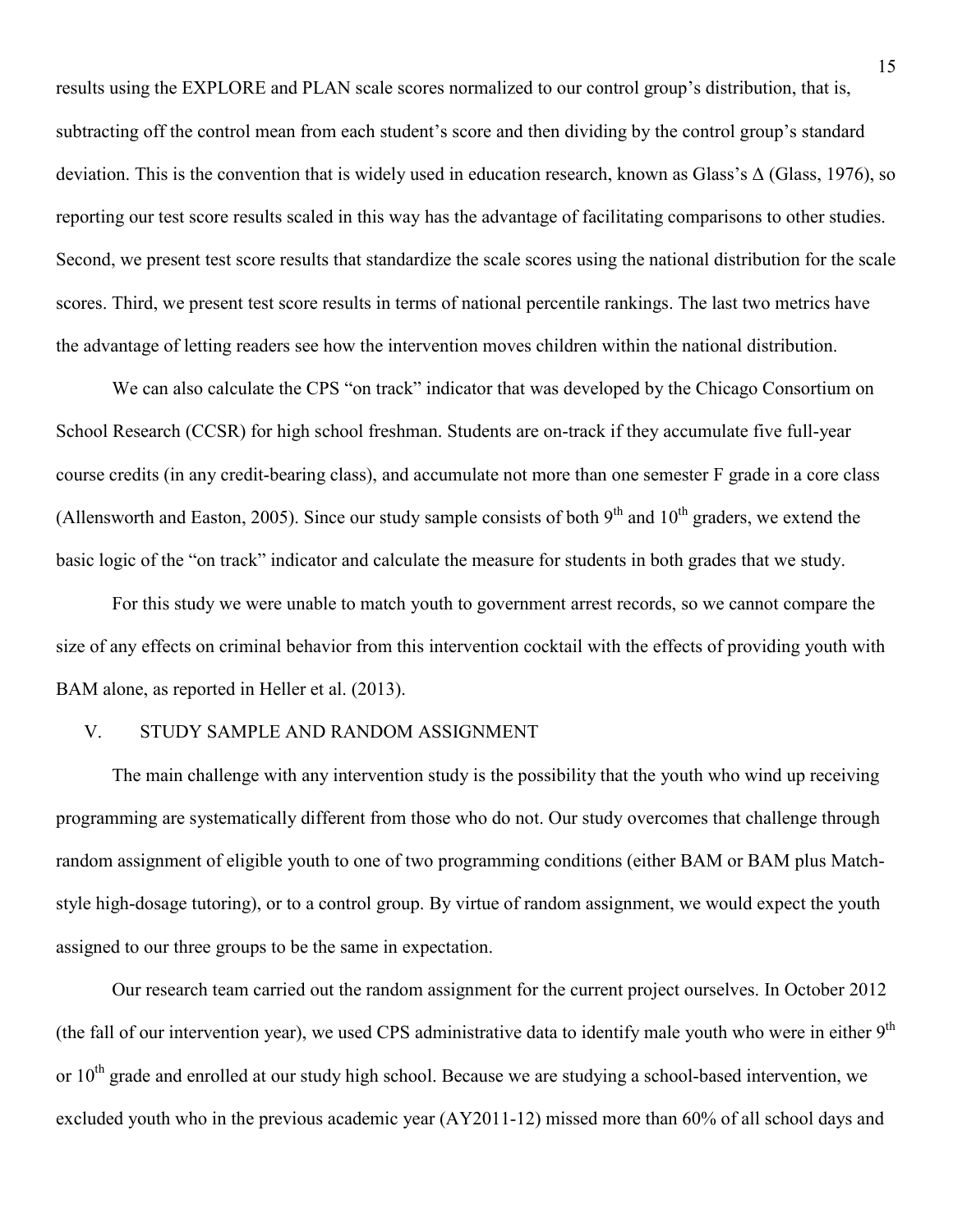failed more than 75% of their classes, with the logic that they would be unlikely to attend school enough during our intervention year (AY2012-13) to benefit.

For the remaining male students, we calculated an "academic risk index" that is a function of the number of prior-year course failures, unexcused absences, and being old for grade (previously held back). We then ranked students on the basis of this risk index, and selected 106 male  $9<sup>th</sup>$  and  $10<sup>th</sup>$  graders with the highest risk scores to be in our study sample. Given that the study high school's total enrollment is slightly less than 1,000, our study sample of N=106 male youth represents about one-third of all males in  $9<sup>th</sup>$  and  $10<sup>th</sup>$  grade in the school. These youth were randomly assigned to one of three conditions:

- (1) *Control (N=34)*;
- (2) *BAM only (N=24)*;
- (3) *BAM plus Match-style high-dosage tutoring (N=48)*.

Because we had different levels of capacity for the tutoring and BAM within the school, our random assignment algorithm intentionally over-assigned eligible youth to the group that received both our academic and non-academic intervention, with a lower assignment probability for the non-academic-only group.

For those assigned to programming, consents for program participation were sought from youth and their parents. Our team was able to access administrative data on youth assigned to all three groups, including youth assigned to the control group, and youth assigned to the treatment groups who chose not to participate. All of our study procedures were approved by the University of Chicago IRB.

Table 1 shows that the average baseline characteristics are generally quite similar across randomized groups, which is what we would expect with properly executed random assignment. Because of limits to our statistical power, most of the results we report below compare all youth assigned to treatment (pooling youth assigned to BAM with those assigned to receive BAM plus Match-style tutoring) with all youth assigned to control. None of the pair-wise comparisons of baseline characteristics are statistically significant.

If we instead compare the average baseline characteristics for youth assigned to the control group  $(N=34)$  to those youth assigned specifically to receive BAM plus tutoring  $(N=48)$ , none of the pair-wise differences are statistically significant. If we compare the control group to those assigned to the BAM-only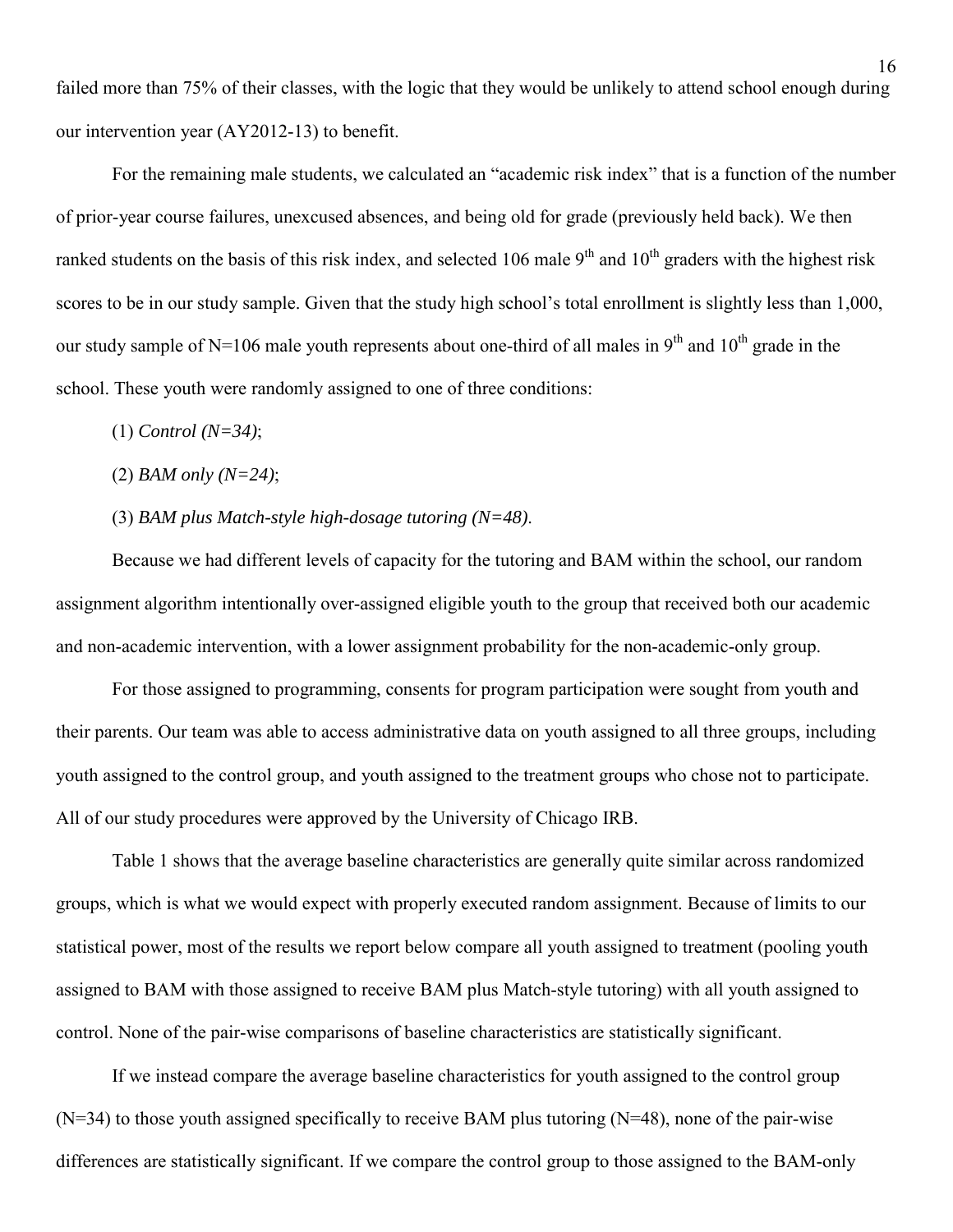group ( $N=24$ ), we see one pair-wise difference that is statistically significant at the  $p<0.05$  threshold (disciplinary incidents during the previous year, i.e. AY2011-12, of 0.79 incidents over the year – which is large relative to the control mean of 1.82) and one difference that is statistically significant at the p<0.10 level (fall 2012 reading scores on the EXPLORE / PLAN tests that were administered prior to randomization; the difference is about four percentile points in the national distribution). A formal baseline balance test that considers the full set of baseline characteristics simultaneously cannot reject the null hypothesis that the distributions of all baseline variables together are jointly the same (Appendix Table 1).

Table 1 shows that our study sample is entirely male, and almost entirely African-American. The rest of the table highlights the high level of disadvantage for this study sample and their significant academic challenges. All but one of the youth in our study sample (99%) are eligible for free or reduced price lunch (fully 94% are eligible for free-lunch specifically). Over one-quarter of our study sample has an individualized education plan (IEP), with most of these diagnosing some sort of learning disability. During the previous year (AY2011-12), male youth in our study sample missed an average of 19.5 days of school, experienced 3.2 outof-school suspensions, failed 1.7 classes, and had an overall GPA of 2.15 on a four-point scale. During the fall of 2012, before we began providing intervention services, the average youth scored at the  $26<sup>th</sup>$  percentile of the national distribution on their EXPLORE / PLAN reading test and at the  $22<sup>nd</sup>$  percentile in math.

## VI. ANALYSIS PLAN

Given the experimental design of our study, our analysis plan is quite straightforward. Our estimating equation for the effect of being offered programming – the intention to treat effect (ITT) – is given by equation (1). Let Zi represent treatment assignment, either a vector of two indicators for assignment to the BAM and BAM-tutoring treatment arms, or (to improve statistical power given our small sample) a single indicator capturing assignment to either treatment group. Let  $Y_{it}$  represent some outcome of interest during the postrandomization period (t), let  $B_i$  be a "randomization block" indicator (effectively a grade-10 indicator), and let  $X_{i(t-1)}$  be a set of pre-randomization baseline characteristics that include prior reading and math achievement test scores, IEP status, previous year GPA, absences, suspensions and disciplinary incidents, and socio-demographic characteristics (age, grade and free lunch eligibility). We include these baseline characteristics to help account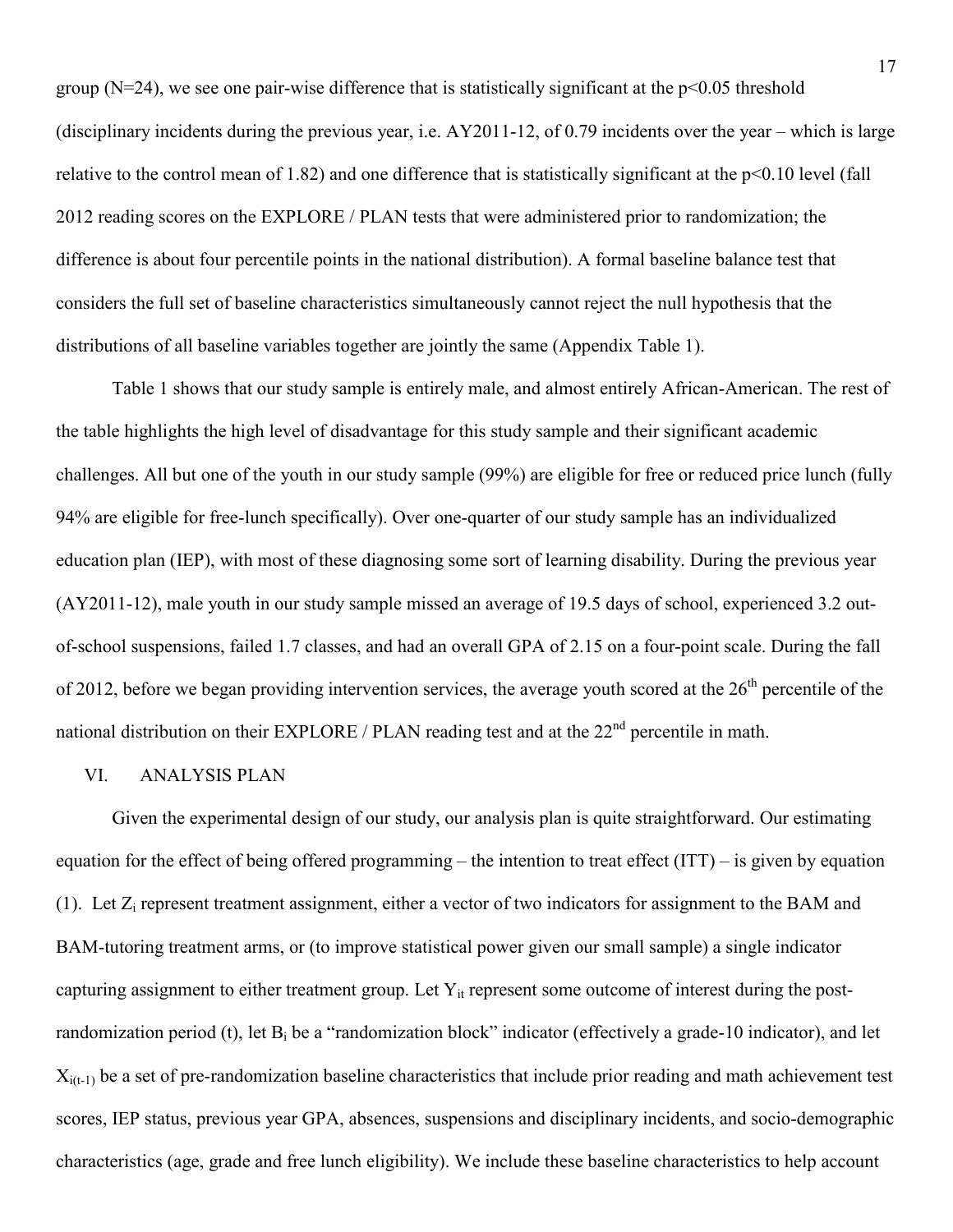for residual variation in the outcome of interest, thereby improving the precision of our impact estimates, although the results are qualitatively similar without these controls.

(1) 
$$
Y_{it} = \pi_0 + Z_i \pi_1 + X_{is(t-1)} \pi_3 + \pi_4 B_i + \epsilon_{it}
$$

 $\overline{a}$ 

The random assignment of youth to treatment or control conditions ensures that under standard assumptions estimation of this model by ordinary least squares will yield unbiased and valid estimates of  $\pi_1$ . To ensure that the standard errors we calculate are not misleadingly small as an artifact of the modest number of youth in our study sample, we also report p-values that come from a non-parametric permutation test (Efron and Tibshirani, 1993). These are calculated by randomly re-assigning values of the treatment indicator across our sample 100,000 times, and calculating the t-test statistic for the placebo treatment versus control contrast in each replication. The permutation test p-value is the share of replications where the t-test statistic exceeds the value that we calculate using the actual treatment assignment variable.<sup>[11](#page-20-0)</sup>

The main threat to valid inference comes from selective sample attrition, and indeed Table 2 shows that youth assigned to any treatment (third column) turn out to be about eight percentage points more likely than controls to have valid scores for the spring 2013 (post-random assignment) EXPLORE and PLAN achievement tests. The results that we present below suggest the differential rate of missing-ness for end-of-year test scores does not seem to be due to treatment effects that reduce school dropout, but could be due to treatment effects that reduce student school absences.

In either case, we would expect relatively weaker students to be more likely to be missing tests, which Table 3 suggests is indeed the case. Comparing columns 1 and 2 of Table 3 we see that students assigned to the control group who are missing end-of-year 2013 (post-randomization) test scores have lower prior-year grades and achievement test scores than those who have valid test results, and also have higher rates of absences, suspensions, and IEP designations. Columns 3 and 4 of Table 3 show the same is true for youth assigned to the treatment group for whom we do versus do not have valid spring 2013 achievement test scores. If the treatment serves to increase the rate at which more academically marginal students take the end-of-year spring 2013 (post-

<span id="page-20-0"></span> $11$  For the permutation tests for the effects of treatment on the treated (TOT), described below, we randomly re-assign both the endogenous variable for actual treatment participation (D) and treatment assignment (Z).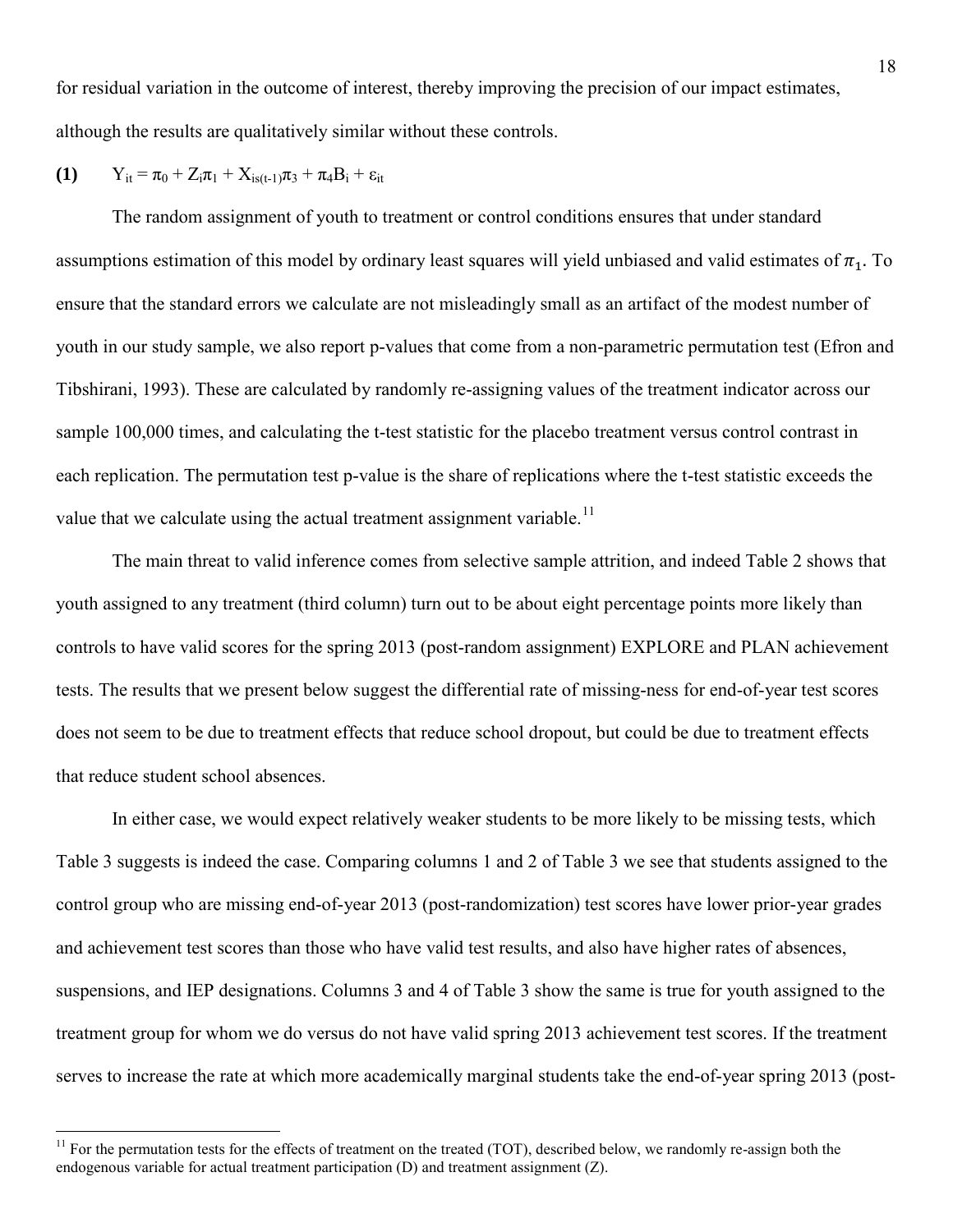randomization) test, then a comparison of the average of the valid test scores for the treatment versus control groups should understate the true beneficial effect of the intervention on academic achievement.

We also empirically explore the sensitivity of our results to different methods for dealing with selective attrition. Showing the sensitivity of the results to inclusion or exclusion of baseline covariates is one test of whether youth with missing scores have different values of baseline characteristics. In addition we present results that impute missing spring test score results using multiple imputation (MI), which has the limitation of assuming that these outcome data are conditionally missing at random (MAR) – that is, conditional on observable baseline characteristics, missing-ness is unrelated to unobserved attributes of students. Finally, we present results from quantile regressions that focus on estimating treatment-control differences in the median test score rather than the mean, and impute arbitrarily low test-score values to those with missing scores. This approach requires the assumption that students missing post-test data have actual post-test scores that fall in the bottom half of the sample distribution.

While the ITT takes full advantage of the experimental design, because not all youth offered programming choose to participate, the ITT will understate the effects of actually receiving services. We therefore also report the effect of actually participating in treatment – the treatment on the treated (TOT) effect – by using random assignment  $(Z_i)$  as an instrumental variable (IV) for participation (D<sub>i</sub>), as in equations (2) and (3) (Angrist, Imbens & Rubin 1996; Bloom 1984). The IV estimate for the parameter  $\beta_1$  in equation (3) is essentially a ratio of two ITT estimates – the ITT effect on the outcome of interest in the numerator, with the ITT effect on program participation rates in the denominator. With a participation rate of 74% for all youth assigned into either treatment arm, the TOT estimate will be about 1.35 times the ITT.<sup>[12](#page-21-0)</sup>

(2) 
$$
D_i = \gamma_0 + Z_i \gamma_1 + X_{is(t-1)} \gamma_2 + \gamma_3 B_i + \mu_i
$$

 $\overline{a}$ 

<span id="page-21-0"></span><sup>&</sup>lt;sup>12</sup> The participation rate for the 24 youth assigned to the BAM-only treatment arm was  $71\%$ , and for the 48 youth assigned to the BAM+Match tutoring treatment arm equaled 75%. We define participation as "attended at least one program session." Youth assigned to the BAM+Match treatment are counted as a participant if they attend at least 1 session of either program. Some readers might think this is a low bar for defining what counts as "participation." Note that our approach is conservative in the sense that using a higher threshold for participation (that is, counting only youth who attend some higher number of sessions as participants) would have the result of further increasing the size of our TOT estimates, by essentially allocating the ITT effect over fewer youth. But using a higher participation threshold boosts the TOT estimate by assuming that youth who participate in fewer than N sessions do not benefit at all from participating in those sessions, which seems like a strong assumption since so little is currently known about the functional form of the treatment dosage / treatment response relationship for these types of programs.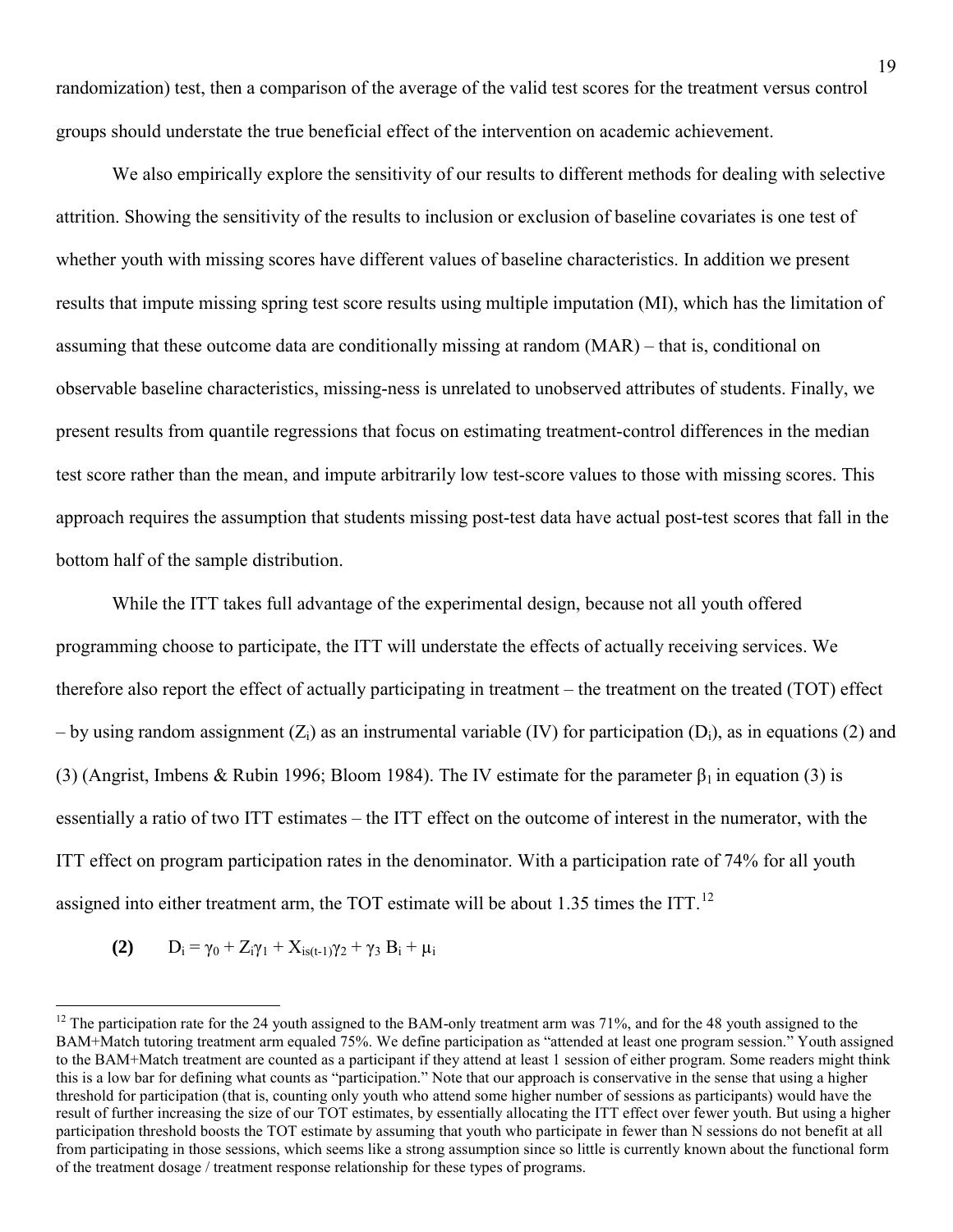## **(3)**  $Y_{it} = \beta_0 + D_i\beta_1 + X_{is(t-1)}\beta_2 + \beta_3B_i + v_{it}$

Note that we are *not* estimating the effects of program participation by comparing participants to nonparticipants; that sort of *non-experimental* estimate would likely be biased by the fact that program participants and non-participants are different on average (see Appendix Table 2). The IV estimate is nearly fully experimental; we say "nearly" because the IV estimate requires for unbiased estimation the same assumption as does the ITT estimate (that randomization was carried out correctly), but now adds one more assumption – that treatment-group assignment has no effect on the behavior of youth who do not participate in the intervention.

Because none of the youth assigned to our control group received services, our IV estimate for  $\beta_1$ represents an estimate for the TOT rather than a local average treatment effect (LATE). If youth vary in how they respond to or benefit from program participation, then our TOT estimate does not capture the average effect that would result if everyone participated. Nevertheless the TOT estimate is still an interesting parameter, because it tells us something about the average effect we might expect if we were to deliver this intervention to similar sorts of schools to the one we study here, and if a similar type of youth were to participate. Another advantage of the TOT is that it facilitates comparison of our effect sizes to those of other studies.

To benchmark the size of the TOT effect, we present the control complier mean (CCM), that is the average outcome for those in the control group who would have participated in programming had they been offered the chance, calculated as in Katz, Kling and Liebman (2001). The CCM can differ from the overall control mean if the type of person who would participate in programming if assigned to treatment is systematically different from the non-participants among those assigned to treatment.

We examine three main outcome domains or "families" of outcomes, with three outcomes per family:

(1) *Math achievement* (performance on the  $9<sup>th</sup>$  and  $10<sup>th</sup>$  grade EXPLORE and PLAN mathematics tests, scored in different ways; math grade point average, or GPA; and math course failures);

(2) *Other (non-math) academic achievement* (performance on the EXPLORE and PLAN reading test; non-math GPA; and non-math course failures;

(3) *Behavior* (absences, school student misconducts, and out of school suspensions).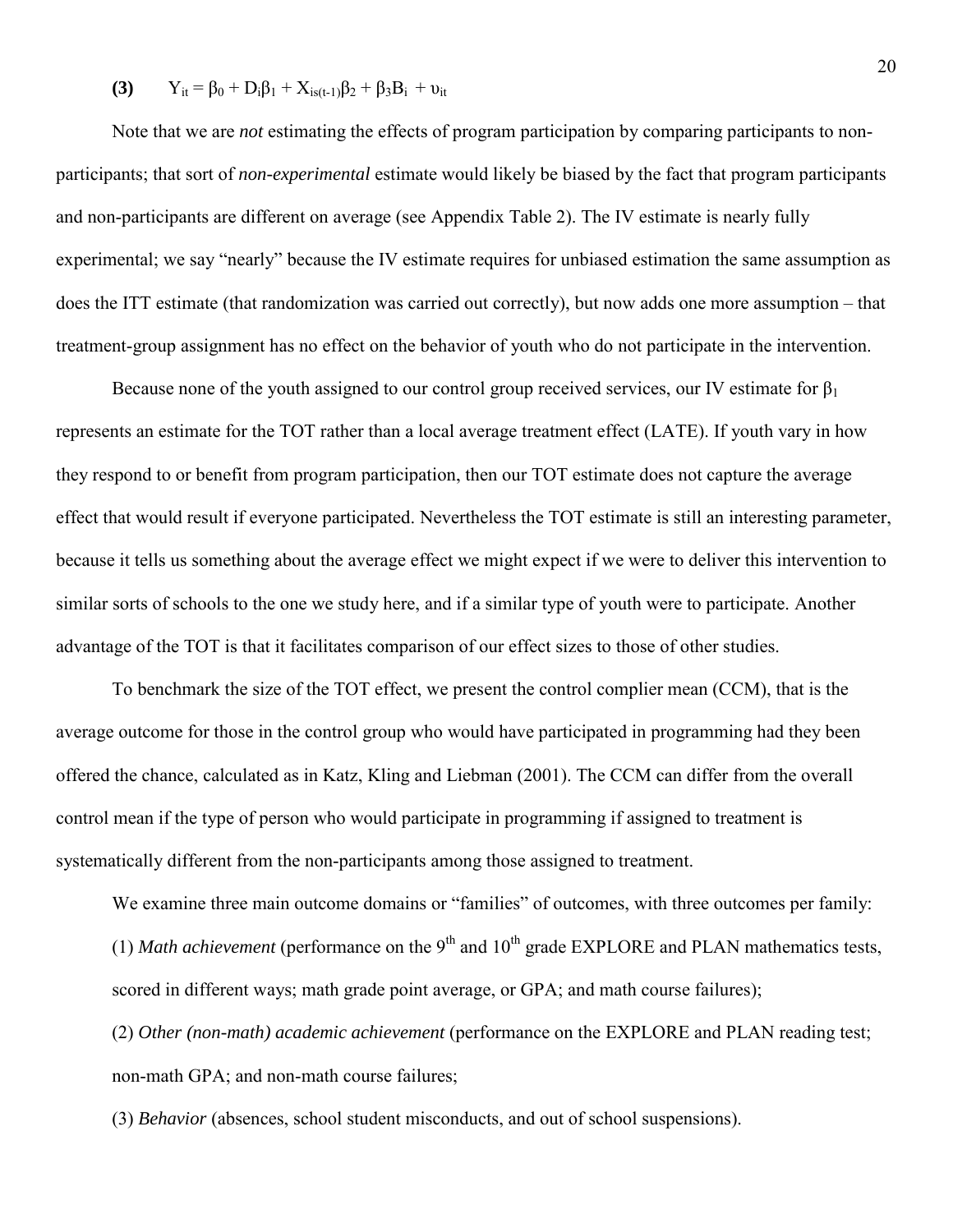We also present results on the CPS "on track" indicator for high school graduation, which is essentially a summary index that combines different elements of our math and non-math achievement domains.

In our main results tables we present the results of three types of statistical tests: standard t-test statistics and p-values that come from considering just the single pairwise comparison of treatment and control for the particular outcome being examined in that regression; p-values that account for multiple testing concerns by controlling for the family-wise error rate (FWER), or the probability that at least one of the true null hypotheses in a family of hypothesis tests is rejected, using a free step-down resampling method<sup>[13](#page-23-0)</sup>; and the false discovery rate (FDR) within each family, or the proportion of null-hypothesis rejections within a family that are type I errors or "false positives" (Anderson, 2008), calculated using the two-step procedure from Benjamini, Krieger and Yekutieli (2006). (FDR q-values calculated using the one-step procedure from Benjamini and Hochberg 1995 are similar.) Because the TOT is basically just a re-scaled version of the ITT, with a similar scaling factor for the point estimate and standard error, the t-statistics are very similar (and in a model specification without covariates would be the same). To simplify our tables we report the p-values calculated in different ways for the ITT only; the p-values for the TOT are always very similar, and are reported separately in the appendix.

We believe there is a case to be made to focus on the FDR values in our tables; ours is a version of the standard "multiple end points" problem when comparing some alternative program to status quo (see Benjamini and Hochberg, 1995), where the decision about whether to prefer the alternative to status quo will depend on the set of outcomes being compared across the two states rather than any individual outcome. FWER control is more conservative for this purpose than FDR control, while pairwise comparisons are not conservative enough. In any case we report the results from each method for completeness.

 $\overline{a}$ 

<span id="page-23-0"></span><sup>&</sup>lt;sup>13</sup> Specifically, we use a bootstrap resampling technique that simulates data under the null hypothesis (Westfall & Young 1993). Within each permutation, we randomly re-assign treatment and control indicators with replacement and estimate program impacts on all three outcomes within each of our outcome domains (we do this separately for each domain). By repeating this procedure 100,000 times, we create an empirical distribution of t-statistics that allows us to compare the actual set of t-statistics we find to what we would have found by chance under the null. We maintain the original sampling frame for each iteration, assigning the same number of pseudo-treatment and pseudo-control youth as in our original sample. This technique preserves the correlational structure and underlying distributions of our data, providing the adjusted probability we would observe our results by chance given our data and the number of tests we run. Rather than use a single p-value adjustment for all the outcome measures, we use a free step-down procedure to adjust the p-value on each outcome separately. The idea is that once a null hypothesis has been rejected via the bootstrap resampling method, it is removed from the family of hypotheses being tested (thus increasing the power of the remaining tests). We then calculate a new adjusted p-value with the bootstrapped empirical distribution of t-statistics for only the remaining tests, providing a more powerful adjustment than setting all p-values to the same minimum value.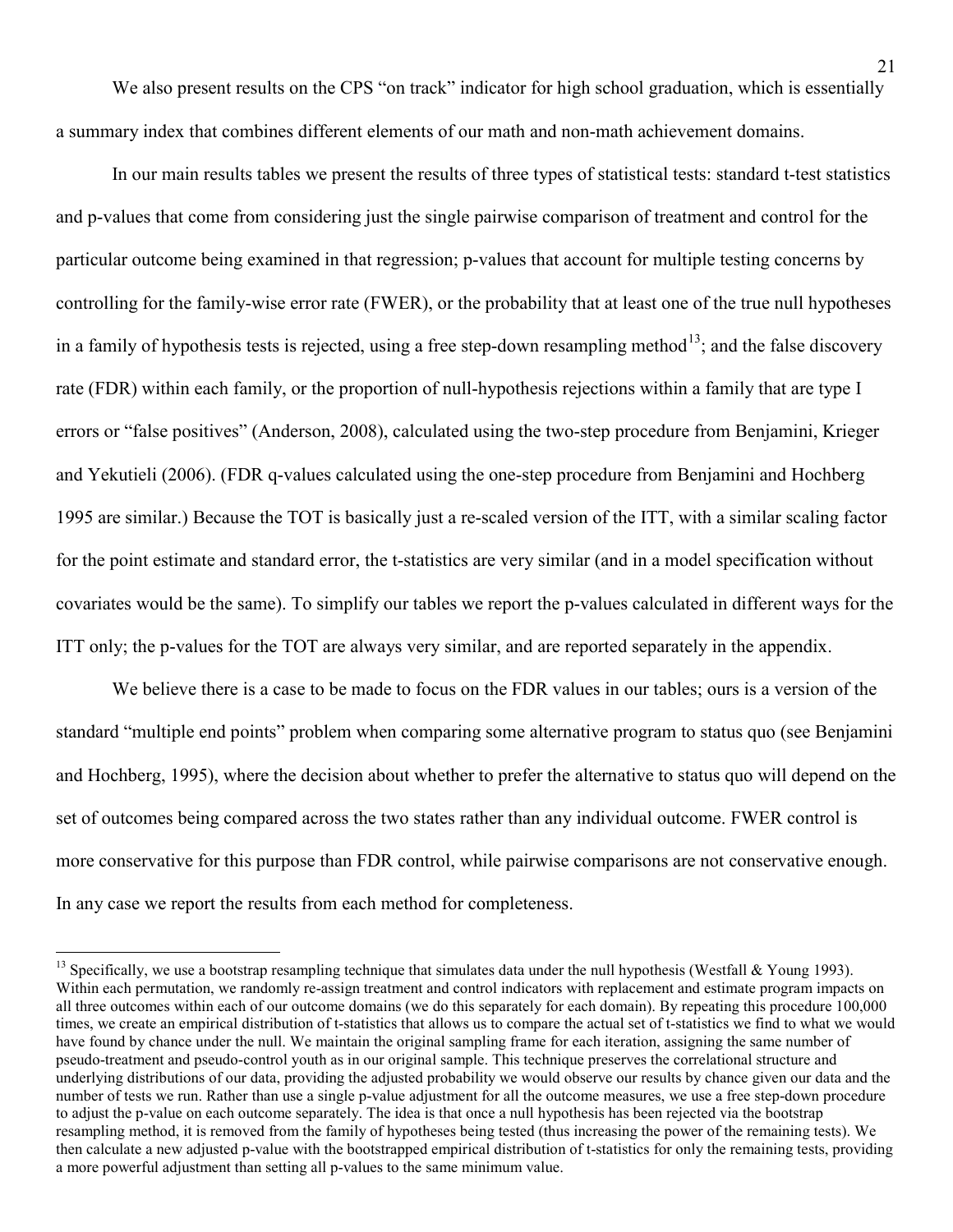# VII. MAIN RESULTS

 $\overline{a}$ 

In this section we begin by documenting the "dosage" of the programming that youth received in our study, followed by a discussion of our estimates for the impacts on student school outcomes. The size of the impacts from this intervention on schooling outcomes is quite large, particularly given how relatively modest the treatment dosage is for so many of the youth in our study sample.

A. Program participation rates and "crossover"

As noted above, the participation rate among all youth assigned to receive programming (pooling the youth assigned to BAM only and those assigned to receive BAM plus match tutoring) was 74%. The participation rate for the 24 youth assigned to the BAM-only treatment arm was 71%, and for the 48 youth assigned to the BAM+Match tutoring treatment arm equaled 75%. (Of those assigned to BAM+Match, 36/48, or 75%, ever attended at least one BAM session while 19/48 or 40% participated in tutoring).

In our main analyses we initially define participation as "attended at least one program session." Youth assigned to the BAM+Match treatment are counted as a participant if they attend at least one session of either program.[14](#page-24-0) Figure 1 presents data for those youth who participated in at least one BAM session, showing the frequency of sessions attended for those assigned to the BAM-only group and separately for those assigned to the BAM+Match group. Figure 2 presents the distribution for number of tutoring sessions attended among those who were assigned to the BAM+Match group and ever attended at least one tutoring session.

It turns out that there was some informal treatment crossover between the BAM-only and BAM+Match tutoring groups that is not captured by our administrative records on tutoring participation, which complicates the interpretation of the effects of the BAM-only treatment that we present below. The BAM sessions were held in the same empty classroom within our study high school as housed the tutoring sessions. While the BAM group sessions and the tutoring were always held at different times, the tutors report that youth assigned to receive BAM programming who were being too disruptive in class were often sent by teachers to what became

<span id="page-24-0"></span><sup>&</sup>lt;sup>14</sup> Some readers might think this is a low bar for defining what counts as "participation." Note that our approach is conservative in the sense that using a higher threshold for participation (that is, counting only youth who attend some higher number of sessions as participants) would have the result of further increasing the size of our TOT estimates, by essentially allocating the ITT effect over fewer youth. But using a higher participation threshold boosts the TOT estimate by assuming that youth who participate in fewer than N sessions do not benefit at all from participating in those sessions, which seems like a strong assumption since so little is currently known about the functional form of the treatment dosage / treatment response relationship for these types of programs.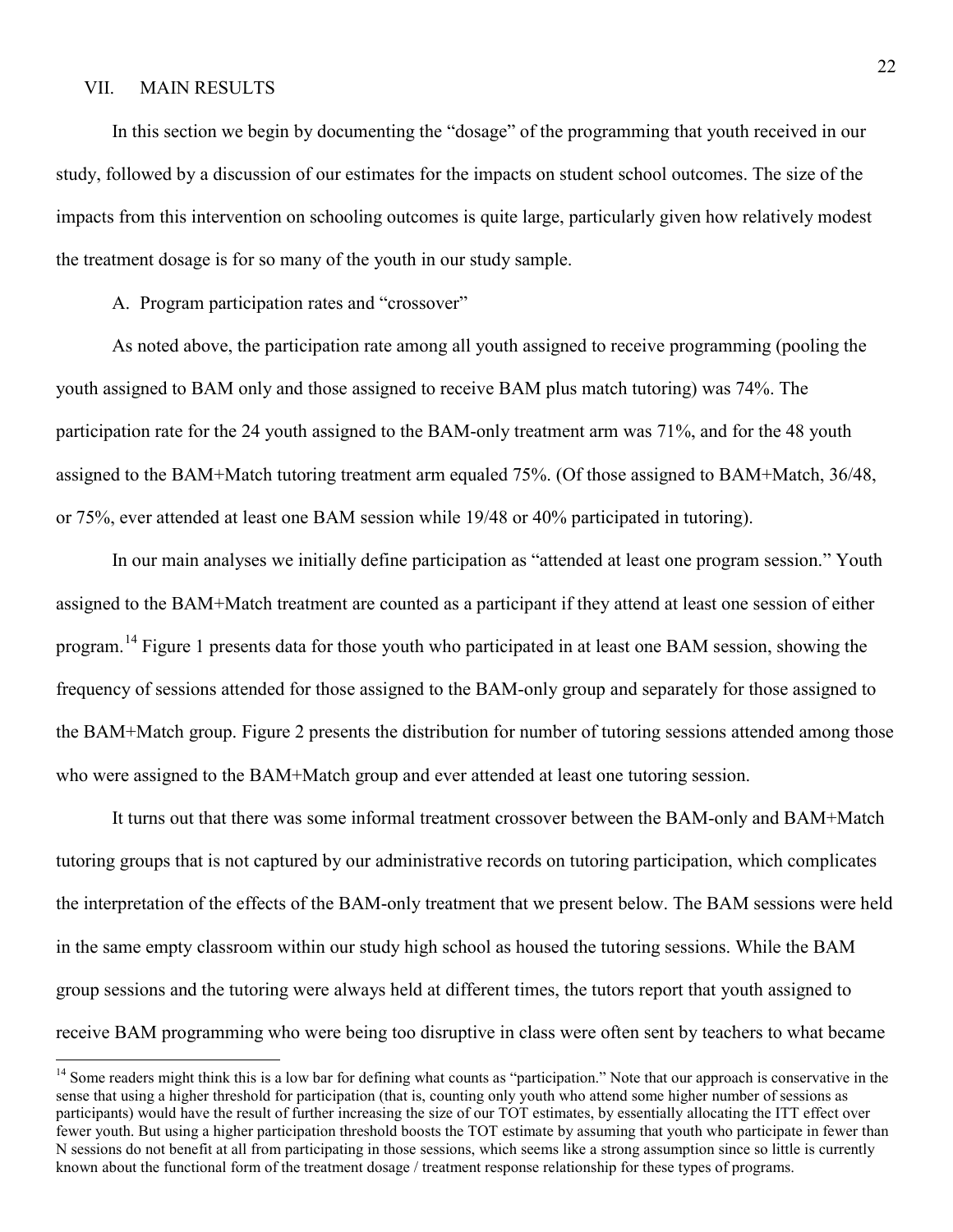known as the "BAM room" to "cool down." If the tutors were there in the room at the same time and a tutor had excess capacity, he or she would work with that youth. (Unlike with the structured Match-style tutoring, which always focused on math, this sort of informal tutoring occurred on a range of subject areas.)

There might have also been spillover across treatment arms through two other mechanisms as well. First, the structured BAM groups were composed of some youth assigned to BAM only and some youth assigned to BAM+Match tutoring. This could have led to some peer spillover effects on math achievement from the BAM+Match treatment to those assigned to BAM only. The tutors also report that there may have been a spillover effect that operates through changes in teacher expectations. Many of the youth in our study sample were very far behind. Youth assigned to BAM+Match tutoring did much better in school, particularly in math class, as we show below. The tutors believe that seeing these gains among BAM+Match youth changed math teacher expectations for these students and the patience that teachers had when interacting with these youth, which could have spilled over to other youth assigned to the BAM-only group.

In our results section below we provide some imperfect but suggestive empirical tests that explore the plausibility and empirical importance of these candidate sources of spillover across treatment arms.

B. Impacts on student learning and behavior

Table 4 presents our main findings for the effects of being offered the chance to participate in our twopronged intervention (intention to treat, or ITT) and the effects of actually participating (the effects of treatment on the treated, or TOT). As a benchmark to help interpret the size of these effects, we also report the control mean (CM) and the control complier mean (CCM). We initially pool both treatment arms together to improve statistical power – that is, we initially show the results from comparing all youth who get either BAM or BAM+Match versus the control group. However, we also report in a later table the results of considering the BAM-only and BAM+Match groups separately.

The first "family" of results shown in Table 4 is math achievement, where we see very large gains from the intervention. The first row shows the ITT effect on spring math test scores reported as Z-scores that are standardized using the control group distribution, which is reported in the same metric as in most other education studies (Glass'  $\Delta$ , i.e. subtracting off the control mean and dividing by the control group's standard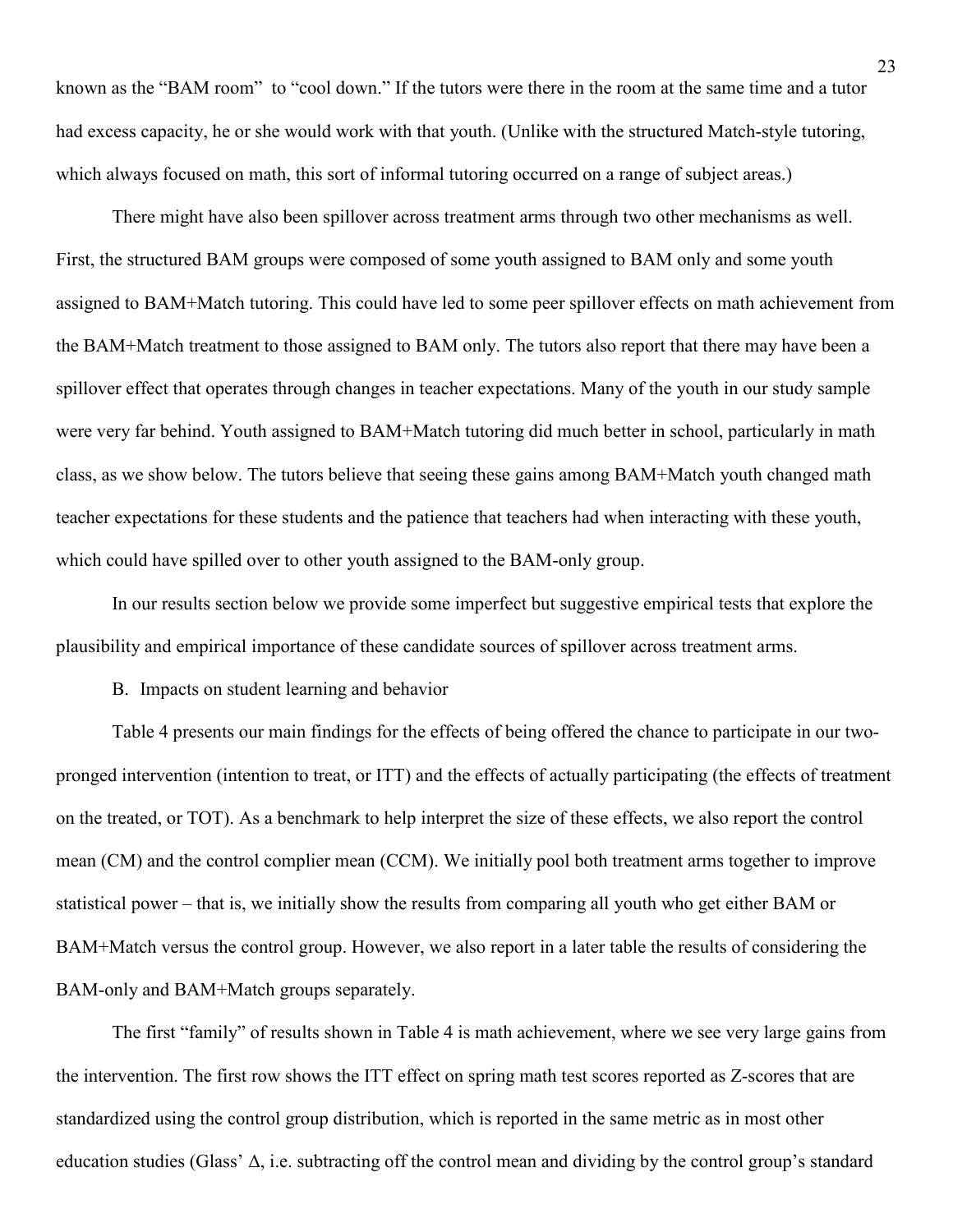deviation). The ITT measured this way is 0.51 SD; focusing just on this outcome variable (not adjusting for multiple comparisons) the per comparison error rate (PCER) using the regular OLS standard errors equals p=0.013, and equals p=0.016 when we instead use a permutation test with 100,000 replications. When we account for multiple comparisons and control the family-wise error rate (FWER), that is, the probability of at least one false positive result within this family of three math-achievement outcomes, our p-value equals 0.036.<sup>[15](#page-26-0)</sup> The false discovery rate (FDR) q-rate equals 0.033. That is, the result is significant if we are willing to accept that about one of every 30 statistically significant point estimates is actually a false positive. The TOT effect on this fairly broad national test of math achievement is 0.65 SD.

The advantage of reporting our math test-score result in terms of Glass' Δ is we can compare our result to other studies that use the same test-score scaling, although expressing the effect in terms of how far students move in the national distribution is also of interest. The TOT effect in the national distribution (using the math scale scores) equals 0.48 SD, or about 60 percent of the black-white test score gap in the national NAEP test for 13 year olds (see Figure 3). As we would expect, the p-values are nearly identical to those we see when we standardize these math scores using the control group distribution rather than the national distribution.

Perhaps more intuitive is to think about these impacts in terms of exactly where the student falls in the national distribution. The sort of youth in the control group who would have participated in programming if offered the chance (the CCM) has a spring math score that falls at about the  $19<sup>th</sup>$  percentile of the national distribution on the EXPLORE and PLAN tests. Participating in programming (the TOT effect) increases the ranking in the national distribution by nearly 15 percentile points, to about the 34<sup>th</sup> percentile.

The top panel also shows a large gain in math GPA over the course of the academic year, with a TOT effect equal to 0.58 points on a 4-point GPA scale, compared to a control complier mean of 1.24 math GPA. Put differently, the average control complier youth gets about a D in their math class while the average treatmentgroup complier scored at about a C (this result is statistically significant at the usual 5% threshold regardless of whether we focus on the PCER, the FWER, or the FDR). This effect equals 0.67 SD in the control group's math

 $\overline{a}$ 

<span id="page-26-0"></span><sup>&</sup>lt;sup>15</sup> We say "three variables" even though there are more than three variables technically reported in this panel because the different math test score and math GPA variables are just re-scaled versions of the same underlying thing.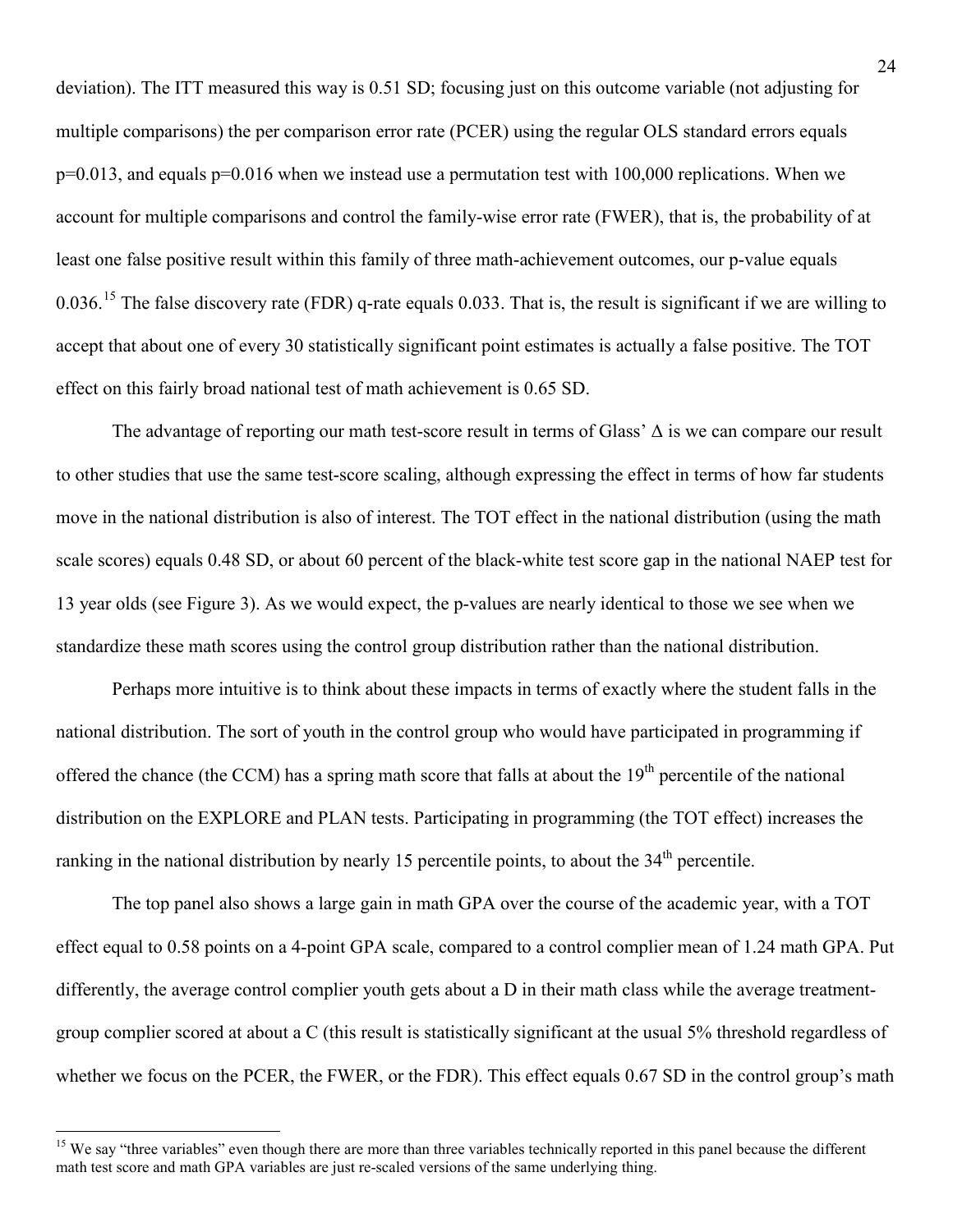GPA distribution. The next row shows that the likelihood of failing math during our intervention year is reduced by about two-thirds (TOT effect of 0.42) which is quite large as a share of the CCM (0.68) but given the sizable standard error just statistically significant at the p<.10 level even with just the pairwise test.

The second panel of Table 4 shows there are no statistically significant spillover effects on reading test scores or GPA outside of math classes, although we do see a sizable reduction in course failures in classes outside of math. The control complier mean is 3.54 course failures over the course of the 2012-13 academic year, while the effect of participating in programming (the TOT) equals a reduction of two course failures. This effect is statistically significant at  $p<0.05$  regardless of how we calculate our p-value.<sup>[16](#page-27-0)</sup>

The third panel of Table 4 shows that there are sizable (albeit not quite statistically significant) impacts on two of our three measures of behavior. The CCM for absences is equal to 45, or an average of nine weeks of school missed over the 2012-13 academic year. The effect of participating (TOT) is equal to 12.9 fewer days missed, or just over one-quarter. This is statistically significant with just the pairwise t-test but not quite significant when we adjust for multiple comparisons; the FWER controlled p-value  $= 0.109$ , while the FDR qvalue = 0.141. The effect on out of school suspensions is equal to one half of the CCM but, given our sizable standard error, is not statistically significant.

Figure 4 shows that program participation increases the likelihood that a student is "on track" (according to a CPS indicator that summarizes a number of the math and non-math achievement variables) by nearly onehalf. The control complier mean (CCM) for  $9<sup>th</sup>$  and  $10<sup>th</sup>$  graders to be "on track" for graduation is equal to 53%. Program participation (the TOT effect) increases that likelihood by fully 24 percentage points, or 46% of the CCM. Compared to students who are not "on track" according to this indicator, those who are on track have four-year graduation rates that are 59 percentage points higher, and five-year graduation rates that are 57 percentage points higher (Allensworth and Easton, 2005, p. 8). If we take this correlation between the on-track indicator and high school graduation rates at face value, our estimated effect on the on-track indicator increases

 $\overline{a}$ 

<span id="page-27-0"></span><sup>&</sup>lt;sup>16</sup> Table 4 reports a FDR q-value for failures in non-math subjects that is slightly higher (0.022) than the FWER (0.019), while conceptually we expect the FDR to never be higher than the FWER. This can happen sometimes for the most significant outcome within a family or outcome domain because of the way the FDR is calculated in practice. This is easiest to see within the context of the one-step FDR procedure from Benjamini and Hochberg (1995), which shows that for the most significant outcome within a family or outcome domain the FDR calculation can sometimes collapse to the Bonferroni calculation, which is conservative.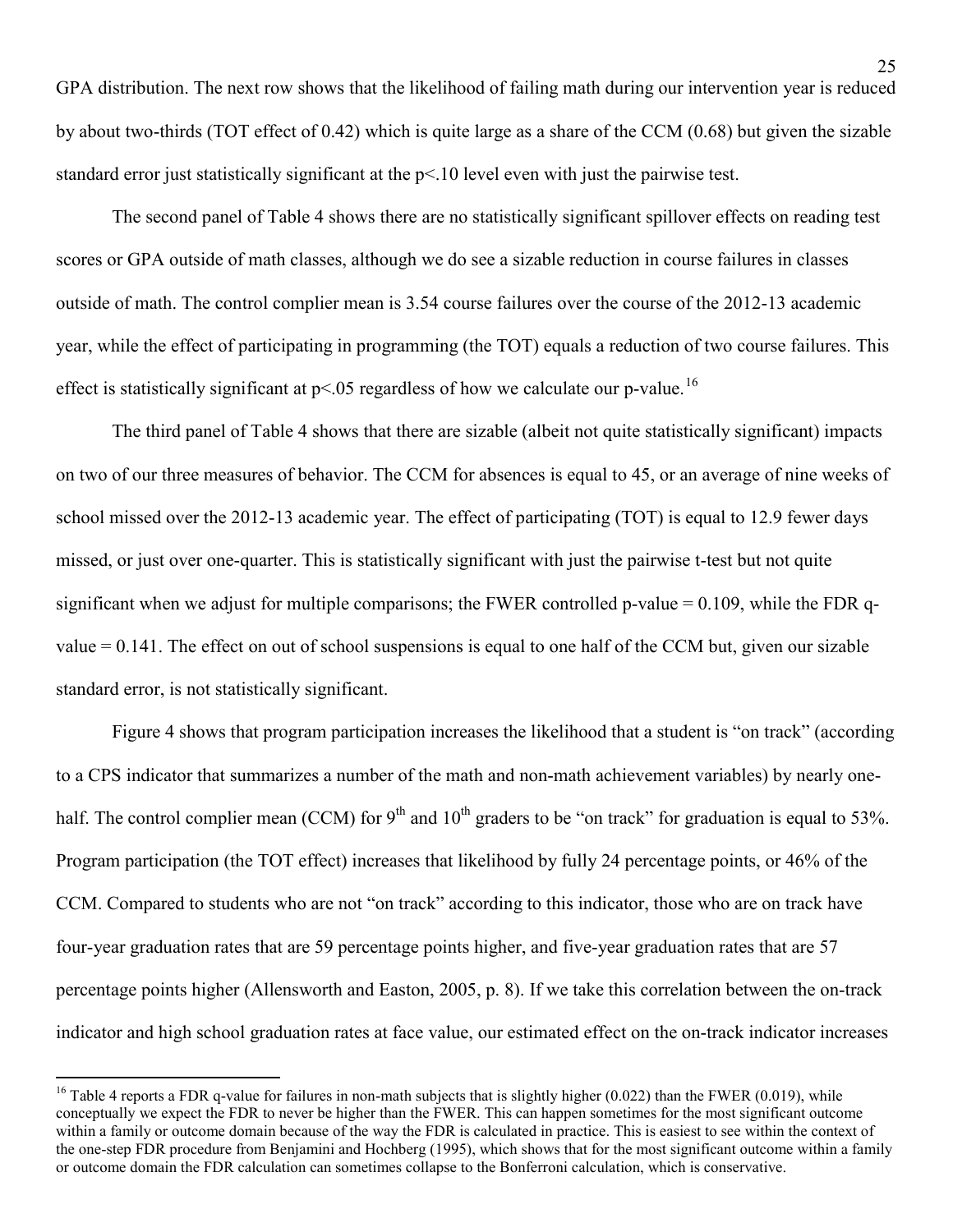expected high-school graduation rates by around 14 percentage points (nearly half of the control group's expected 30 percent graduation rate). Thinking about the statistical significance of the on-track indicator within our multiple-testing framework is a bit complicated because it is an index of outcomes that span outcome domains (math and non-math achievement), but the estimated effect on the on-track indicator is at least significant using the pairwise comparison  $(p<0.05)$ .

## C. Sensitivity analyses

Table 5 shows that in general our results are qualitatively similar regardless of whether or how we control for baseline covariates. Since the p-values are nearly identical for the ITT and TOT estimates for a given outcome and model specification, we present just the ITT effects to simplify the table. The first panel shows that when we use math achievement test scores as our outcome of interest, not controlling for baseline covariates at all, as shown in the last column, tends to reduce the t-statistics somewhat by making the point estimates about one-quarter smaller than in our preferred model specification and makes the standard errors about one-quarter larger. The magnitude of the ITT effect is still quite large even without covariates (0.41 SD for the version of our test score outcome that is normalized using the control group distribution, and 0.30 SD in the national distribution). The remaining panels show the results for other outcomes for which we have fewer missing observations tend to be less sensitive to whether or how we control for baseline covariates, which provides an indication that spring 2013 (post-randomization) math scores are not missing completely at random.

Table 6 shows what happens when we account for missing follow-up data in different ways, focusing again on the ITT for simplicity. Missing data is mostly an issue for our standardized test-score measures, where we are missing valid spring 2013 (post-randomization) scores for about one quarter of our overall study sample (25 out of 106 youth). Compared to our main results, the point estimates for our math test results are slightly smaller when we use multiple imputation to fill in missing values to the spring achievement test scores, and the standard errors are larger, but the point estimate itself still suggests a sizable change in math scores. Assigning arbitrarily low scores to missing values and using quantile regression implies an effect on the median score of 0.39 SD (using the control group's distribution), compared to an effect on the median of 0.42 when we use just non-missing observations.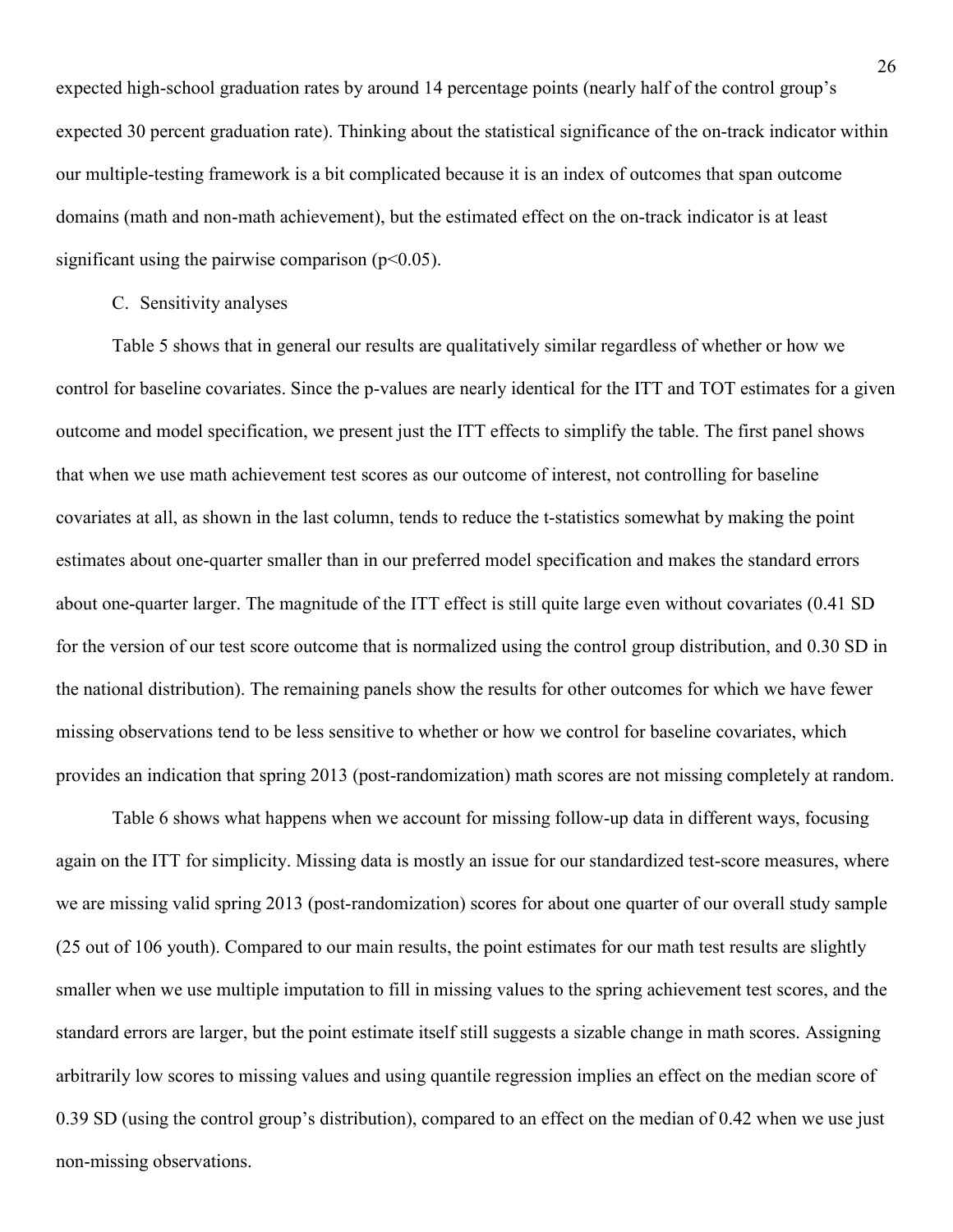The two other relevant outcomes besides tests scores for which missing data are an issue are for days absent from school and for number of out-of-school suspensions (shown in the bottom panel of Table 6). For both of these variables we are missing a total of eight observations out of our sample of 106 youth. We see that the results for the treatment-control difference in the mean are quite similar when we use multiple imputation to fill in missing values, or assign arbitrarily low values and use quantile regression to estimate treatment effects on the median values of these outcomes.

D. Results by separate treatment group

 Given the relatively modest number of youth in our study sample, our main analyses have so far pooled together youth assigned to the BAM-only group and those assigned to BAM+Match tutoring into a single "treatment group" to be compared to control-group youth. In this section we report the results for the two treatment arms separately, although interpretation of these results is complicated somewhat by the fact that there may be some treatment crossover or spillovers between the two groups as described above.

Figure 5 presents the TOT point estimates and 95% confidence intervals for the separate effects of the BAM-only treatment and BAM+Match tutoring. We focus on comparing the TOT effects of the two interventions, to avoid confounding differences in the effects of the programming actually received with differences in the program take-up rates. The estimated TOT point estimates are usually slightly larger for the BAM treatment arm than for the BAM+Match treatment arm. Given our sample sizes, the confidence intervals for both TOT effects are quite large, with a great deal of overlap with one another. Using a permutation test for statistical inference, in no case can we reject at the usual 5% threshold the null hypothesis that the TOT effects are the same (Table 7).

While our confidence intervals are too wide to say anything about which of the two intervention arms is more effective, the fact that the point estimate for the BAM-only effect on academic outcomes like math test scores is so large seems to stand in contrast to the results of our team's last study of BAM, where we saw no detectable effects on achievement test scores (Heller et al., 2013).

Tables 8 and 9 explore the hypothesis that there may have been some spillover between the tutoring intervention and the BAM-only group when youth in the latter were kicked out of class and sent to the room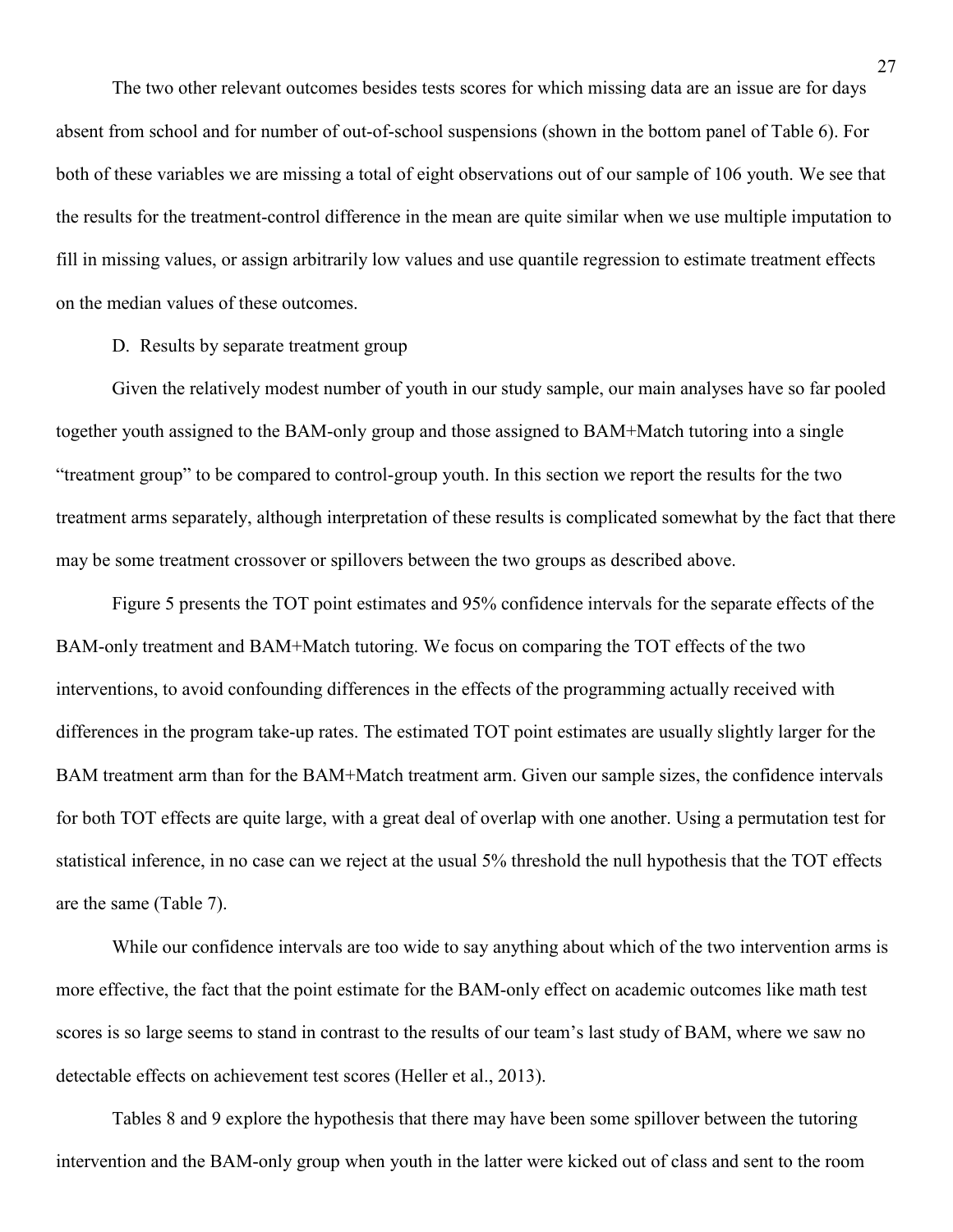where BAM sessions and tutoring occurred to "cool off." The tutors report that in these circumstances they would, if they had some slack time, work with those youth on their schoolwork. This hypothesis suggests that we should see the biggest effect of assignment to the BAM-only group on academic outcomes for those youth who are most likely to be disruptive and get kicked out of their regular classrooms.

Table 8 provides some tentative support for this hypothesis. Each cell of the table reports the results of running a regression for the outcome defined in the leftmost column (so each row is an outcome), using just the sample of youth assigned to either control or the BAM-only treatment, and interacting treatment assignment with the number of disciplinary actions or out-of-school suspensions the youth has either during the preprogram year (AY2011-12) or during the program year (AY2012-13). The first panel shows that youth who are more likely to get into trouble in school have *higher* math test scores than those youth who do not get into trouble (that is, the interaction between our measures of disciplinary problems and treatment assignment are positive). Given our small sample sizes, these interaction terms are not statistically significant, but they imply substantively large differences in math scores. For example, two youth assigned to the BAM-only group whose number of disciplinary incidents during the pre-program year (AY2011-12) differed by one standard deviation (about 2.1) would experience gains from BAM-only assignment of 0.49 versus 0.86 SD, respectively.

We see a qualitatively similar pattern if we use disciplinary actions or out-of-school suspensions during the program year itself (AY2012-13), as seen in the last two columns. Recognizing that our standard errors are sizable and that this analysis is non-experimental (that is, we are interacting a post-randomization measure with treatment assignment), the data suggest that youth who are getting into trouble more even during the program year itself may be experiencing larger gains in math scores than other youth.

The rest of Table 8 shows that those youth who get into trouble relatively more frequently in school seem to if anything benefit relatively less from treatment assignment with respect to outcomes like grades; this is what we would expect if those measures are a function of student behavior or demeanor as well as learning. Table 9 shows that the pattern is qualitatively different for youth assigned to the BAM+Match group. Perhaps most revealingly, while there is some indication that youth who were getting into the most trouble during the pre-program year (AY2011-12) benefited more from BAM+Match with respect to many of our outcome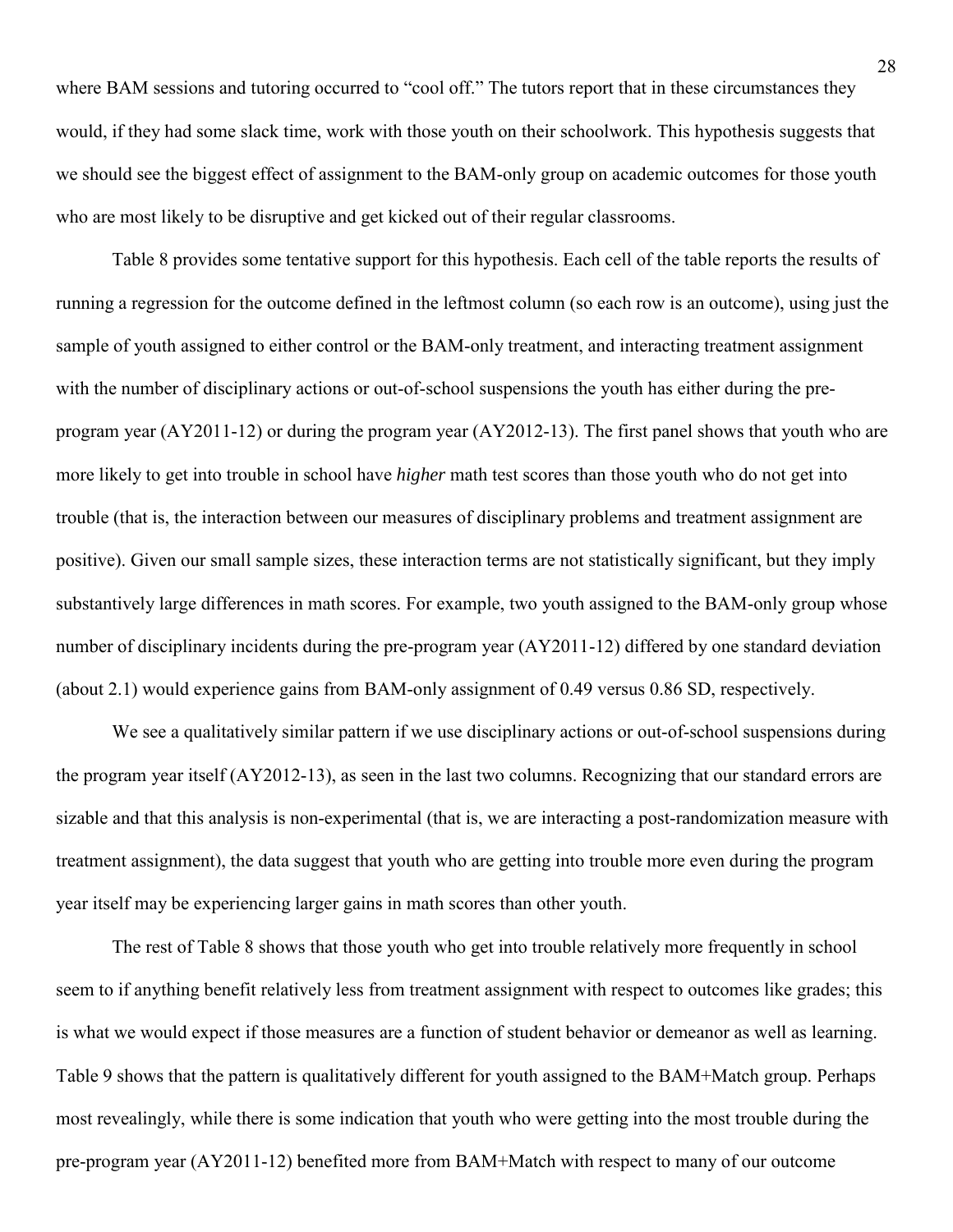measures (e.g. math grades, non-math grades), this is not true for math test scores, and it is also not true when we use measures of getting into trouble during the program year itself (AY2012-13).<sup>[17](#page-31-0)</sup>

#### VIII. CONCLUSIONS

 $\overline{a}$ 

The conventional wisdom around efforts to help disadvantaged youth is nicely summarized by Barrow, Claessens and Schanzenbach (2013): "The finding of no test score improvement but a strong improvement in school attainment is consistent with a growing literature suggesting that interventions aimed at older children are more effective at improving their non-cognitive skills than their cognitive skills." This less-than-stellar track record of previous efforts has led to calls for re-orienting high schools for disadvantaged youth to focus more on vocational or technical training (Cullen et al., 2013), or for policymakers to focus more resources on academic interventions in early childhood instead (for example Carniero and Heckman, 2003).

The impacts of the pilot intervention reported on in this paper are large enough to raise the question of whether the field has given up prematurely on the possibility of improving academic outcomes for disadvantaged youth. Our hypothesis is that a systemic problem in many current urban schools is the lack of a sufficiently intensive safety net to remediate academic or non-academic barriers to youth engaging with classroom-level instruction, which leads to "mismatch" between what many students who are falling behind need and what regular school settings deliver. Have previous interventions mostly aimed at the wrong target?

We find that a two-pronged intervention that addresses the maladaptive automatic behaviors that impede youth from successfully engaging with school and, at least as importantly, better individualizes the academic instruction that disadvantaged youth receive, seems to generate large gains in learning with a sample of lowincome male high school students living in a very distressed urban area. Participation reduces course failures by about 66% in both math and non-math classes, increases rates of being "on track" for graduation (and hence expected high school graduation rates) by nearly one-half, and shows large gains in a broad measure of math

<span id="page-31-0"></span><sup>&</sup>lt;sup>17</sup> Another test we carried out is to examine whether youth in the BAM-only group who are assigned to a BAM group with a relatively higher share of tutoring participants from the BAM+Match tutoring group experience relatively larger gains in math scores. This does not seem to be the case, but the number of youth contributing data to this analysis is very small. The comparison is also complicated by the fact that which BAM group a youth is assigned to is a function of their schedule for AY2012-13, which is endogenous.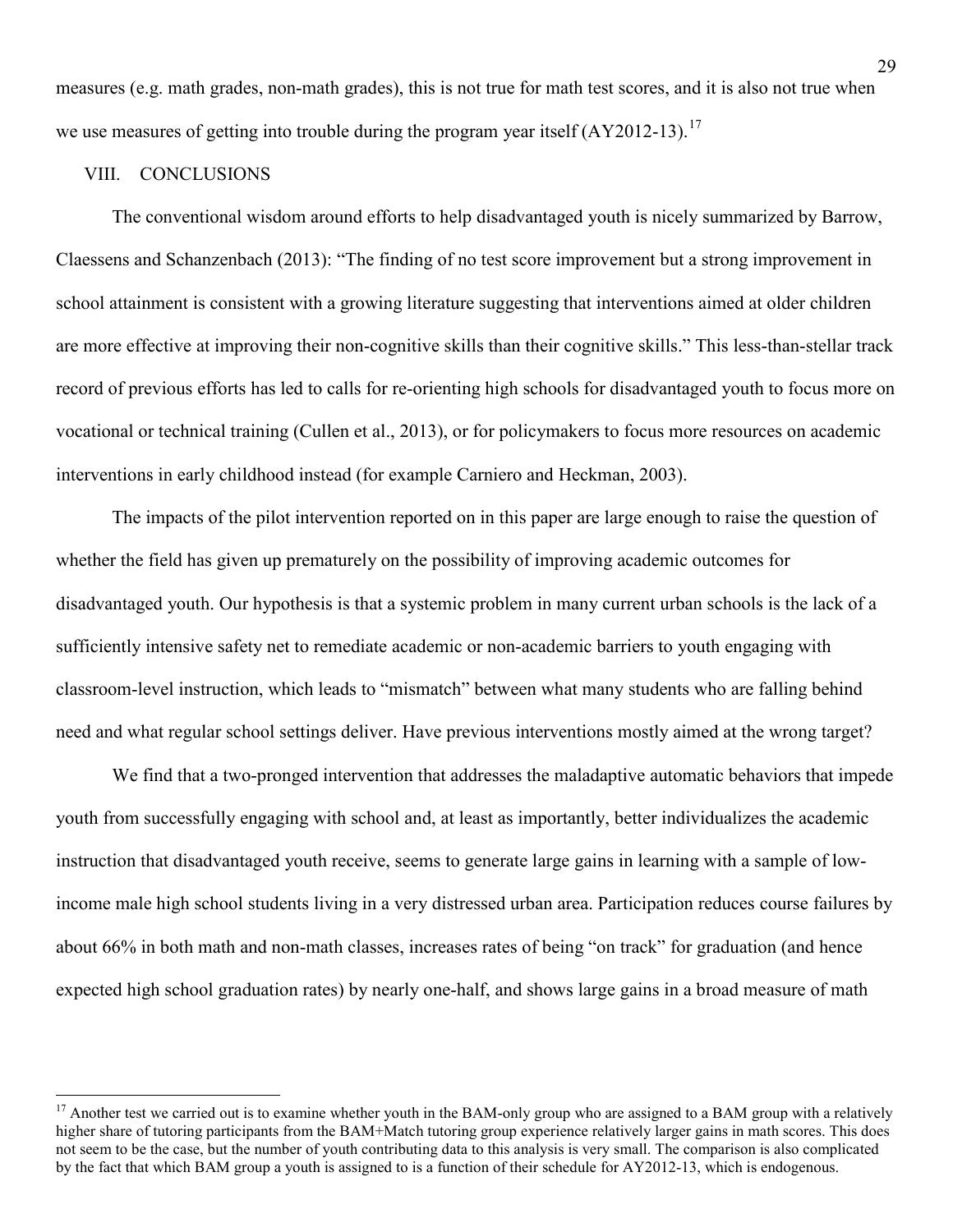test scores equal to 0.48 standard deviations in the nationwide test-score distribution, and 0.65 standard deviations using the control group distribution (the way most education studies report results).

As one way to judge the magnitude of our test score result, the effect measured relative to the nationwide test-score distribution is equal to about 60% of the black-white test score gap in math in the National Assessment of Educational Progress (NAEP) among 13 year olds (which equals 0.80 SD). This does not mean that providing this intervention universally would cut the black-white test score gap by 60%, since the effects could be different for different populations and in particular we have no idea at present how white youth would benefit from the program if they were enrolled. But the effect size reported here is nonetheless quite striking. What makes this perhaps more remarkable still is that for logistical reasons, programming did not start until November 19, a week before Thanksgiving and thus lasted less than a full academic year.

It is noteworthy that our estimated gains in math test scores (0.65 of a control group SD) fit very comfortably alongside the non-experimental results reported by Fryer (2011) for the same high-dosage tutoring intervention, which in his Houston Public Schools study equaled 0.48 and 0.74 SD for  $6<sup>th</sup>$  and  $9<sup>th</sup>$  graders, respectively. Our findings are also consistent with the sizable gains in achievement test scores (0.60 SD) reported by Banerjee et al. (2007) from providing  $3<sup>rd</sup>$  and  $4<sup>th</sup>$  graders who are very far behind with remedial instruction that is better targeted to their level.

Nonetheless our results come from a small-scale pilot test and so these findings are necessarily not the last word on this subject; many questions remain. For example one key question is to understand more about the relative importance and effectiveness of the two separate components of our intervention. Our small sample size and the possibility of crossover and spillover effects across the two treatment arms complicates our ability to disentangle the relative value of the two components. And we have evaluated outcomes measured just during the program year; at present we know nothing about the degree to which these impacts will persist.

A general concern in education is whether interventions can succeed at large scale. The results reported here come from a pilot RCT at a single Chicago high school. We chose to work with this particular high school because of the outstanding school leadership team, which all else equal might make us think that our results may overstate the effects that we would see if the interventions were delivered in a broader set of schools where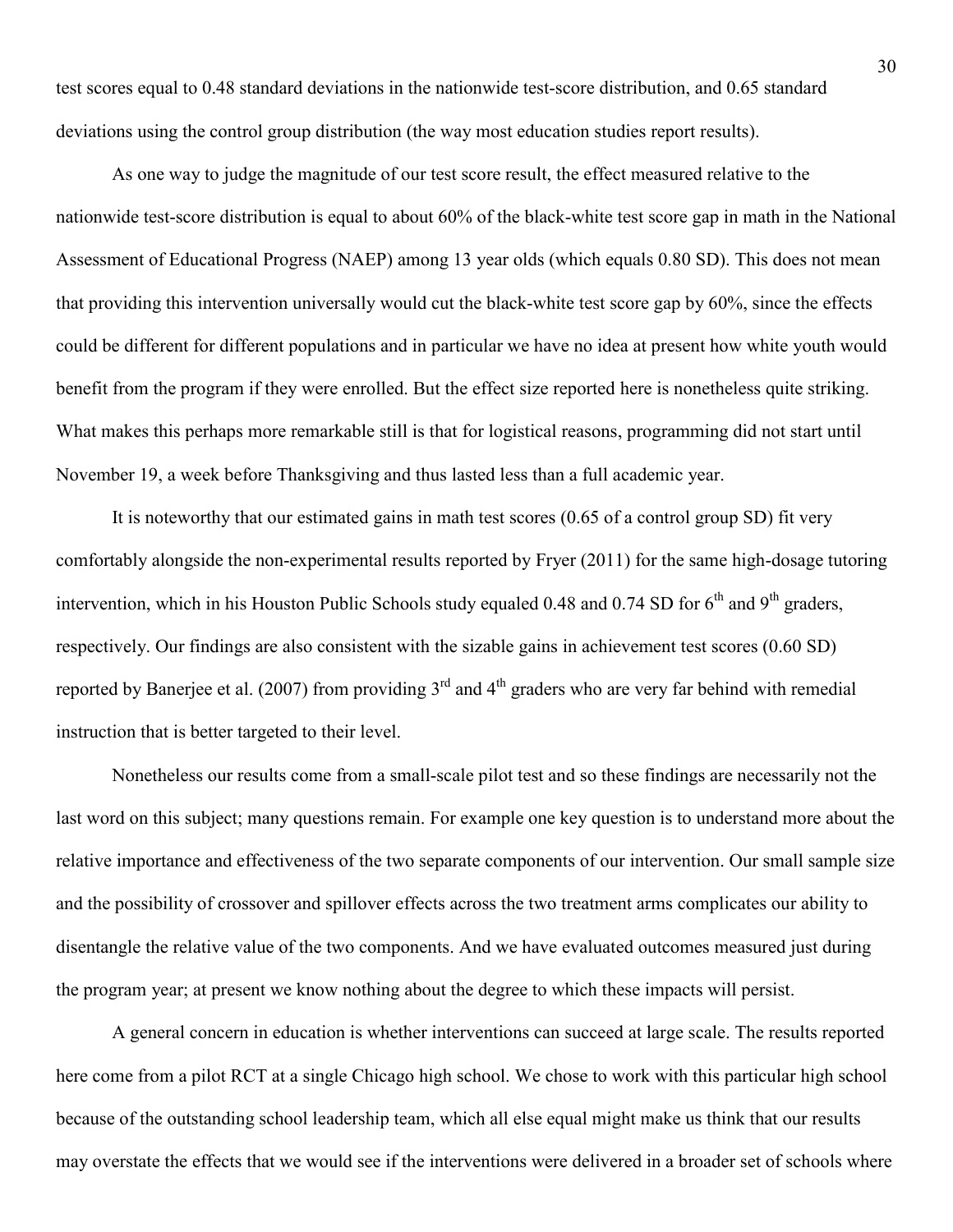the average quality of school leadership is somewhat lower. On the other hand the community in which this school is located is extremely disadvantaged, indeed one of the most distressed parts of the distressed south side of Chicago. Obviously there is no substitute for testing the intervention at scale, which is exactly what our research team is currently carrying out in multiple CPS high schools.

At the very least we are confident that the interventions reported on here *can* be delivered at large scale. The BAM program has been delivered to at least 700 students per year since 2009 in Chicago, including in some of the most distressed schools in the city, and has been previously evaluated at large scale and found to have impacts on behavioral outcomes, although not test scores (Heller et al., 2013). Learning more about the active ingredients in the curriculum and key characteristics of providers that facilitate success would obviously be of enormous value to facilitating even larger scale-up. The Match tutoring intervention is delivered to over 700 students per year across three schools in Boston, to 500-600 students in several public high schools in Lawrence, Massachusetts, and was delivered to 3,000 students across 13 schools in Houston (Fryer, 2011). A specific concern with the ability of providers to scale up "no excuses" schools has been whether there is sufficient supply of the right sort of provider; Match reports receiving 10 to 20 applications per opening for its work in Houston and Lawrence, and (for hiring on a shorter timetable) 5 applications per opening in Chicago.

Despite the remaining questions that this study alone cannot answer, it is important to recognize just how large these impacts are (on a per dollar of spending basis) compared to other interventions that have been tried with disadvantaged youth, or with younger children for that matter. Our best estimate for the cost per participant in our intervention is roughly \$4,400, with a defensible range of \$3,000 to \$6,000.<sup>[18](#page-33-0)</sup> The test score gain per dollar spent from this intervention are very large compared to previous interventions for disadvantaged

 $\overline{a}$ 

<span id="page-33-0"></span> $18$  The costs of the BAM CBT intervention is \$1,900 per participant per academic year, which is a fairly reliable cost estimate that comes from Youth Guidance's experiences serving on average around 700 youth per year since the 2009-10 academic year. The costs of the academic intervention are somewhat harder to determine. Our research team delivered our best approximation of Match tutoring at probably inefficiently small scale, in the sense that we had "too much" supervisory capacity given the number of tutors and youth serviced. Our realized cost was about \$4,000 per student, although we had fewer students participate than we had built capacity to serve – had we filled up each program slot, the cost would have been more like \$2,800 per student. Whether to use the lower or higher figure depends partly on whether the underutilized tutor capacity wound up increasing the intensity of the intervention or was just idle. The cost per student for the actual Match tutoring intervention studied at scale by Fryer (2011) is reported to be \$2,500 per student. The Fryer estimate plus the YG cost for BAM is \$4,400 per youth per year. If we take three-quarters of that cost to account for our having delivered the intervention for just three-quarters of the year, the cost would be more like \$3,330. As an upper bound we could add the YG full-year cost to our high-end full-year realized cost of tutoring for a total cost per participant of nearly \$6,000.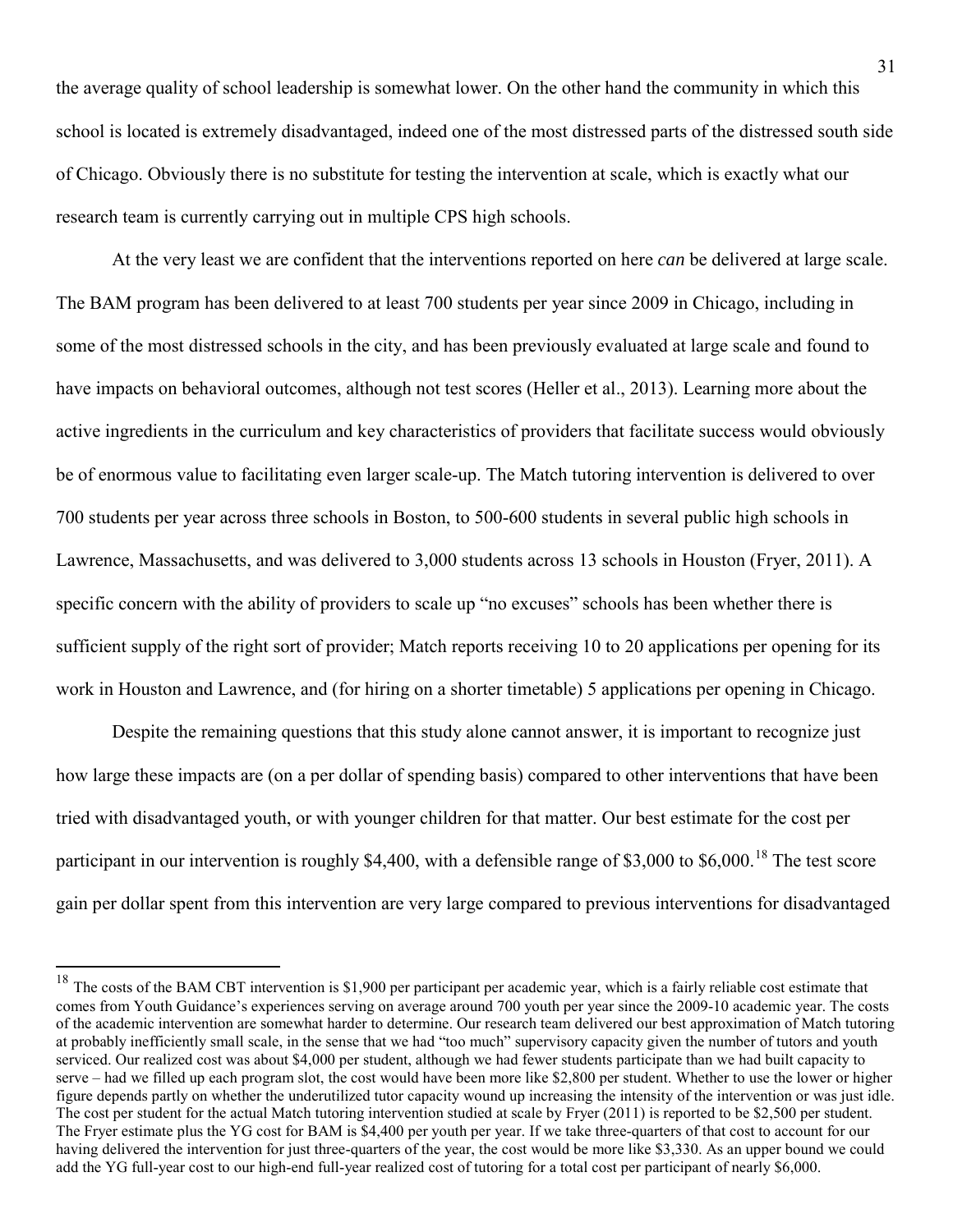youth; aside from Fryer's (2011) non-experimental study of the same academic intervention we examine here, we know of no intervention from a credible study that shows test score gains for this population *and* also reports on program costs.<sup>[19](#page-34-0)</sup>

From the perspective of improving outcomes measured during adolescence, the size of the impacts per dollar spent we reported on here are large even in relation to some of the most successful early childhood interventions that have been studied. For example Figures 6 and 8 compare the estimated impacts per dollar spent on math test scores and overall course grades (GPA) in  $10<sup>th</sup>$  grade from our intervention with those of Perry Preschool (Schweinhart et al., 2005), cash transfers from the Earned Income Tax Credit, or EITC (Dahl and Lochner, 2012), and class-size reduction in early elementary school grades (Krueger, 1999, 2003b; Schanzenbach, 2006); see Figures 6 and 8. These estimates focus on the present value of the cost per intervention calculated at  $10^{th}$  grade, assuming a  $3\%$  discount rate. Our intervention looks quite cost-effective in this comparison regardless of whether we use the low, middle or high end of our plausible range for program costs. While our intervention does not have statistically significant effects on reading scores, our estimate is also not very precise. The 95% confidence interval for our estimate (Figure 7) includes the point estimates for the effects from these other interventions.<sup>[20](#page-34-1)</sup>

 $\overline{a}$ 

<span id="page-34-0"></span><sup>&</sup>lt;sup>19</sup> While a few interventions have been shown to boost high school graduation rates for youth (see Krueger, 2003a; Guryan, 2004; Bloom, Muller-Ravett and Broadus, 2011; Murnane, 2013), few credible studies report statistically significant gains in standardized test scores for disadvantaged youth. One exception is Nomi and Allensworth's (2009) study of double-dose algebra in Chicago high schools, which found effect sizes on math scores of 0.26SD. Unfortunately nothing is reported about the cost of that policy, so we cannot compare the test score gain per dollar spent of that intervention to ours.

<span id="page-34-1"></span><sup>20</sup> The widely-cited Perry Preschool improves high school GPA by 0.42 SD, or 0.3 points on a 4-point scale, improves overall math scores at age 14 by 0.33 SD, improves reading scores at 14 by 0.34 SD, and language achievement by 0.63 SD, at a cost of \$20,500 (in 2013 dollars) per child (Schweinhart et al., 2005, p. xvii, 62). We report the larger of the two "reading" scores in our figure (language arts) to be conservative. Their study does not report their regression-adjusted standard errors, so we calculate rough approximations of 95% CI's for the figure above assuming that impacts that have  $p<0.05$  have t-statistics=2.2, and impacts with  $p<0.1$  we assume to have tstatistics = 1.75. Obviously these are just approximations. Dahl and Lochner (2012) report that each \$1,000 gain in contemporaneous family income boosts test scores for children ages 4-14 by 0.0359 SD in reading recognition (se=0.0195), 0.0613 SD in reading comprehension (se=0.0273), and 0.058 SD in math (se=0.0273). We report the larger of the two reading scores (comprehension) in our figure to be conservative. They find substantial decay in the effects of family income on achievement test scores so the impacts in our figure above would overstate (substantially) the gain in adolescent test scores that would come from increasing family income for children between the ages of 4-14. Smaller class sizes in grades K-3 in the Tennessee STAR experiment increased combined SAT/ACT test scores for blacks in high school, after accounting for treatment effects on test-taking rates, by 0.15 SD, at a per-child total cost over the whole intervention period of \$19,645 in 2013 dollars (Schanzenbach, 2006). She does not report the standard error for this estimate (which is reported in the text of the paper) but the standard error for the grade 3 impacts (which is of about the same magnitude) is 0.03, which we use as an approximation in constructing the figure above. Since this is an overall test score (not subjectspecific) we use these results for both the reading and math panels of our figure.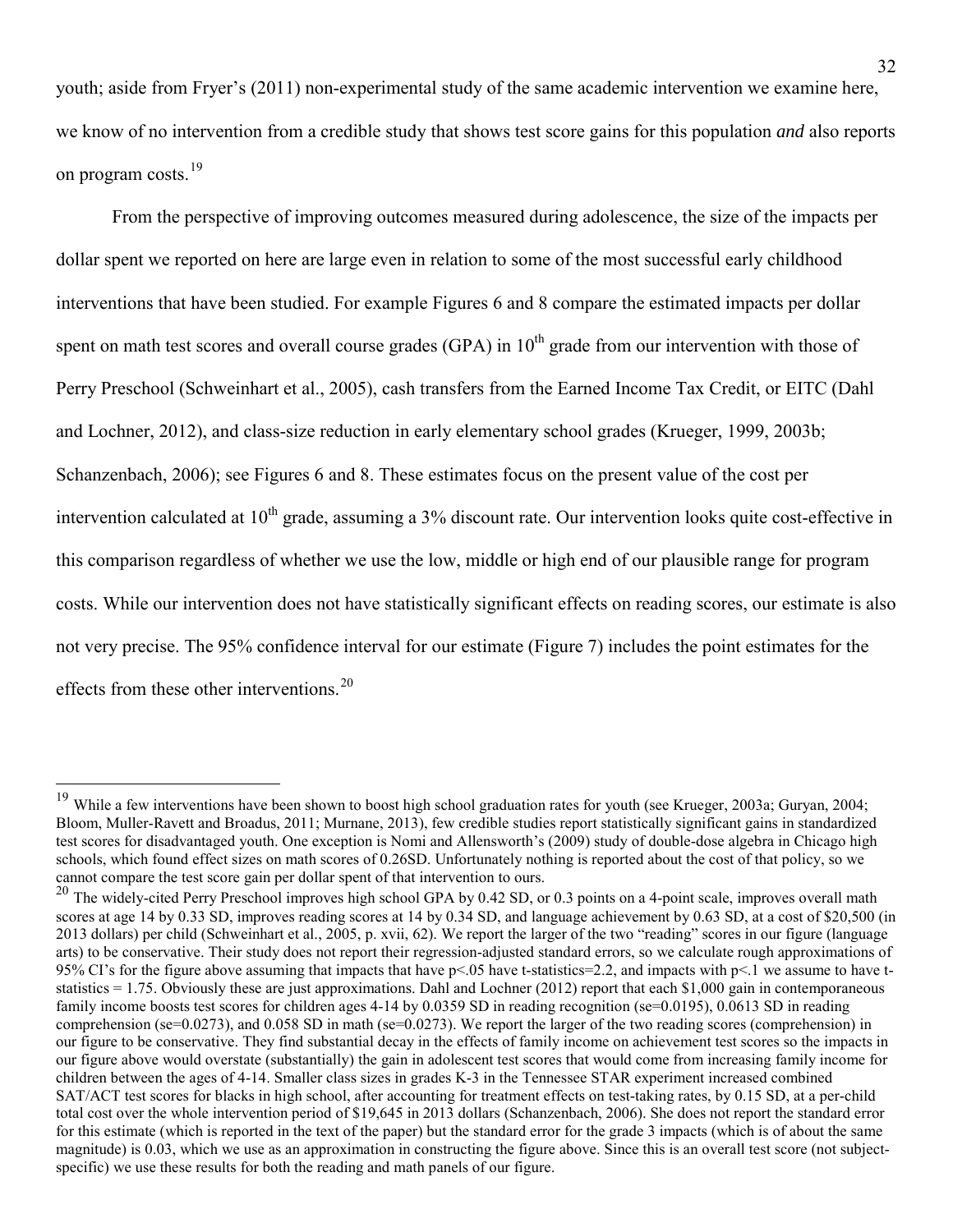These comparisons highlight a tradeoff between intervening early on in childhood versus later during adolescence, which has not received enough attention in the current policy discussion. Much of the discussion has focused on the possibility of declining developmental plasticity as children age, including in the landmark National Academy of Sciences report *Neurons to Neighborhoods* (Shonkoff and Phillips, 2000), which has helped direct a great deal of attention to early childhood intervention. A growing body of recent research suggests a great deal of developmental plasticity during adolescence as well (for example Selemon, 2013, Steinberg, forthcoming), but for the sake of argument let us suppose for the moment that people really are more plastic and receptive to intervention during early childhood than during adolescence.

Given that most social-policy interventions show "fade out" of impacts, if the goal is to improve the *long-term* life outcomes of children growing up in disadvantaged circumstances, then there is a tradeoff between fade-out and developmental plasticity. Put differently, as a conceptual matter it is not obvious that early childhood is the optimal time to intervene even if there is declining developmental plasticity over the life course; precisely because the impact of interventions tend to fade out over time, there are some advantages to intervening temporally closer to when important outcomes are realized. It is also the case that many socially costly outcomes, particularly criminal behavior, are highly concentrated within the population. Another tradeoff between intervening early versus later comes from the fact that it is easier to target interventions on the highestrisk students during adolescence than early childhood, because we have more of a "track record" to use to identify participants who might benefit most. More research is still needed to better understand this tradeoff and the larger question of how to allocate intervention resources across the lifecycle in a way that generates the largest improvements in long-term life outcomes for disadvantaged children.

Our findings also highlight a systemic challenge for so many urban school districts – the need for a more intensive safety net to help students who fall behind as they progress through school and wind up experiencing a mismatch between what they need and what regular classrooms deliver. This mismatch is a problem that many previous interventions largely ignore, instead focusing on changing the quality of grade-level instruction in the classroom or the incentives of students to learn it. Efforts to address this mismatch on both the academic and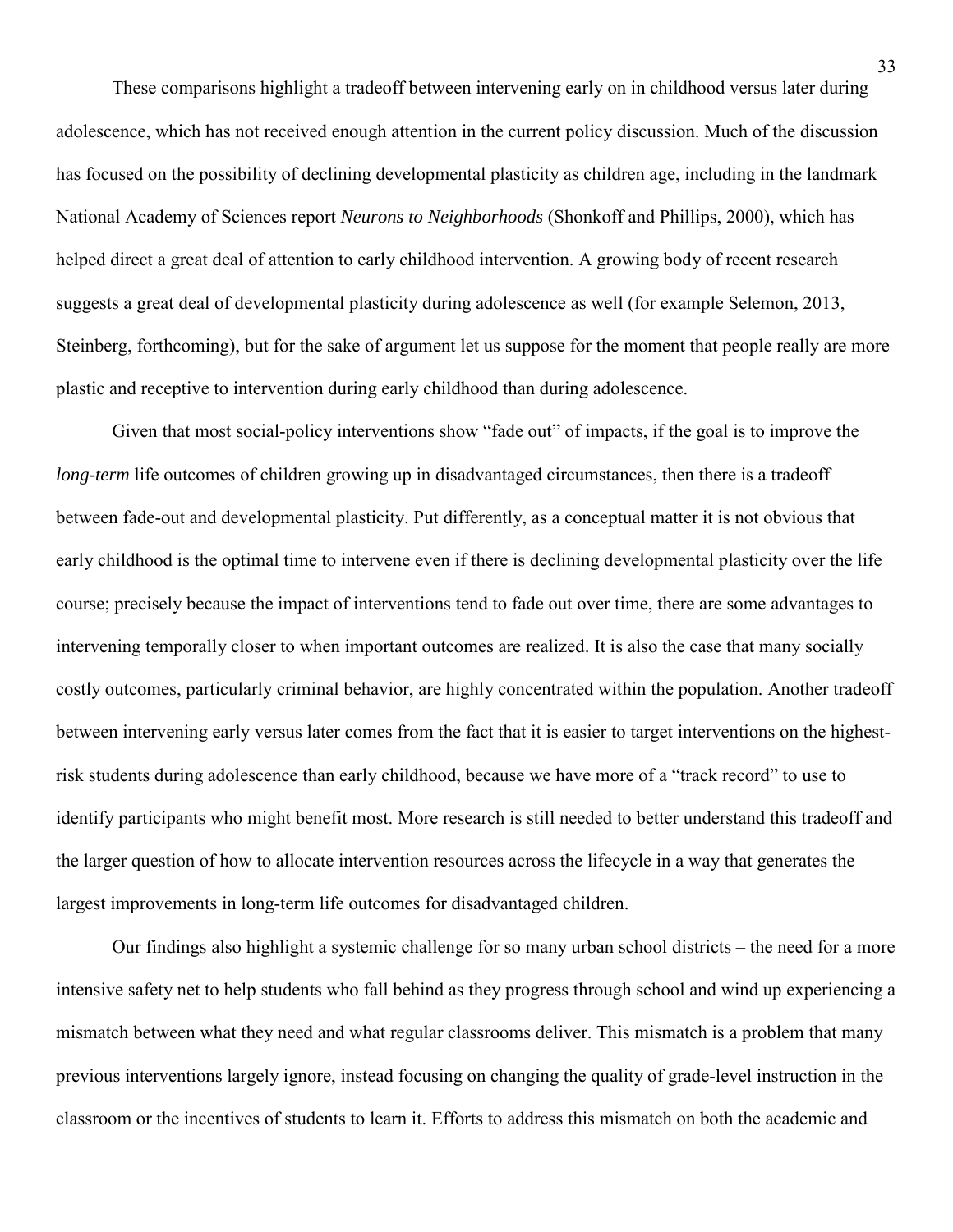non-academic sides in our intervention show it is possible to generate very large gains in academic outcomes in a short period of time, even among students who can be many years behind grade level.

The key to making this intensive remediation affordable, particularly the high-dosage two-on-one individualized instruction, is the recognition that the tutoring method of instruction substantially changes the set of skills and experiences required to succeed as an instructor. We recognize that we cannot distinguish the effects of the Match academic intervention from the BAM non-academic intervention. But our results provide at least suggestive support for the idea that even first-year instructors with no formal teaching credentials or experience who are working for a modest stipend mostly as a public service can contribute to very large gains in student learning among a population (disadvantaged youth) for which there are so few previous success stories. There is, in short, the possibility of a tradeoff between the "teaching technology" used to deliver academic instruction and teacher "quality" the way so much of current education policy seems to define it.

Another factor that helps control the costs of incorporating this sort of intensive remediation into an urban school system's safety net to help students who fall behind is that the need for help might need to be only temporary. Our pilot experiment and Fryer's quasi-experimental study in Houston both suggest that students may be learning the equivalent of about three years' worth of math in a single year. In contrast students who are four to 10 years behind grade level, as unfortunately is not uncommon in distressed urban areas, have basically been getting little to nothing out of regular classroom instruction for years. If it is possible to achieve at large scale the results we report here, in which students learned the equivalent of three years of math per year, just a few years of this type of intervention could bring almost all students up to grade level – at which point they could begin to re-engage and benefit from the grade-level material taught in regular high school classrooms.

The large gains in academic outcomes for disadvantaged youth reported here stand against a backdrop of few prior success stories in improving academic outcomes, particularly achievement test scores, for similarly disadvantaged adolescents. The costs of even the bundled intervention, while not trivial, are not prohibitively high. The impacts per dollar spent are sizable compared to even the most successful early childhood programs. Perhaps the growing pessimism about academic interventions for low-income youth is premature, now that we may be diagnosing the key underlying problems.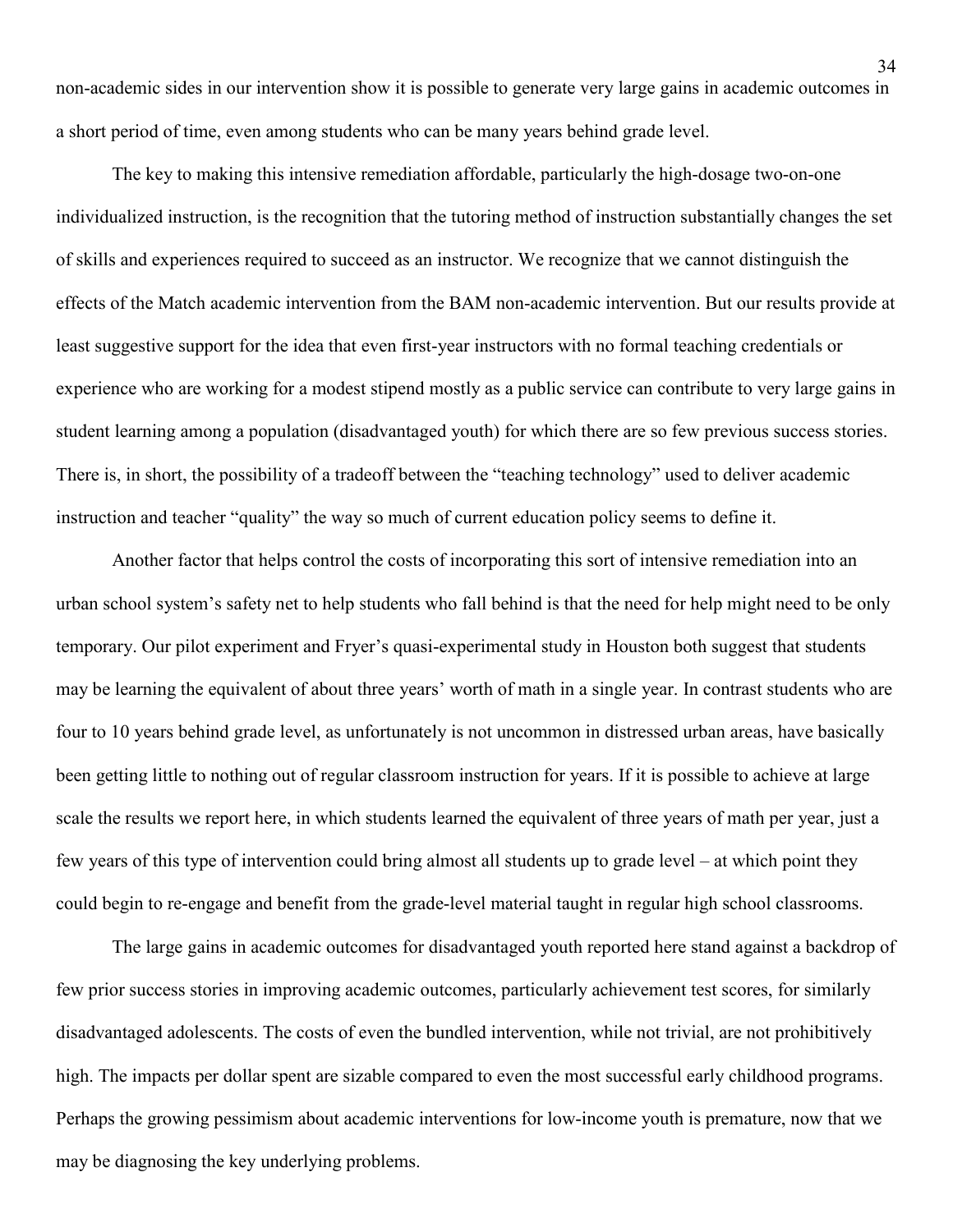## **REFERENCES**

Allensworth, Elaine M. and John Q. Easton (2005) *The On-Track Indicator as a Predictor of High School Graduation*. Consortium on Chicago School Research at the University of Chicago.

Anderson, ML, "Multiple inference and gender differences in the effects of early intervention: A reevaluation of the Abecedarian, Perry Preschool, and Early Training Projects," *Journal of the American Statistical Association*, 103 (2008), 1481-1495.

Angrist, J.D., G.W. Imbens, and D.B. Rubin, "Identification of causal effects using instrumental variables," *Journal of the American Statistical Association*, 91 (1996), 444-455.

Banerjee, Abhijit V., Shawn Cole, Esther Duflo and Leigh Linden (2007) "Remedying education: Evidence from two randomized experiments in India." *Quarterly Journal of Economics*. 122(3): 1235-64.

Barrow, Lisa, Amy Claessens, and Diane Whitmore Schanzenbach (2013) "The impact of Chicago's small high school initiative." Northwestern University, Institute for Policy Research Working Paper WP-13-20.

Beck, J.S., *Cognitive therapy: Basics and beyond* (The Guilford Press, 2011).

Benjamini, Y., and Y. Hochberg, "Controlling the false discovery rate: a practical and powerful approach to multiple testing," *Journal of the Royal Statistical Society. Series B* (Methodological), (1995), 289-300.

Benjamini, Yoav, Abba M. Krieger, and Daniel Yekutieli (2006) "Adaptive linear step-up procedures that control the false discovery rate." *Biometrika*. 93(3): 491-507.

Bloom, Benjamin S. (1984) "The 2 sigma problem: The search for methods of group instruction as effective as one-on-one tutoring." *Educational Researcher*. 13(6): 4-16.

Bloom, Dan, Sara Muller-Ravett, and Joseph Broadus (2011) *Staying on Course: Three-year results of the National Guard Youth ChalleNGe Evaluation*. New York, NY: MDRC.

Bloom, Howard S., "Accounting for No-shows in Experimental Evaluation Designs," *Evaluation Review*, 8 (1984), 225-246.

Borghans, L., Duckworth, A.L., Heckman, J.J., & Ter Weel, B. (2008). The Economics and Psychology of Personality Traits. *Journal of Human Resources,* 43(4), 972-1059.

Bowles, S., Gintis, H., & Osborne, M. (2001). The determinants of earnings: A behavioral approach. *Journal of Economic Literature*, *39*(4), 1137-1176.

Carniero, Pedro and James J. Heckman (2003) "Human capital policy." In *Inequality in America: What Role for Human Capital Policies?* James J. Heckman and Alan B. Krueger. Cambridge, MA: MIT Press. pp. 77-240.

Cascio, Elizabeth U., & Staiger, Douglas O. (2012). *Knowledge, tests, and fadeout in educational interventions*. Cambridge, MA: National Bureau of Economic Research, Working Paper No. 18038.

Clotfelter, Charles T., Helen F. Ladd and Jacob L. Vigdor (2009) "The academic achievement gap in grades 3 to 8." *The Review of Economics and Statistics*. 91(2): 398-419.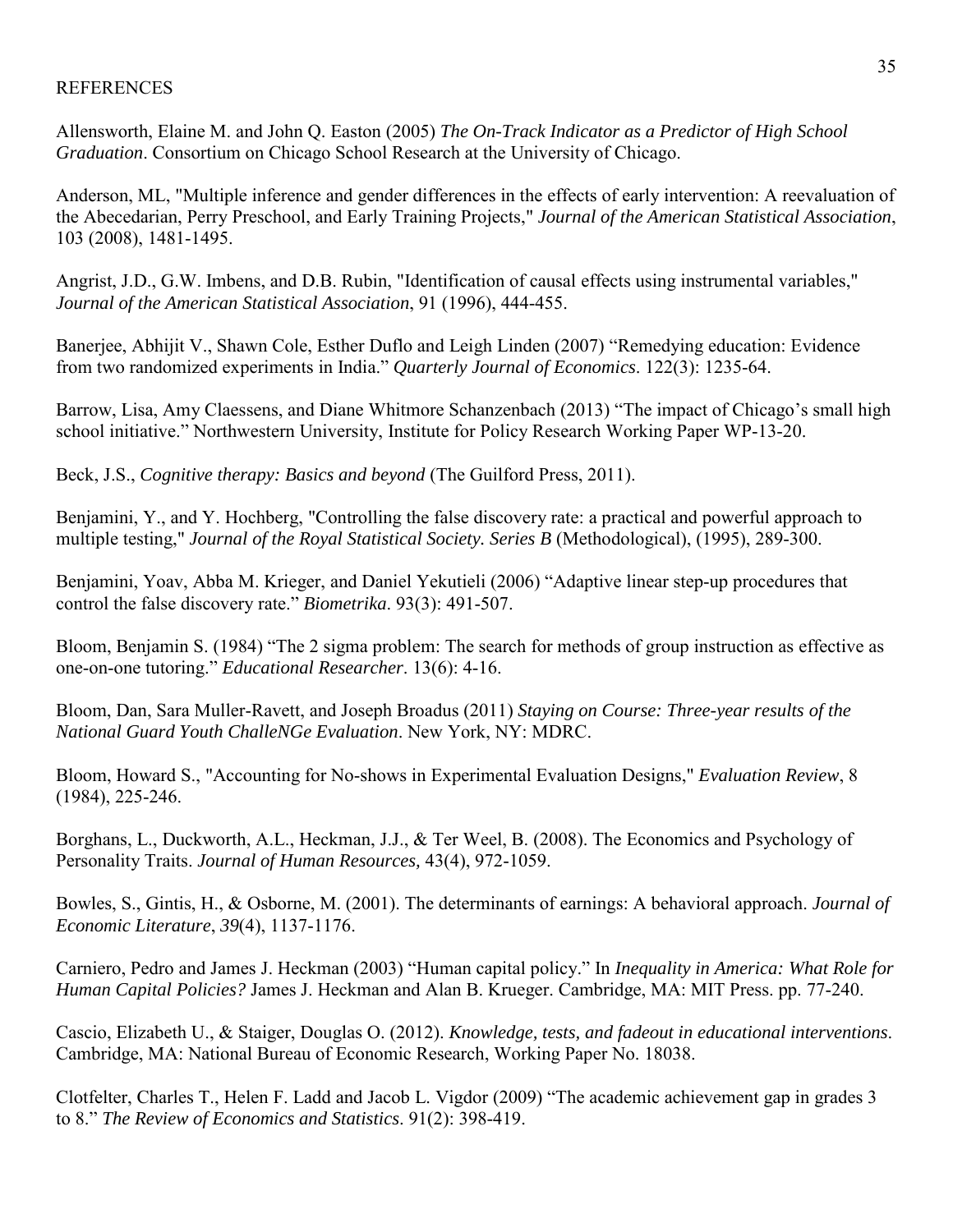Coleman James S. et al. (1966) *Equality of Educational Opportunity*. Washington, DC: Government Printing Office.

Cullen, Julie B., Levitt, Steven D., Robertson, E., & Sadoff, S. (2013). What Can Be Done To Improve Struggling High Schools? *The Journal of Economic Perspectives*, *27*(2), 133-152.

Cunha, Flavio & Heckman, James J. (2007). The technology of skill formation. *American Economic Review*, 97(2), 31-47.

Dahl, Gordon B. and Lance Lochner (2012) "The impact of family income on child achievement: Evidence from the Earned Income Tax Credit." *American Economic Review*. 102(5): 1927-56.

DeNavas-Walt, Carmen, Bernadette D. Proctor, and Jessica C. Smith (2011) *Income, Poverty, and Health Insurance Coverage in the United State: 2010 (Current Population Reoprts: Consumer Income. P60-239*). Washington, DC: US Department of Commerce, Economics and Statistics Bureau, US Census Bureau. http://www.census.gov/prod/2011pubs/p60-239.pdf

Dodge, K. A. (2003). Do social information-processing patterns mediate aggressive behavior? In B. B. Lahey, T. E. Moffitt, & A. Caspi (Eds.): *Causes of conduct disorder and juvenile delinquency*. New York: Guilford Press, 254-274.

Dodge, K. A., Bates, J. E., & Pettit, G. S. (1990). Mechanisms in the cycle of violence. *Science*, 250(4988), 1678-1683.

Dodge, K. A., Pettit, G. S., McClaskey, C. L., Brown, M. M., & Gottman, J. M. (1986). Social Competence in Children. *Monographs of the Society for Research in Child Development*, 51(2), i-85.

Duflo, Esther, Dupas, Pascaline & Kremer, Michael (2011). Peer effects, teacher incentives, and the impact of tracking: Evidence from a randomized evaluation in Kenya. *American Economic Review*, 101(5), 1739-1774.

Duncan, Greg J. and Richard J. Murnane, Eds. (2011) *Whither Opportunity? Rising Inequality, Schools, and Chidlren's Life Chances*. New York: Russell Sage Foundation Press.

Eccles, J. S., Midgley, C., Wigfield, A., Buchanan, C. M., Reuman, D., Flanagan, C., & Iver, D. M. (1993). Development during adolescence: The impact of stage-environment fit on young adolescents' experiences in schools and in families. *American Psychologist*, 48(2), 90-101.

Efron, R and R Tibshirani (1993) *An Introduction to the Bootstrap*. Boca Raton, FL: CRC Press.

Engel, M., Claessens, A., & Finch, M. A. (2012). Teaching students what they already know? The (Mis)Alignment between mathematics instructional content and student knowledge in kindergarten. *Educational Evaluation and Policy Analysis*, 35(2), 157-178.

Evans, J. St. B.T. & Stanovich, K. E. (2013). Dual-process theories of higher cognition: Advancing the debate. *Perspectives on Psychological Science*, 8(3), 223-241.

Fryer, Roland G. (2010) "Racial inequality in the 21<sup>st</sup> Century: The declining significance of discrimination." Cambridge, MA: NBER Working Paper 16256.

Fryer, Roland G. (2011). Creating 'No Excuses' (Traditional) Public Schools: Preliminary Evidence from an Experiment in Houston, Cambridge, MA: NBER Working Paper No. 17494.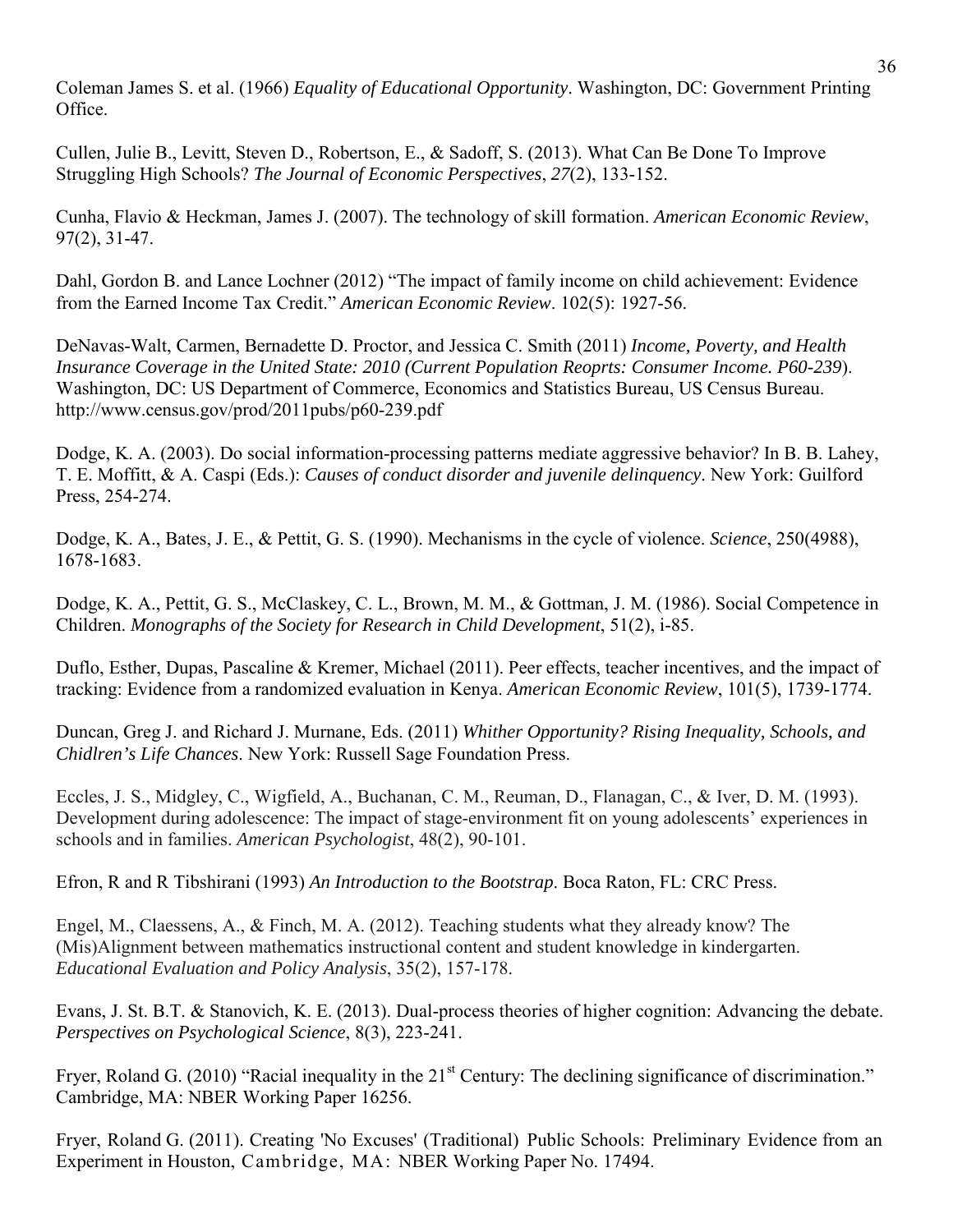Glass, Gene V. (1976) "Primary, secondary and meta-analysis of research." *Educational Researcher*. 5(10): 3-8.

Guryan, Jonathan (2004) "Desegregation and black dropout rates." *American Economic Review*. 94(4): 914-43.

Heckman, J. J., & LaFontaine, P. A. (2010). The American High School Graduation Rate: Trends and Levels. *Review of Economics and Statistics,* 92(2), 244-262.

Heckman, J. J., & Rubinstein, Y. (2001). The Importance of Noncognitive Skills: Lessons from the GED Testing Program. *American Economic Review*, 91(2), 145-149.

Heckman, J. J., Stixrud, J., & Urzua, S. (2006). The effects of cognitive and noncognitive abilities on labor market outcomes and social behavior. *Journal of Labor Economics,* 24(3), 411-482.

Heller, Sara B., Harold A. Pollack, Roseanna Ander, and Jens Ludwig (2013) "Preventing youth violence and dropout: A randomized field experiment." Cambridge, MA: NBER Working Paper 19014.

Hunt, D. E. (1975). Person-environment interaction: A challenge found wanting before it was tried. *Review of Educational Research*, 45(2): 209-230.

Jencks, Christopher and Meredith Phillips, Eds. (1998) *The Black-White Test Score Gap*. Washington, DC: Brookings Institution Press.

Kahneman, Daniel (2011). *Thinking, fast and slow*. New York, NY: Farrar, Straus and Giroux.

Kahneman, Daniel & Frederick, S. (2002). Representativeness revisited: Attribute substitution in intuitive judgment. In T. Gilovich, D. Griffin, & D. Kahneman (Eds). *Heuristics & Biases: The Psychology of Intuitive Judgment*. New York. Cambridge University Press: 49-81.

Keeley, Juliette (2011). Learning online in jail: A study of Cook County jail's high school diploma program. B.A. Thesis, University of Chicago.

Kling, Jeffrey R., Jeffrey Liebman, and Lawrence F. Katz "Experimental analysis of neighborhood effects," *Econometrica*, 75 (2007), 83-119.

Krueger, Alan B. (1999) "Experimental estimates of education production functions." *Quarterly Journal of Economics*. 114(2): 497-532.

Krueger, Alan B. (2003a) "Inequality, too much of a good thing." In *Inequality in America: What Role for Human Capital Policies?* James J. Heckman and Alan B. Krueger. Cambridge, MA: MIT Press. pp. 1-76.

Krueger, Alan B. (2003b) "Economic considerations and class size." *Economic Journal*. 113: 34-63.

Ladd, Helen F. (2012) "Education and poverty: Confronting the evidence." *Journal of Policy Analysis and Management*. 31(2): 203-227.

Lazear, Edward P. (2001) "Educational production." *Quarterly Journal of Economics*. 116(3): 777-803.

Levitt, Steven D. & Venkatesh, Sudhir (2000). An economic analysis of a drug-selling gang's finances. *Quarterly Journal of Economics*, 115(3), 755-789.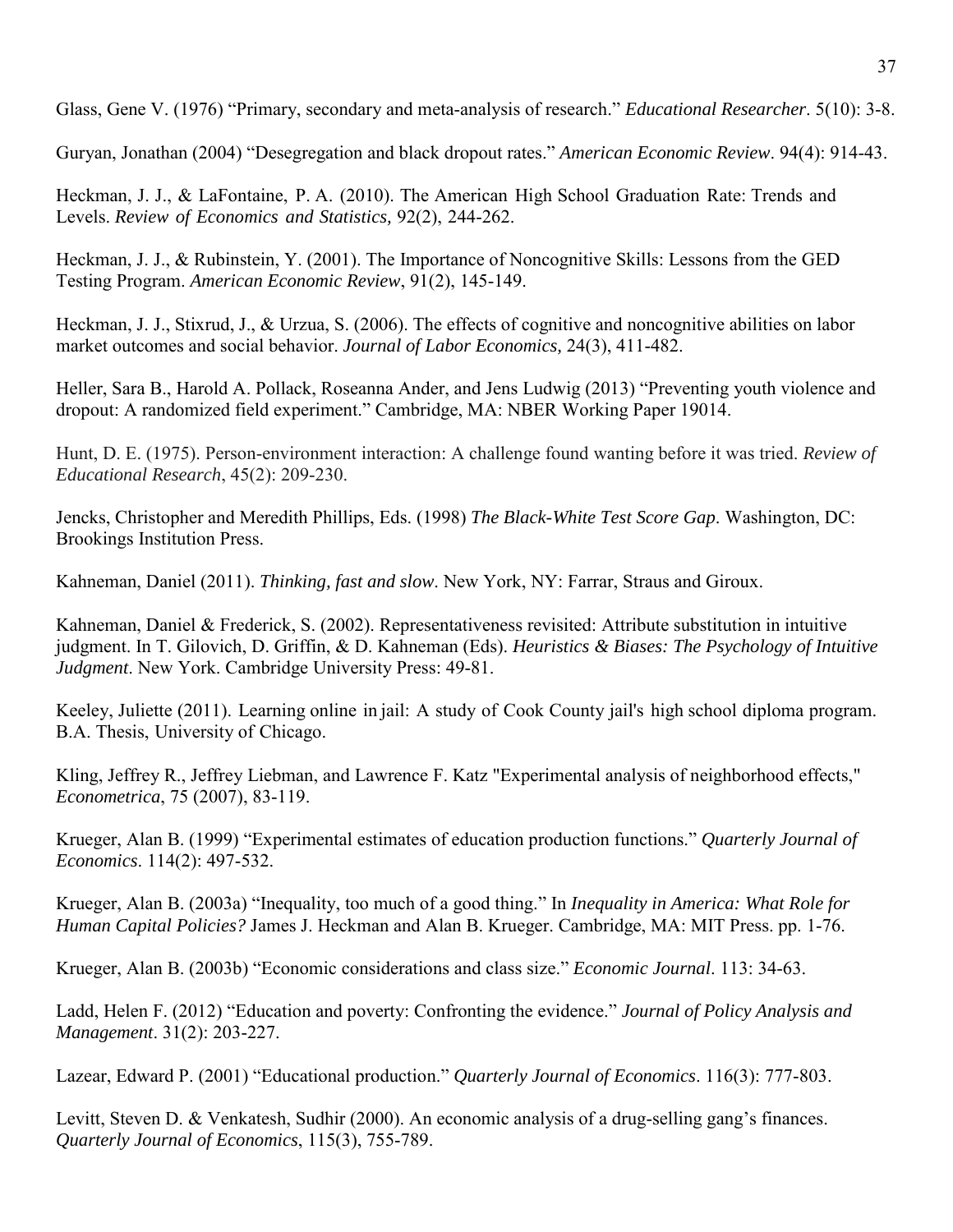Moffitt, T.E., Arseneault, L., Belsky, D., Dickson, N., Hancox, R. J., Harrington, H., … & Caspi, A. (2011). A gradient of childhood self-control predicts health, wealth, and public safety. *Proceedings of the National Academy of Sciences*, 108(7), 2693–2698.

Monahan, K.C., Steinberg, L., Cauffman, E., & Mulvey, E.P. (2009). Trajectories of antisocial behavior and psychosocial maturity from adolescence to young adulthood. *Developmental psychology*, 45(6), 1654.

Nomi, Takako and Elaine Allensworth (2009) "Double-dose Algebra as an alternative strategy to remediation: Effects on students' outcomes." *Journal of Research on Educational Effectiveness*. 2(2): 111-48.

Oreopoulos, Philip and Kjell G. Salvanes (2011) "Priceless: The nonpecuniary benefits of schooling." *Journal of Economic Perspectives*. 25(1): 159-84.

Papachristos, Andrew V. (2009). Murder by structure: Dominance relations and the social structure of gang homicide. *American Journal of Sociology*, 115(1), 74-128.

Reardon, Sean F. (2011) "The widening academic achievement gap between the rich and the poor: New evidence and possible explanations." In *Whither Opportunity? Rising Inequality, Schools, and Children's Life Chances*, Eds. Greg J. Duncan and Richard J. Murnane. New York: Russell Sage Foundation Press. pp. 91-116.

Schanzenbach, Diane Whitmore (2006). "What have researchers learned from Project STAR?" *Brookings Papers on Education Policy*, 205-228.

Schneider, W. & Shiffin, R. M. (1977). Controlled and automatic human information processing: I. Detection, search and attention. *Psychological Review*, 84(1), 1-66.

Schweinhart, Lawrence J., Jeanne Montie, Zongping Xiang, W. Steven Barnett, Clive R. Belfield, and Milagros Nores (2005) *Lifetime Effects: The High/Scope Perry Preschool Study Through Age 40*. Ypsilanti, Michigan: High/Scope Press.

Selemon, LD (2013) "A role for synaptic plasticity in the adolescent development of executive function." *Translational Psychiatry*.

Shiffrin, R. M. & Schneider, W. (1977). "Controlled and automatic human information processing: II. Perceptual learning, automatic attending, and a general theory*." Psychological Review*, 84, 127–190.

Shonkoff, Jack P. and Deborah A. Phillips (2000) *From Neurons to Neighborhoods: The Science of Early Childhood Development*. Washington, DC: National Academy Press.

Steinberg, Laurence (forthcoming) *Our Last Best Chance: Why Adolescence Matters More than Ever*.

Tough, Paul (2012). *How Children Succeed: Grit, Curiosity, and the Hidden Power of Character*. New York: Houghton Mifflin Harcourt.

Westfall, P.H., and S.S. Young, *Resampling-based multiple testing: Examples and methods for p-value adjustment* (Wiley-Interscience, 1993).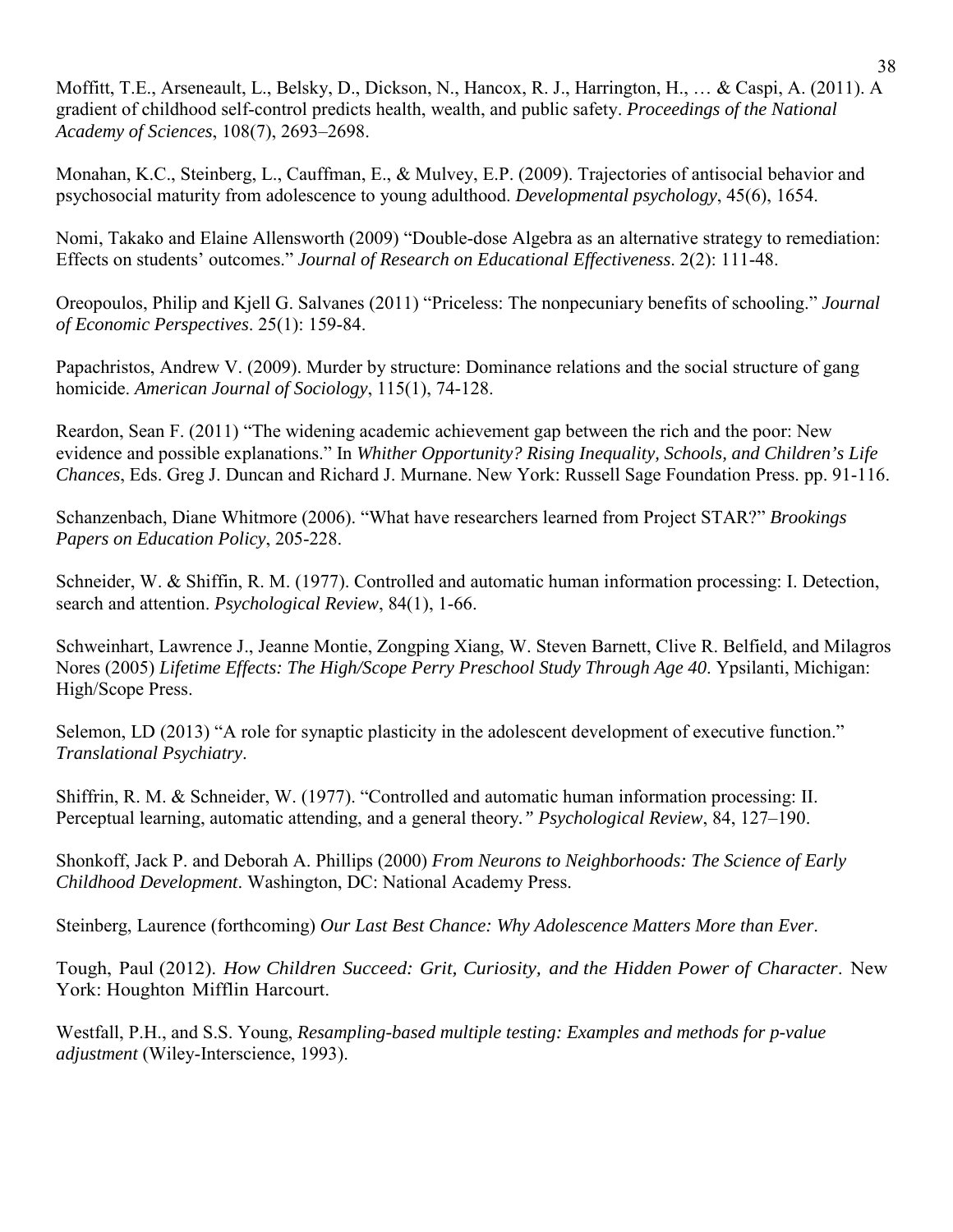

**Figure 1. Frequency of BAM sessions attended, by treatment group**



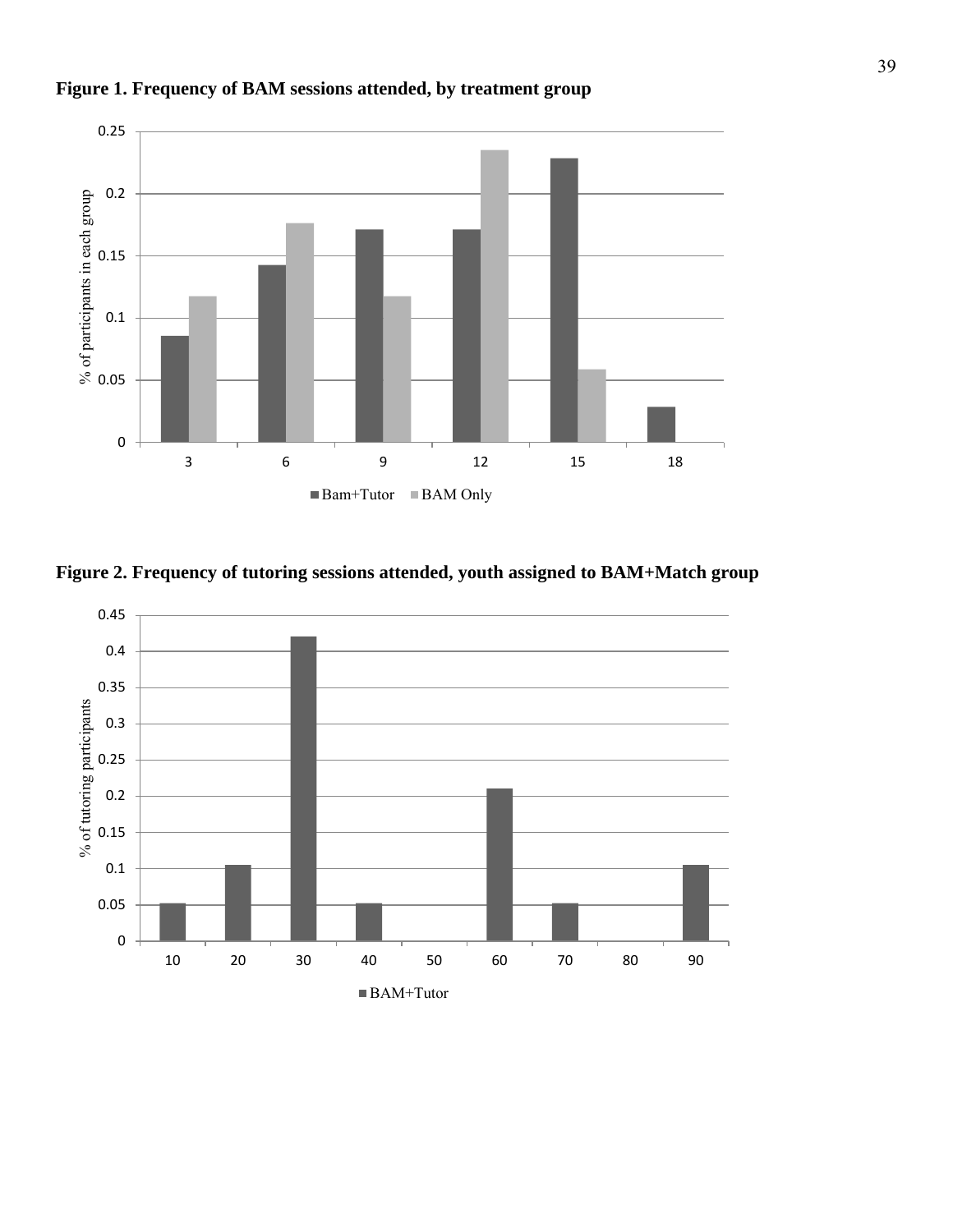

# **Figure 3. Intervention Boosts Math Test Scores by Sixty Percent of NAEP Black-White Test Score Gap**

**Figure 4: Effects of Program Participation on CPS "On Track" Indicator for HS Graduation**

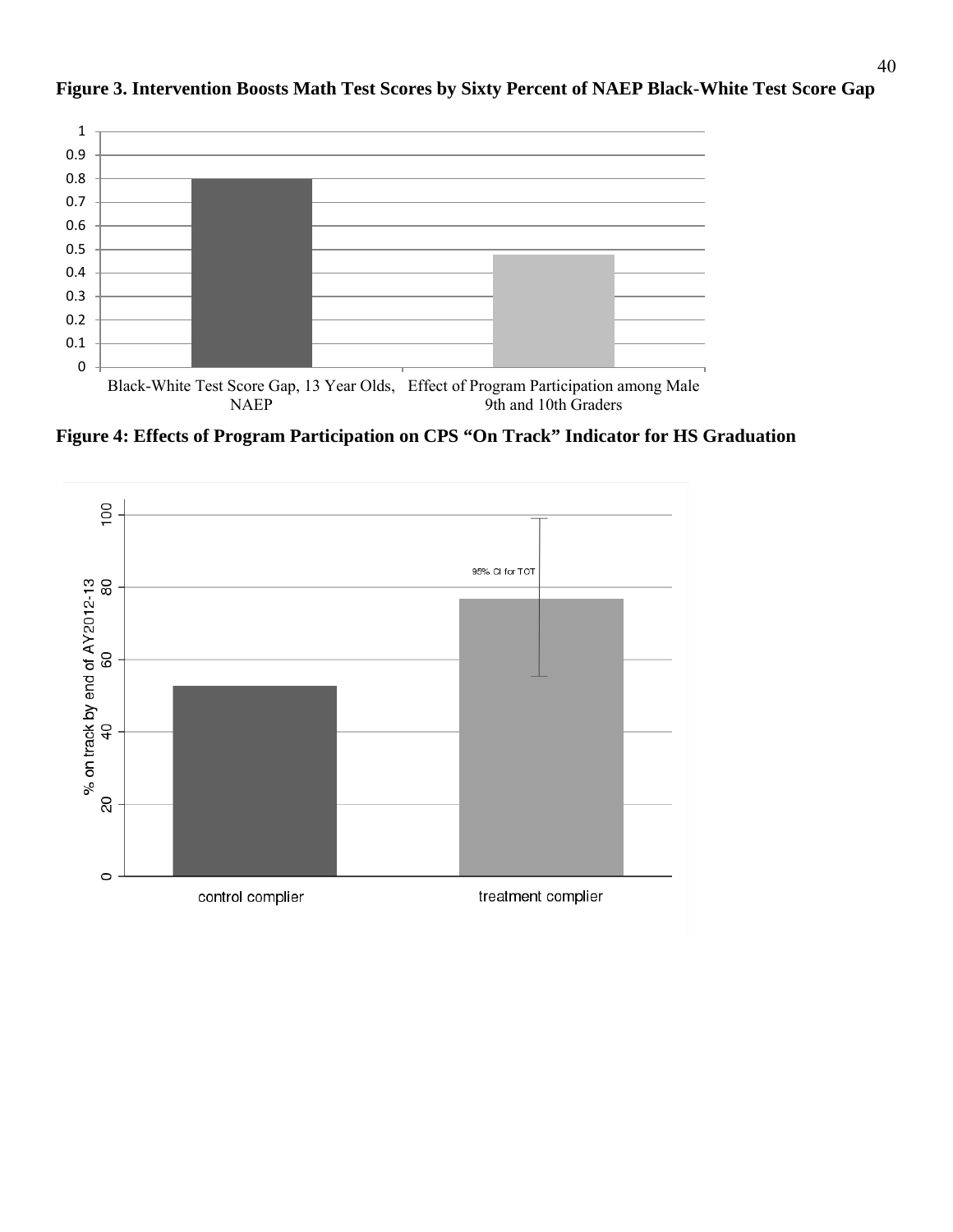

**Figure 5. TOT Effect Sizes for BAM Only and BAM + Tutoring**



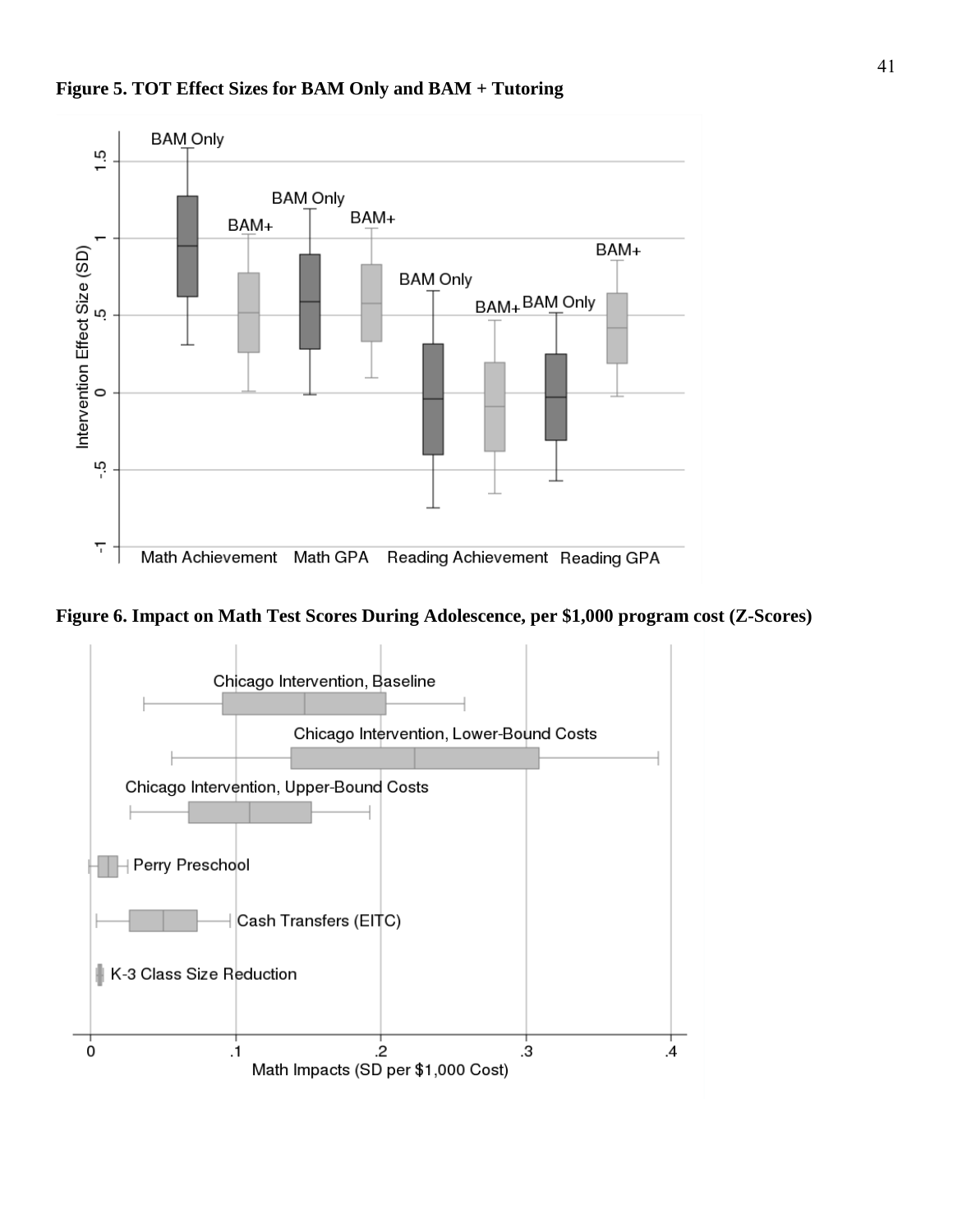



**Figure 8. Impact on High School GPA per \$1,000 of program costs** 

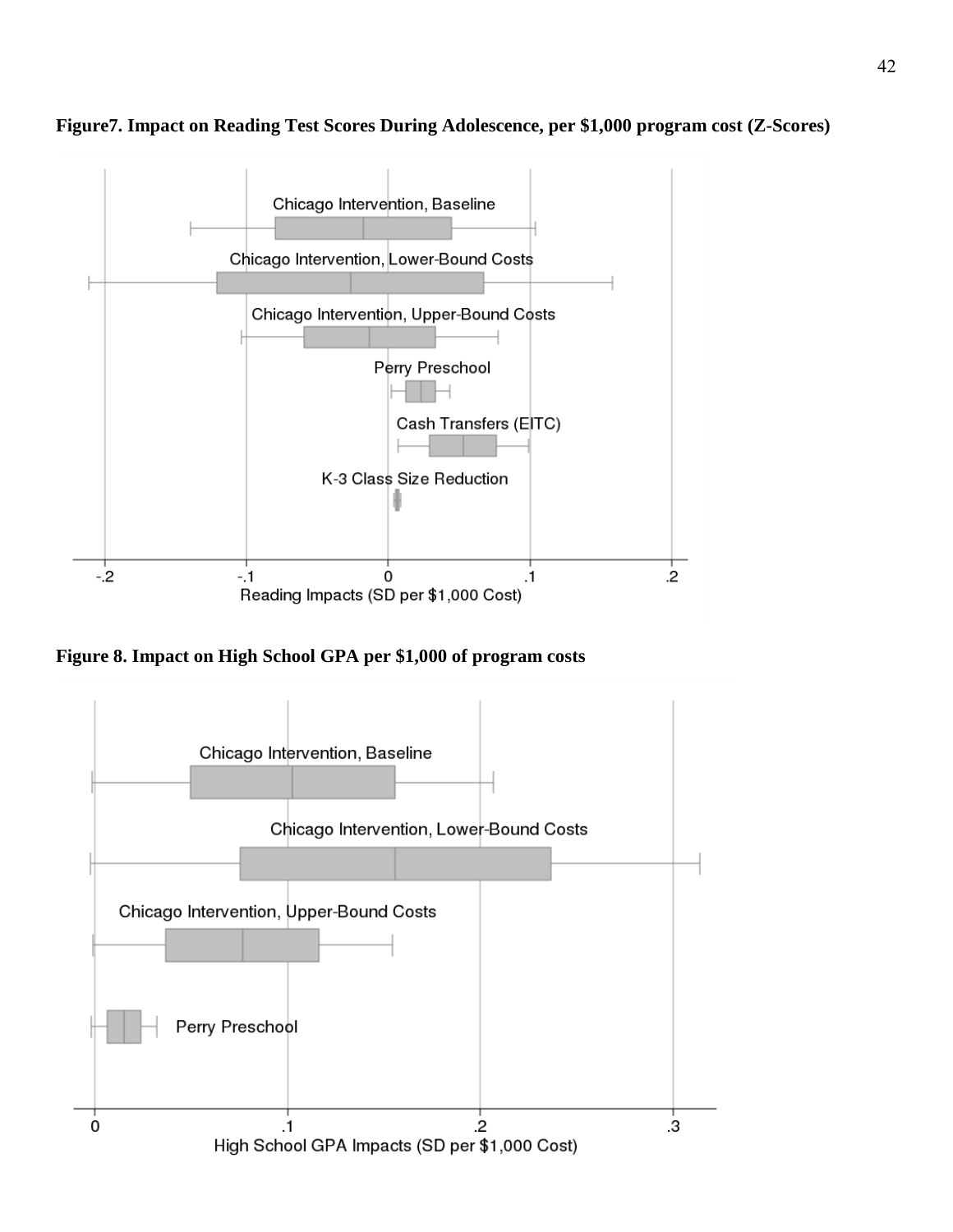| Table 1: Baseline characteristics by randomized groups |  |
|--------------------------------------------------------|--|
|--------------------------------------------------------|--|

| Table 1. Daschille characteristics by randomized groups | All   | Control | Assigned any<br>treatment $1$ | Assign BAM<br>Only | Assign<br>$BAM +$<br>tutor |
|---------------------------------------------------------|-------|---------|-------------------------------|--------------------|----------------------------|
| N Students                                              | 106   | 34      | 72                            | 24                 | 48                         |
| Age 14                                                  | 0.27  | 0.35    | 0.24                          | 0.25               | 0.23                       |
| Age 15                                                  | 0.48  | 0.44    | 0.50                          | 0.54               | 0.48                       |
| Age 16                                                  | 0.25  | 0.21    | 0.26                          | 0.21               | 0.29                       |
| Grade 10                                                | 0.56  | 0.56    | 0.56                          | 0.46               | 0.60                       |
| Grade 9                                                 | 0.44  | 0.44    | 0.44                          | 0.54               | 0.40                       |
| Free lunch eligible                                     | 0.94  | 0.91    | 0.96                          | 0.96               | 0.96                       |
| Reduced lunch eligible                                  | 0.05  | 0.09    | 0.03                          | 0.04               | 0.02                       |
| <b>Black</b>                                            | 0.96  | 0.94    | 0.97                          | 0.96               | 0.98                       |
| Hispanic                                                | 0.03  | 0.06    | 0.01                          | 0.04               | 0.00                       |
| Other race                                              | 0.02  | 0.03    | 0.01                          | 0.00               | 0.02                       |
| Learning Disability                                     | 0.26  | 0.26    | 0.26                          | 0.25               | 0.27                       |
| <b>GPA AY11-12</b>                                      | 2.15  | 2.08    | 2.18                          | 2.21               | 2.17                       |
| Non-math course GPA AY11-12                             | 2.21  | 2.15    | 2.24                          | 2.26               | 2.22                       |
| Math GPA AY11-12                                        | 1.86  | 1.75    | 1.92                          | 1.92               | 1.92                       |
| All course failures AY11-12                             | 1.73  | 1.88    | 1.66                          | 2.00               | 1.49                       |
| Non-math course failures AY11-12                        | 1.35  | 1.44    | 1.30                          | 1.61               | 1.15                       |
| Math course failures AY11-12                            | 0.38  | 0.44    | 0.36                          | 0.39               | 0.34                       |
| Days Absent AY11-12                                     | 19.50 | 21.03   | 18.78                         | 19.63              | 18.35                      |
| Discipline Incidents AY11-12                            | 1.48  | 1.82    | 1.32                          | $0.79*$            | 1.58                       |
| Out of School Suspension Days AY11-12                   | 3.24  | 3.41    | 3.15                          | 2.96               | 3.25                       |
| Fall Math Score, AY12-13, National Percentile           | 22.43 | 22.81   | 22.24                         | 27.44              | 19.70                      |
| Fall Reading Score, AY12-13, National Percentile        | 26.22 | 27.41   | 25.64                         | $30.72 +$          | 23.16                      |

# $+p < 0.1$ ; \* *p* < 0.05; \* \* *p* < 0.01

Students participated in the intervention during AY12-13. Student outcomes for AY11-12 occur the year before the program. Fall 2012 tests were administered before students were notified of their treatment or control status and services were provided

<sup>1</sup>Student assigned to either BAM only or BAM+tutoring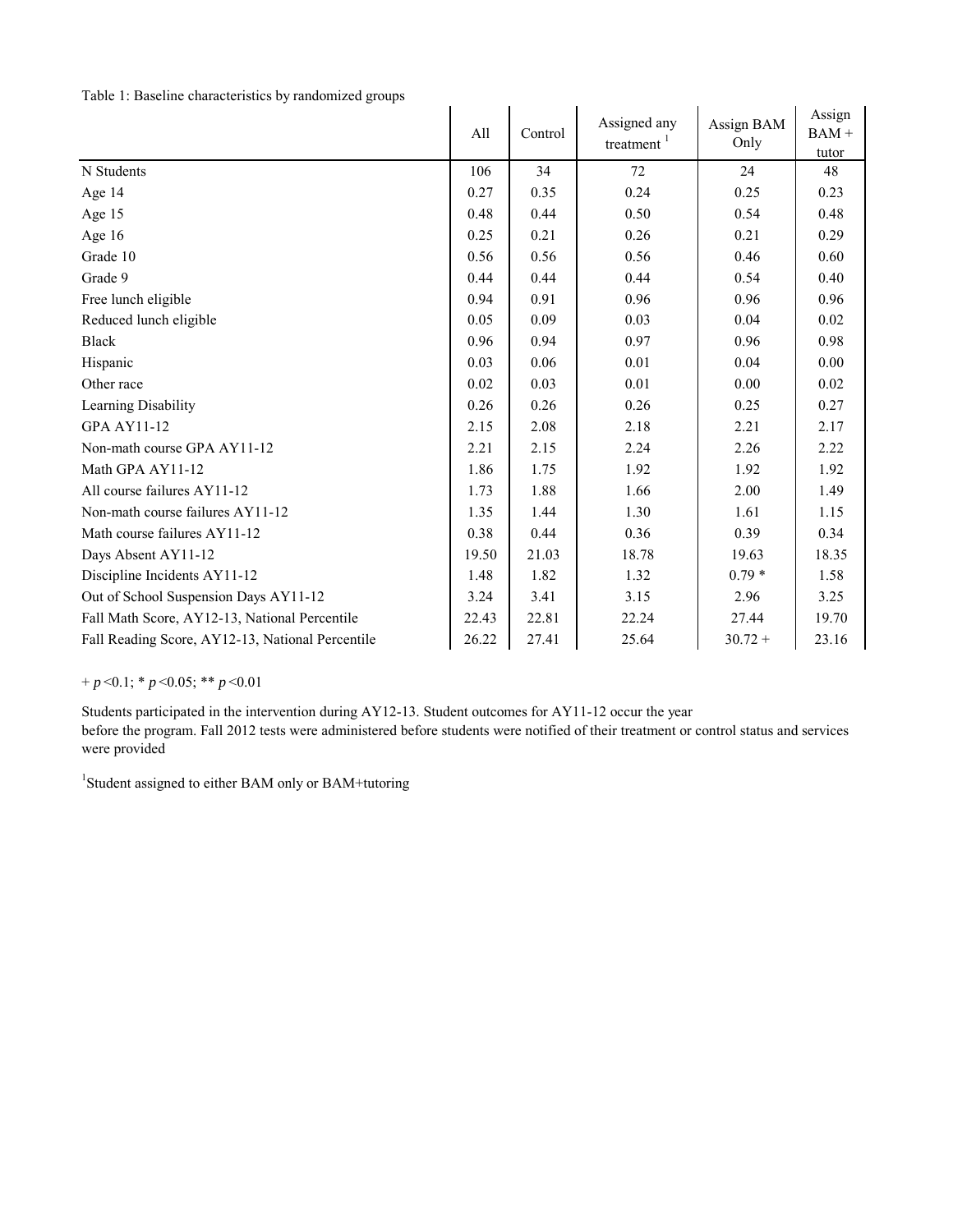# Table 2: Post-randomization mean outcomes by randomized groups

|                                                    | All   | Control | Assigned any<br>treatment <sup>1</sup> | Assign<br><b>BAM</b> Only | Assign<br>$BAM +$<br>tutor |
|----------------------------------------------------|-------|---------|----------------------------------------|---------------------------|----------------------------|
| N Students                                         | 106   | 34      | 72                                     | 24                        | 48                         |
| GPA AY12-13                                        | 1.67  | 1.48    | 1.75                                   | 1.68                      | 1.79                       |
| Non-math course GPA AY12-13                        | 1.69  | 1.55    | 1.75                                   | 1.66                      | 1.80                       |
| Math GPA AY12-13                                   | 1.60  | 1.35    | $1.73 +$                               | 1.75                      | 1.71                       |
| All course failures AY12-13                        | 2.79  | 3.82    | $2.31*$                                | 2.58                      | 2.17                       |
| Non-math course failures AY12-13                   | 2.28  | 3.18    | $1.86 +$                               | 2.04                      | 1.77                       |
| Math course failures AY12-13                       | 0.51  | 0.65    | 0.44                                   | 0.54                      | 0.40                       |
| Days Absent AY12-13                                | 37.10 | 44.03   | 33.74                                  | 33.39                     | 33.92                      |
| Discipline Incidents AY12-13                       | 1.48  | 1.56    | 1.44                                   | 1.54                      | 1.40                       |
| Out of School Suspension Days AY12-13              | 1.19  | 1.81    | $0.89 +$                               | 0.68                      | 1.00                       |
| Spring Math Score, AY12-13, National Percentile    | 32.37 | 25.29   | $35.35 +$                              | $45.39*$                  | 30.72                      |
| Spring Reading Score, AY12-13, National Percentile | 31.77 | 34.08   | 30.79                                  | 35.39                     | 28.67                      |
| Has Spring 2013 Math Test                          | 0.76  | 0.71    | 0.79                                   | 0.75                      | 0.81                       |
| Has Fall 2012 Math Test                            | 0.77  | 0.79    | 0.76                                   | 0.75                      | 0.77                       |
| Has Both Fall 2012 and Spring 2013 Math Tests      | 0.66  | 0.65    | 0.67                                   | 0.67                      | 0.67                       |

+ *p* <0.1; \* *p* <0.05; \*\* *p* <0.01

<sup>1</sup>Student assigned to either BAM only or BAM+tutoring

Students participated in the intervention during AY12-13. Symbols for significance denote that the pairwise comparison of treatment and control group differs significantly for that variable.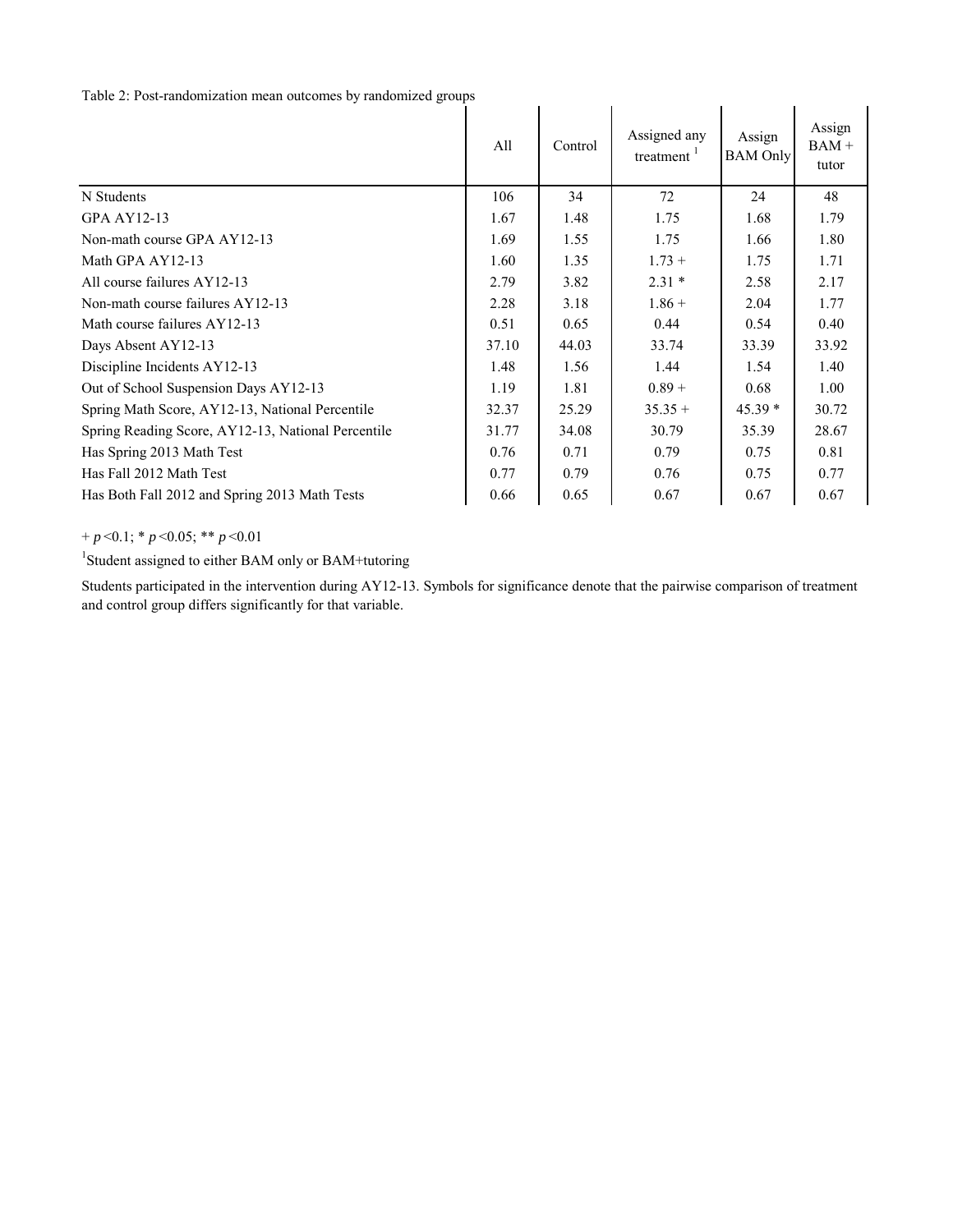Table 3: Baseline means by randomized group and availability of spring 2013 post-tests in math

|                                                  | control - has | control - no | Assigned any        | Assigned any                        |
|--------------------------------------------------|---------------|--------------|---------------------|-------------------------------------|
|                                                  | spring test   | spring test  | treatment $1$ - has | treatment $\frac{1}{1}$ - no spring |
|                                                  |               |              | spring test         | test                                |
| N Students                                       | 24            | 10           | 57                  | 15                                  |
| Age 14                                           | 0.33          | 0.40         | 0.25                | 0.20                                |
| Age 15                                           | 0.54          | 0.20         | 0.53                | 0.40                                |
| Age 16                                           | 0.13          | 0.40         | 0.23                | 0.40                                |
| Grade 10                                         | 0.54          | 0.60         | 0.58                | 0.47                                |
| Grade 9                                          | 0.46          | 0.40         | 0.42                | 0.53                                |
| Free lunch eligible                              | 0.92          | 0.90         | 0.95                | 1.00                                |
| Reduced lunch eligible                           | 0.08          | 0.10         | 0.04                | 0.00                                |
| Learning Disability                              | 0.25          | 0.30         | 0.26                | 0.27                                |
| <b>GPA AY11-12</b>                               | 2.38          | 1.26         | 2.27                | 1.59                                |
| Non-math course GPA AY11-12                      | 2.45          | 1.27         | 2.28                | 1.64                                |
| Math GPA AY11-12                                 | 2.15          | 0.90         | 2.00                | 0.96                                |
| All course failures AY11-12                      | 0.83          | 4.80         | 1.40                | 3.20                                |
| Non-math course failures AY11-12                 | 0.48          | 3.20         | 0.76                | 1.71                                |
| Math course failures AY11-12                     | 0.13          | 0.80         | 0.20                | 0.50                                |
| Days Absent AY11-12                              | 16.23         | 32.55        | 16.11               | 28.90                               |
| Discipline Incidents AY11-12                     | 1.46          | 2.70         | 1.12                | 2.07                                |
| Out of School Suspension Days AY11-12            | 1.50          | 8.00         | 1.82                | 8.20                                |
| Has fall 2012 test results                       | 0.92          | 0.50         | 0.84                | 0.47                                |
| Fall Math Score, AY12-13, National Percentile    | 24.73         | 14.40        | 23.94               | 10.57                               |
| Fall Reading Score, AY12-13, National Percentile | 29.41         | 18.60        | 26.38               | 20.57                               |

<sup>1</sup>Student assigned to either BAM only or BAM+tutoring

Students participated in the intervention during AY12-13. Student outcomes for AY11-12 occur the year before the program; fall 2012 tests were administered before students were notified of their randomization status or services provided.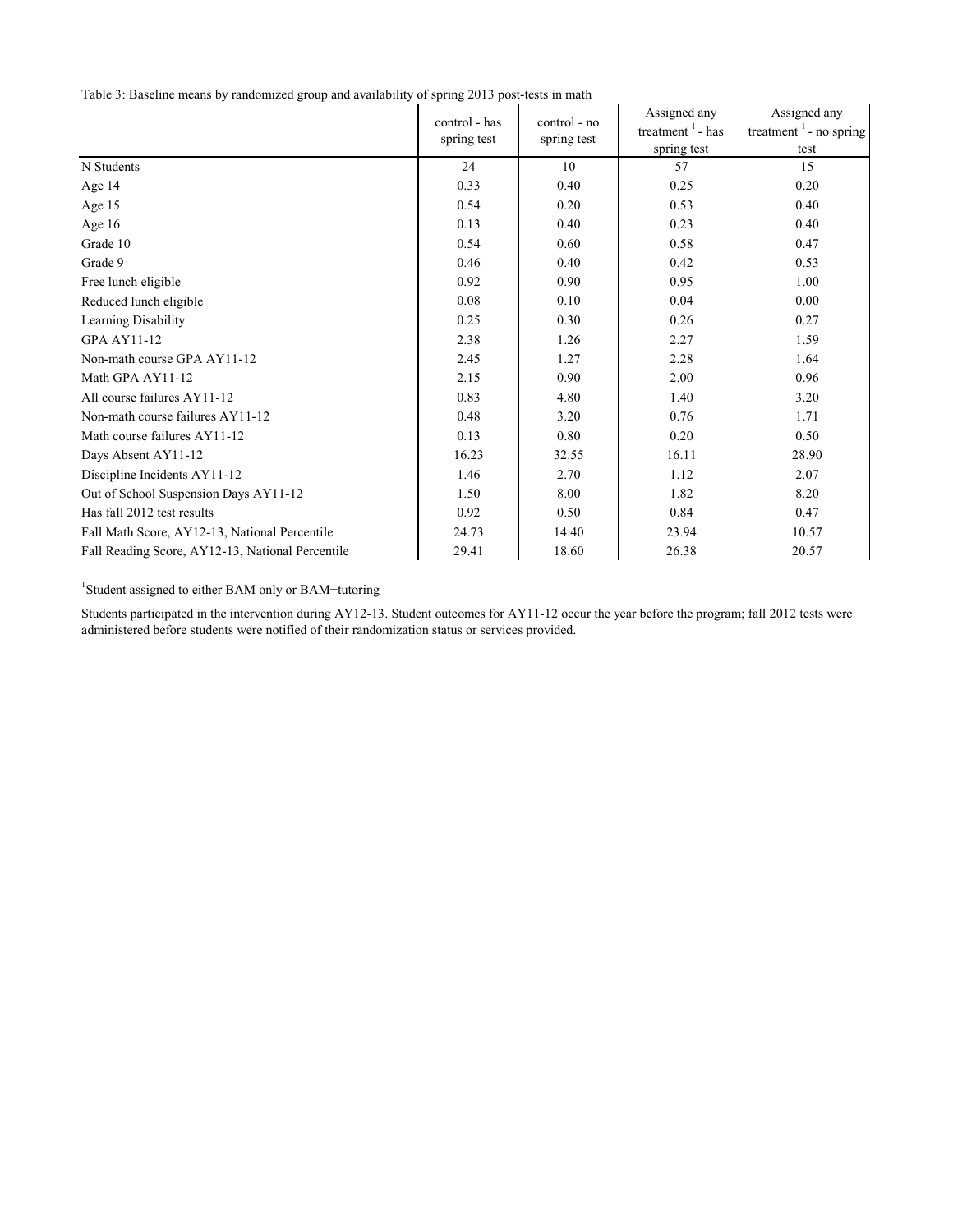| rable 4. Estimated effects of program offer and participation on student learning outcomes and behavior during program year (AT 2012-13) |                  | Control mean Intent to treat (ITT) | Treatment on treated<br>(TOT) | Control<br>Complier<br>Mean | Model<br>p-value | Permutation test<br>p-value | <b>FWER-</b><br>value | Adjusted p- FDR q-value |
|------------------------------------------------------------------------------------------------------------------------------------------|------------------|------------------------------------|-------------------------------|-----------------------------|------------------|-----------------------------|-----------------------|-------------------------|
| Outcome Domain: Math Achievement                                                                                                         |                  |                                    |                               |                             |                  |                             |                       |                         |
| Math Achievement Test Scores Spring 2013 (Explore / Plan), N=81                                                                          |                  |                                    |                               |                             |                  |                             |                       |                         |
| Z Score (Control Distribution)                                                                                                           | $\mathbf{0}$     | $0.510*$                           | $0.648**$                     | $-0.306$                    | 0.013            | 0.0163                      | 0.03571               | 0.033                   |
|                                                                                                                                          |                  | [0.200]                            | [0.248]                       |                             |                  |                             |                       |                         |
| Z Score (National Distribution)                                                                                                          | $-1.059$         | 0.375*                             | $0.477**$                     | $-1.305$                    | 0.013            | 0.0162                      |                       |                         |
|                                                                                                                                          |                  | [0.148]                            | [0.184]                       |                             |                  |                             |                       |                         |
| National Percentile Rank                                                                                                                 | 25.292           | 11.930*                            | 15.180**                      | 18.602                      | 0.015            | 0.0188                      |                       |                         |
|                                                                                                                                          |                  | [4.774]                            | [5.860]                       |                             |                  |                             |                       |                         |
| Math GPA 2012-2013, N=105                                                                                                                |                  |                                    |                               |                             |                  |                             |                       |                         |
| Math GPA 2012-2013 (1-4 point scale)                                                                                                     | 1.346            | $0.425*$                           | $0.583*$                      | 1.239                       | 0.021            | 0.0261                      | 0.0371                | 0.033                   |
|                                                                                                                                          |                  | [0.182]                            | [0.233]                       |                             |                  |                             |                       |                         |
| Math GPA Z Score (Control Distribution)                                                                                                  | $\boldsymbol{0}$ | 0.489*                             | $0.670*$                      | $-0.123$                    | 0.021            | 0.0271                      |                       |                         |
|                                                                                                                                          |                  | [0.209]                            | [0.267]                       |                             |                  |                             |                       |                         |
| Math Courses Failed 2012-2013, N=106                                                                                                     |                  |                                    |                               |                             |                  |                             |                       |                         |
| Math Courses Failed 2012-2013                                                                                                            | 0.647            | $-0.301$                           | $-0.415+$                     | 0.684                       | 0.117            | 0.1288                      | 0.1173                | 0.041                   |
|                                                                                                                                          |                  | [0.190]                            | [0.238]                       |                             |                  |                             |                       |                         |
| Outcome Domain: Achievement in Other (Non-Math) Subjects                                                                                 |                  |                                    |                               |                             |                  |                             |                       |                         |
| Reading Achievement Test Scores Spring 2013 (Explore / Plan), N=81                                                                       |                  |                                    |                               |                             |                  |                             |                       |                         |
| Z Score (Reading Test)                                                                                                                   | $\boldsymbol{0}$ | $-0.061$                           | $-0.077$                      | $-0.076$                    | 0.798            | 0.804                       | 0.799                 | 0.441                   |
|                                                                                                                                          |                  | [0.236]                            | [0.273]                       |                             |                  |                             |                       |                         |
| Z Score (National Distribution)                                                                                                          | $-0.773$         | $-0.037$                           | $-0.047$                      | $-0.837$                    | 0.775            | 0.781                       |                       |                         |
|                                                                                                                                          |                  | [0.128]                            | [0.147]                       |                             |                  |                             |                       |                         |
| National Percentile Rank                                                                                                                 | 34.083           | $-0.452$                           | $-0.575$                      | 31.684                      | 0.918            | 0.919                       |                       |                         |
|                                                                                                                                          |                  | [4.357]                            | [5.012]                       |                             |                  |                             |                       |                         |
| GPA in Non-Math Courses 2012-2013, N=106                                                                                                 |                  |                                    |                               |                             |                  |                             |                       |                         |
| Non-Math GPA 2012-2013 (1-4 point scale)                                                                                                 | 1.547            | 0.207                              | 0.285                         | 1.582                       | 0.204            | 0.217                       | 0.366                 | 0.257                   |
|                                                                                                                                          |                  | [0.162]                            | [0.205]                       |                             |                  |                             |                       |                         |
| Non-Math GPA Z Score (Control Distribution)                                                                                              | $\boldsymbol{0}$ | 0.223                              | 0.307                         | 0.037                       | 0.204            | 0.217                       |                       |                         |
|                                                                                                                                          |                  | [0.174]                            | [0.221]                       |                             |                  |                             |                       |                         |
| Non-Math Courses Failed 2012-2013, N=106                                                                                                 |                  |                                    |                               |                             |                  |                             |                       |                         |
| Non-Math Courses Failed 2012-2013                                                                                                        | 3.176            | $-1.454**$                         | $-2.004**$                    | 3.542                       | 0.007            | 0.0094                      | 0.019                 | 0.022                   |
|                                                                                                                                          |                  | [0.531]                            | [0.701]                       |                             |                  |                             |                       |                         |
|                                                                                                                                          |                  |                                    |                               |                             |                  |                             |                       |                         |
| Outcome Domain: Behavior                                                                                                                 |                  |                                    |                               |                             |                  |                             |                       |                         |
| Discipline Incidents AY12-13, N=106                                                                                                      | 1.559            | 0.121                              | 0.167                         | 1.025                       | 0.723            | 0.735                       | 0.725                 | 0.438                   |
|                                                                                                                                          |                  | [0.341]                            | [0.438]                       |                             |                  |                             |                       |                         |
| Days Absent AY12-13, N=98                                                                                                                | 44.031           | $-10.272*$                         | $-12.919*$                    | 45.14                       | 0.041            | 0.047                       | 0.109                 | 0.141                   |
|                                                                                                                                          |                  | [4.939]                            | [5.772]                       |                             |                  |                             |                       |                         |
| Out of School Suspensions Days AY12-13, N=98                                                                                             | 1.813            | $-0.642$                           | $-0.808$                      | 1.596                       | 0.203            | 0.219                       | 0.336                 | 0.255                   |
|                                                                                                                                          |                  | [0.501]                            | [0.580]                       |                             |                  |                             |                       |                         |

Table 4: Estimated effects of program offer and participation on student learning outcomes and behavior during program year (AY2012-13)

+ p<0.1; \* p<0.05; \*\* p<0.01

Covariates in all models: Indicator for age 14, indicator for age 15, indicator for grade 10, indicator for free lunch, indicator for learning disability, days absent AY11-12, days suspended AY11-12, discipline incidents AY11-12, GPA 2011-12, indicator for missing GPA AY11-12, fall AY12-13 math and reading Explore/Plan scores, indicator for missing Fall AY12-13 math and reading Explore/Plan scores

Standard errors reported in square brackets in the table. As treatment on treated (TOT) effects are essentially rescaled intent to treat (ITT) effects, we display ITT p-values in the interest of space and readibility. Intention to treat and treatment on the treated estimates are calculated as described in text, controlling for baseline covariates listed in Table 1.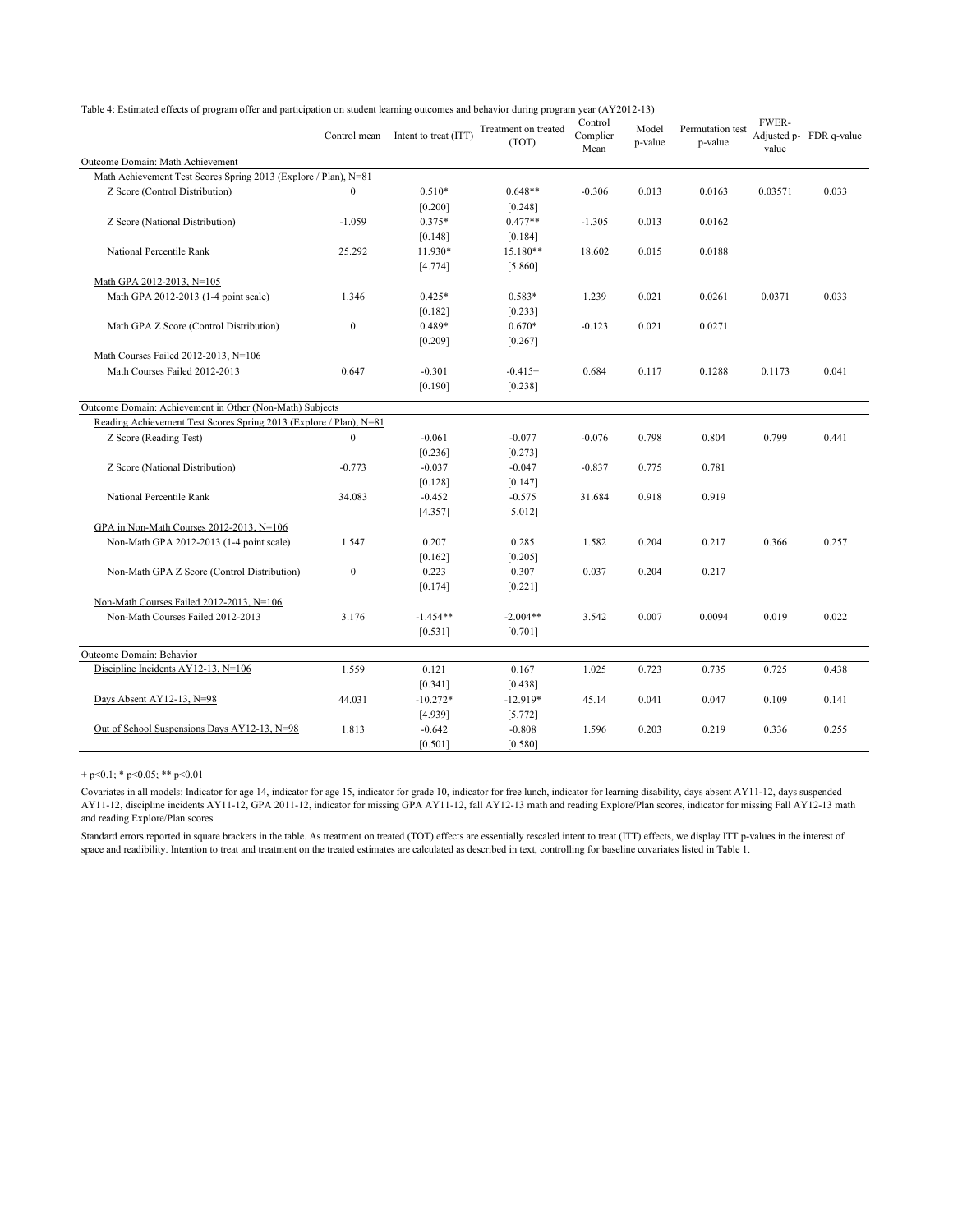Table 5: Sensitivity analyses, controlling for different combinations of baseline covariates

|                                                                    | Control mean   | <b>ITT</b> - Full<br>covariates | for socio-<br>demographics | ITT controlling only ITT controlling only<br>for prior schooling<br>outcomes | <b>ITT No</b><br>covariates |
|--------------------------------------------------------------------|----------------|---------------------------------|----------------------------|------------------------------------------------------------------------------|-----------------------------|
| Outcome Domain: Math Achievement                                   |                |                                 |                            |                                                                              |                             |
| Math Achievement Test Scores Spring 2013 (Explore / Plan), N=81    |                |                                 |                            |                                                                              |                             |
| Z Score (Control Distribution)                                     | $\overline{0}$ | $0.510*$                        | $0.438+$                   | 0.4                                                                          | $0.414+$                    |
|                                                                    |                | [0.200]                         | [0.228]                    | [0.241]                                                                      | [0.245]                     |
| Z Score (National Distribution)                                    | $-1.059$       | $0.375*$                        | $0.322+$                   | 0.271                                                                        | 0.297                       |
|                                                                    |                | [0.148]                         | [0.167]                    | [0.176]                                                                      | [0.180]                     |
| National Percentile Rank                                           | 25.292         | 11.930*                         | $10.521+$                  | 9.607                                                                        | $10.059+$                   |
|                                                                    |                | [4.774]                         | [5.441]                    | [5.823]                                                                      | [5.884]                     |
| Math GPA 2012-2013, N=105                                          |                |                                 |                            |                                                                              |                             |
| Math GPA 2012-2013 (1-4 point scale)                               | 1.346          | $0.425*$                        | $0.439*$                   | $0.343+$                                                                     | $0.380+$                    |
|                                                                    |                | [0.182]                         | [0.202]                    | [0.181]                                                                      | [0.202]                     |
| Math GPA Z Score (Control Distribution)                            | $\overline{0}$ | 0.489*                          | $0.505*$                   | $0.394+$                                                                     | $0.436+$                    |
|                                                                    |                | [0.209]                         | [0.233]                    | [0.208]                                                                      | [0.232]                     |
| Math Courses Failed 2012-2013, N=106                               |                |                                 |                            |                                                                              |                             |
| Math Courses Failed 2012-2013                                      | 0.647          | $-0.301$                        | $-0.269$                   | $-0.254$                                                                     | $-0.203$                    |
|                                                                    |                | [0.190]                         | [0.199]                    | [0.183]                                                                      | [0.202]                     |
| Outcome Domain: Achievement in Other (Non-Math) Subjects           |                |                                 |                            |                                                                              |                             |
| Reading Achievement Test Scores Spring 2013 (Explore / Plan), N=81 |                |                                 |                            |                                                                              |                             |
| Z Score (Reading Test)                                             | $\Omega$       | $-0.061$                        | $-0.172$                   | $-0.21$                                                                      | $-0.189$                    |
|                                                                    |                | [0.236]                         | [0.255]                    | [0.267]                                                                      | [0.262]                     |
| Z Score (National Distribution)                                    | $-0.773$       | $-0.037$                        | $-0.097$                   | $-0.152$                                                                     | $-0.119$                    |
|                                                                    |                | [0.128]                         | [0.138]                    | [0.148]                                                                      | [0.146]                     |
| National Percentile Rank                                           | 34.083         | $-0.452$                        | $-2.507$                   | $-4.06$                                                                      | $-3.294$                    |
|                                                                    |                | [4.357]                         | [4.775]                    | [5.018]                                                                      | [4.987]                     |
| GPA in Non-Math Courses 2012-2013, N=106                           |                |                                 |                            |                                                                              |                             |
| Non-Math GPA 2012-2013 (1-4 point scale)                           | 1.547          | 0.207                           | 0.255                      | 0.139                                                                        | 0.205                       |
|                                                                    |                | [0.162]                         | [0.188]                    | [0.161]                                                                      | [0.188]                     |
| Non-Math GPA Z Score (Control Distribution)                        | $\mathbf{0}$   | 0.223                           | 0.275                      | 0.15                                                                         | 0.221                       |
|                                                                    |                | [0.174]                         | [0.203]                    | [0.174]                                                                      | [0.203]                     |
| Non-Math Courses Failed 2012-2013, N=106                           |                |                                 |                            |                                                                              |                             |
| Non-Math Courses Failed 2012-2013                                  | 3.176          | $-1.454**$                      | $-1.638**$                 | $-1.068+$                                                                    | $-1.315*$                   |
|                                                                    |                | [0.531]                         | [0.576]                    | [0.561]                                                                      | [0.637]                     |
| Outcome Domain: Behavior                                           |                |                                 |                            |                                                                              |                             |
| Discipline Incidents AY12-13, N=106                                | 1.559          | 0.121                           | $-0.109$                   | 0.106                                                                        | $-0.114$                    |
|                                                                    |                | [0.341]                         | [0.390]                    | [0.329]                                                                      | [0.384]                     |
| Days Absent AY12-13, N=98                                          | 44.031         | $-10.272*$                      | $-12.591*$                 | $-8.039$                                                                     | $-10.289+$                  |
|                                                                    |                | [4.939]                         | [5.440]                    | [5.090]                                                                      | [5.552]                     |
| Out of School Suspensions Days AY12-13, N=98                       | 1.813          | $-0.642$                        | $-0.940+$                  | $-0.655$                                                                     | $-0.919+$                   |
|                                                                    |                | [0.501]                         | [0.523]                    | [0.473]                                                                      | [0.507]                     |

+ p<0.1; \* p<0.05; \*\* p<0.01

Covariates in full covariate models: Indicator for age 14, indicator for age 15, indicator for grade 10, indicator for free lunch, indicator for learning disability, days absent AY11-12, days suspended AY11-12, discipline incidents AY11-12, GPA 2011-12, indicator for missing GPA AY11-12, fall AY12-13 math and reading Explore/Plan scores, indicator for missing Fall AY12-13 math and reading Explore/Plan scores

Covariates in socio-demographics models: Indicator for age 14, indicator for age 15, indicator for grade 10, indicator for free lunch, indicator for learning disability.

Covariates in prior schooling models: Days absent AY11-12, days suspended AY11-12, discipline incidents AY11-12, GPA 2011-12, indicator for missing GPA AY11-12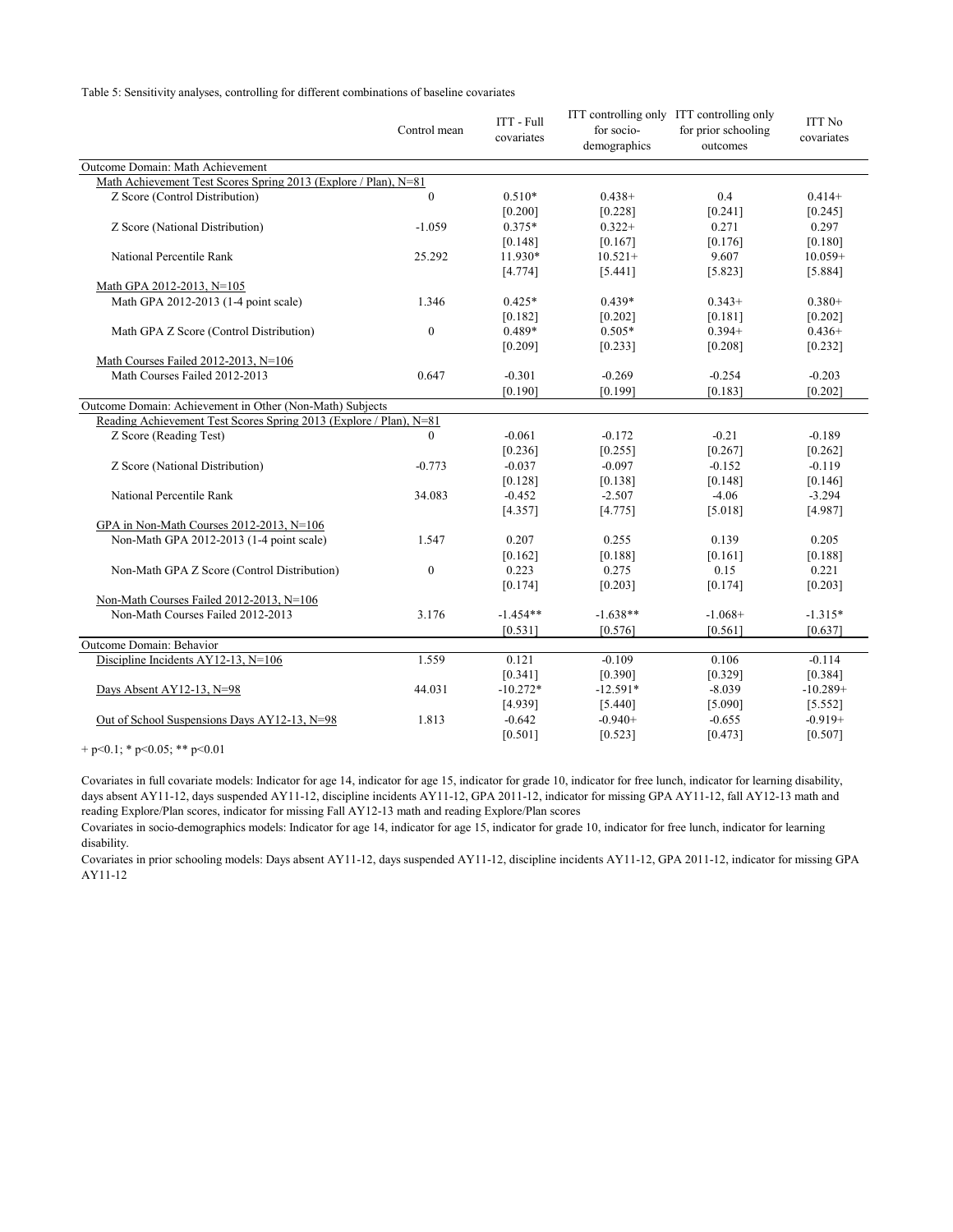Table 6: Sensitivity analysis to multiple imputation and quantile regression with imputation

|                                                                    | Number of<br>missing<br>observations | Control<br>mean  | <b>ITT</b> | <b>ITT</b><br>(Imputed<br>variables<br>only) | ITT (Quantile<br>Regression at<br>Median, without<br>imputed data) | ITT (Quantile<br>Regression at<br>Median, including<br>imputed data) |
|--------------------------------------------------------------------|--------------------------------------|------------------|------------|----------------------------------------------|--------------------------------------------------------------------|----------------------------------------------------------------------|
| Outcome Domain: Math Achievement                                   |                                      |                  |            |                                              |                                                                    |                                                                      |
| Math Achievement Test Scores Spring 2013 (Explore / Plan), N=81    |                                      |                  |            |                                              |                                                                    |                                                                      |
| Z Score (Control Distribution)                                     | 25                                   | $\boldsymbol{0}$ | $0.510*$   | 0.374                                        | 0.422                                                              | 0.393                                                                |
|                                                                    |                                      |                  | [0.200]    | [0.276]                                      | [0.289]                                                            | [0.299]                                                              |
| Z Score (National Distribution)                                    | 25                                   | $-1.059$         | $0.375*$   | 0.275                                        | $0.374+$                                                           | 0.28                                                                 |
|                                                                    |                                      |                  | [0.148]    | [0.209]                                      | [0.199]                                                            | [0.225]                                                              |
| National Percentile Rank                                           | 25                                   | 25.292           | 11.930*    | 9.581                                        | 10.15                                                              | 10.103                                                               |
|                                                                    |                                      |                  | [4.774]    | [5.968]                                      | [7.081]                                                            | $[7.234]$                                                            |
| Math GPA 2012-2013, N=105                                          |                                      |                  |            |                                              |                                                                    |                                                                      |
| Math GPA 2012-2013 (1-4 point scale)                               | $\mathbf{1}$                         | 1.346            | $0.425*$   | $0.453*$                                     | $0.472*$                                                           | $0.548*$                                                             |
|                                                                    |                                      |                  | [0.182]    | [0.188]                                      | [0.199]                                                            | [0.235]                                                              |
| Math GPA Z Score (Control Distribution)                            | 1                                    | $\mathbf{0}$     | 0.489*     | 0.489*                                       | $0.543*$                                                           | $0.543*$                                                             |
|                                                                    |                                      |                  | [0.209]    | [0.209]                                      | [0.228]                                                            | [0.229]                                                              |
| Outcome Domain: Achievement in Other (Non-Math) Subjects           |                                      |                  |            |                                              |                                                                    |                                                                      |
| Reading Achievement Test Scores Spring 2013 (Explore / Plan), N=81 |                                      |                  |            |                                              |                                                                    |                                                                      |
| Z Score (Reading Test)                                             | 25                                   | $\mathbf{0}$     | $-0.061$   | $-0.08$                                      | $-0.006$                                                           | 0.004                                                                |
|                                                                    |                                      |                  | [0.236]    | [0.287]                                      | [0.227]                                                            | [0.286]                                                              |
| Z Score (National Distribution)                                    | 25                                   | $-0.773$         | $-0.037$   | $-0.048$                                     | 0.0032                                                             | $-0.002$                                                             |
|                                                                    |                                      |                  | [0.128]    | [0.168]                                      | [0.121]                                                            | [0.159]                                                              |
| National Percentile Rank                                           | 25                                   | 34.083           | $-0.452$   | $-1.424$                                     | 0.184                                                              | $-1.29$                                                              |
|                                                                    |                                      |                  | [4.357]    | [5.73]                                       | [4.734]                                                            | [5.83]                                                               |
| GPA in Non-Math Courses 2012-2013, N=106                           |                                      |                  |            |                                              |                                                                    |                                                                      |
| Non-Math GPA 2012-2013 (1-4 point scale)                           | $\mathbf{0}$                         | 1.547            | 0.207      |                                              | 0.21                                                               |                                                                      |
|                                                                    |                                      |                  | [0.162]    |                                              | [0.198]                                                            |                                                                      |
| Non-Math GPA Z Score (Control Distribution)                        | $\boldsymbol{0}$                     | $\mathbf{0}$     | 0.223      |                                              | 0.226                                                              |                                                                      |
|                                                                    |                                      |                  | [0.174]    |                                              | [0.213]                                                            |                                                                      |
| Outcome Domain: Behavior                                           |                                      |                  |            |                                              |                                                                    |                                                                      |
| Discipline Incidents AY12-13, N=106                                | $\overline{0}$                       | 1.559            | 0.121      |                                              | $-0.24*$                                                           |                                                                      |
|                                                                    |                                      |                  | [0.341]    |                                              | [0.334]                                                            |                                                                      |
| Days Absent AY12-13, N=98                                          | 8                                    | 44.031           | $-10.272*$ | $-9.93+$                                     | $-9.57+$                                                           | $-8.64$                                                              |
|                                                                    |                                      |                  | [4.939]    | [5.054]                                      | [4.931]                                                            | [5.382]                                                              |
| Out of School Suspensions Days AY12-13, N=98                       | 8                                    | 1.813            | $-0.642$   | $-0.77$                                      | $-0.084$                                                           | $-0.86$                                                              |
|                                                                    |                                      |                  | [0.501]    | [0.519]                                      | [0.462]                                                            | [0.434]                                                              |

 $+ p<0.1$ ; \*  $p<0.05$ ; \*\*  $p<0.01$ 

ITT refers to the intent to treat estimates as calculated in Table 4 and are provided here for easy reference. ITT (imputed variables only) refers to models where missing data for outcome variables have been imputed using multiple imputation but where the model is otherwise the same. ITT (Quantile Regression at Median, without imputed data) estimates the ITT effect using quantile regression at the median of the data but without imputing missing data, and ITT (Quantile Regression at Median, including imputed data) estimates the ITT effect of treatment using quantile regression, but does so including imputed values for missing data.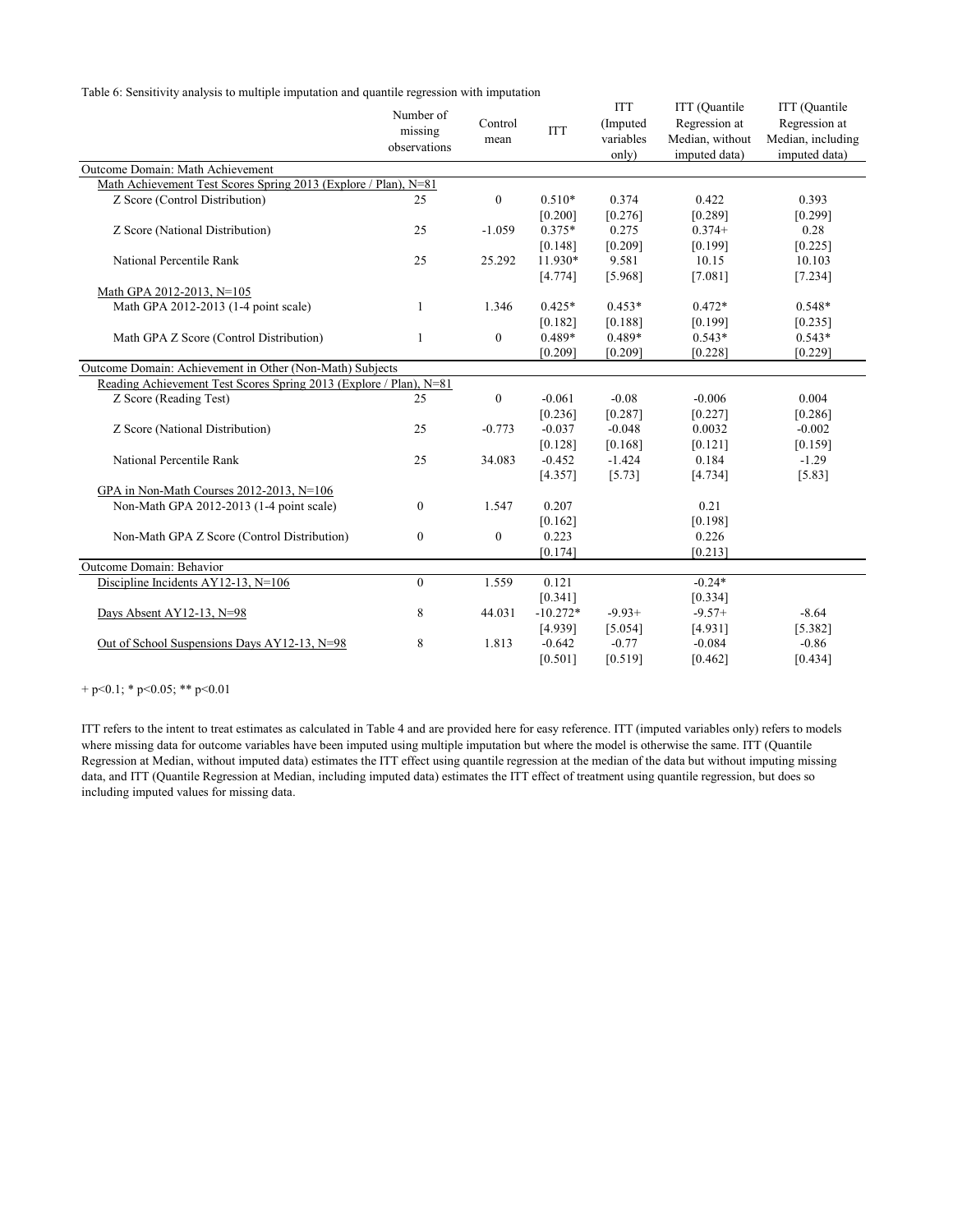#### Table 7: Results separately for each treatment arm

|                                                                    | Control          | <b>TOT</b> | <b>TOT</b> | p-value for test | p-value (TOT effects are               |
|--------------------------------------------------------------------|------------------|------------|------------|------------------|----------------------------------------|
|                                                                    | mean             | (BAM       | $(BAM +$   | $(TOTBAM-only =$ | equal, permutation test <sup>1</sup> ) |
|                                                                    |                  | Only)      | Match)     | TOT BAM+Match)   |                                        |
| Outcome Domain: Math Achievement                                   |                  |            |            |                  |                                        |
| Math Achievement Test Scores Spring 2013 (Explore / Plan), N=81    |                  |            |            |                  |                                        |
| Z Score (Control Distribution)                                     | $\theta$         | $0.949**$  | $0.518*$   | 0.141            | 0.186                                  |
|                                                                    |                  | [0.325]    | [0.259]    |                  |                                        |
| Z Score (National Distribution)                                    | $-1.059$         | $0.697**$  | $0.382*$   | 0.147            | 0.193                                  |
|                                                                    |                  | [0.241]    | [0.192]    |                  |                                        |
| National Percentile Rank                                           | 25.292           | 22.057**   | 12.205*    | 0.155            | 0.202                                  |
|                                                                    |                  | [7.696]    | [6.135]    |                  |                                        |
| Math GPA 2012-2013, N=105                                          |                  |            |            |                  |                                        |
| Math GPA 2012-2013 (1-4 point scale)                               | 1.346            | $0.589+$   | $0.581*$   | 0.979            | 0.981                                  |
|                                                                    |                  | [0.308]    | [0.248]    |                  |                                        |
| Math GPA Z Score (Control Distribution)                            | $\boldsymbol{0}$ | $0.676+$   | $0.667*$   | 0.979            | 0.981                                  |
|                                                                    |                  | [0.354]    | [0.285]    |                  |                                        |
| Math Courses Failed 2012-2013, N=106                               |                  |            |            |                  |                                        |
| Math Courses Failed 2012-2013                                      | 0.647            | $-0.272$   | $-0.475+$  | 0.492            | 0.562                                  |
|                                                                    |                  | [0.315]    | $[0.255]$  |                  |                                        |
| Outcome Domain: Achievement in Other (Non-Math) Subjects           |                  |            |            |                  |                                        |
| Reading Achievement Test Scores Spring 2013 (Explore / Plan), N=81 |                  |            |            |                  |                                        |
| Z Score (Reading Test)                                             | $\theta$         | $-0.043$   | $-0.092$   | 0.88             | 0.893                                  |
|                                                                    |                  | [0.360]    | [0.287]    |                  |                                        |
| Z Score (National Distribution)                                    | $-0.773$         | $-0.03$    | $-0.054$   | 0.892            | 0.904                                  |
|                                                                    |                  | [0.195]    | [0.155]    |                  |                                        |
| National Percentile Rank                                           | 34.083           | $-1.4$     | $-0.218$   | 0.8425           | 0.859                                  |
|                                                                    |                  | [6.605]    | [5.266]    |                  |                                        |
| GPA in Non-Math Courses 2012-2013, N=106                           |                  |            |            |                  |                                        |
| Non-Math GPA 2012-2013 (1-4 point scale)                           | 1.547            | $-0.029$   | $0.417+$   | 0.087            | 0.115                                  |
|                                                                    |                  | [0.278]    | [0.225]    |                  |                                        |
| Non-Math GPA Z Score (Control Distribution)                        | $\boldsymbol{0}$ | $-0.031$   | $0.450+$   | 0.087            | 0.115                                  |
|                                                                    |                  | [0.300]    | [0.243]    |                  |                                        |
| Non-Math Courses Failed 2012-2013, N=106                           |                  |            |            |                  |                                        |
| Non-Math Courses Failed 2012-2013                                  | 3.176            | $-1.371$   | $-2.271**$ | 0.303            | 0.342                                  |
|                                                                    |                  | [0.933]    | [0.756]    |                  |                                        |
| Outcome Domain: Behavior                                           |                  |            |            |                  |                                        |
| Discipline Incidents AY12-13, N=106                                | 1.559            | 0.761      | $-0.082$   | 0.124            | 0.154                                  |
|                                                                    |                  | [0.585]    | [0.474]    |                  |                                        |
| Days Absent AY12-13, N=98                                          | 44.031           | $-13.441+$ | $-12.705*$ | 0.92             | 0.927                                  |
|                                                                    |                  | [7.668]    | [6.183]    |                  |                                        |
| Out of School Suspensions Days AY12-13, N=98                       | 1.813            | $-0.859$   | $-0.787$   | 0.921            | 0.928                                  |
|                                                                    |                  |            |            |                  |                                        |
|                                                                    |                  | [0.770]    | [0.621]    |                  |                                        |

+ p<0.1; \* p<0.05; \*\* p<0.01<br><sup>1</sup>100,000 replications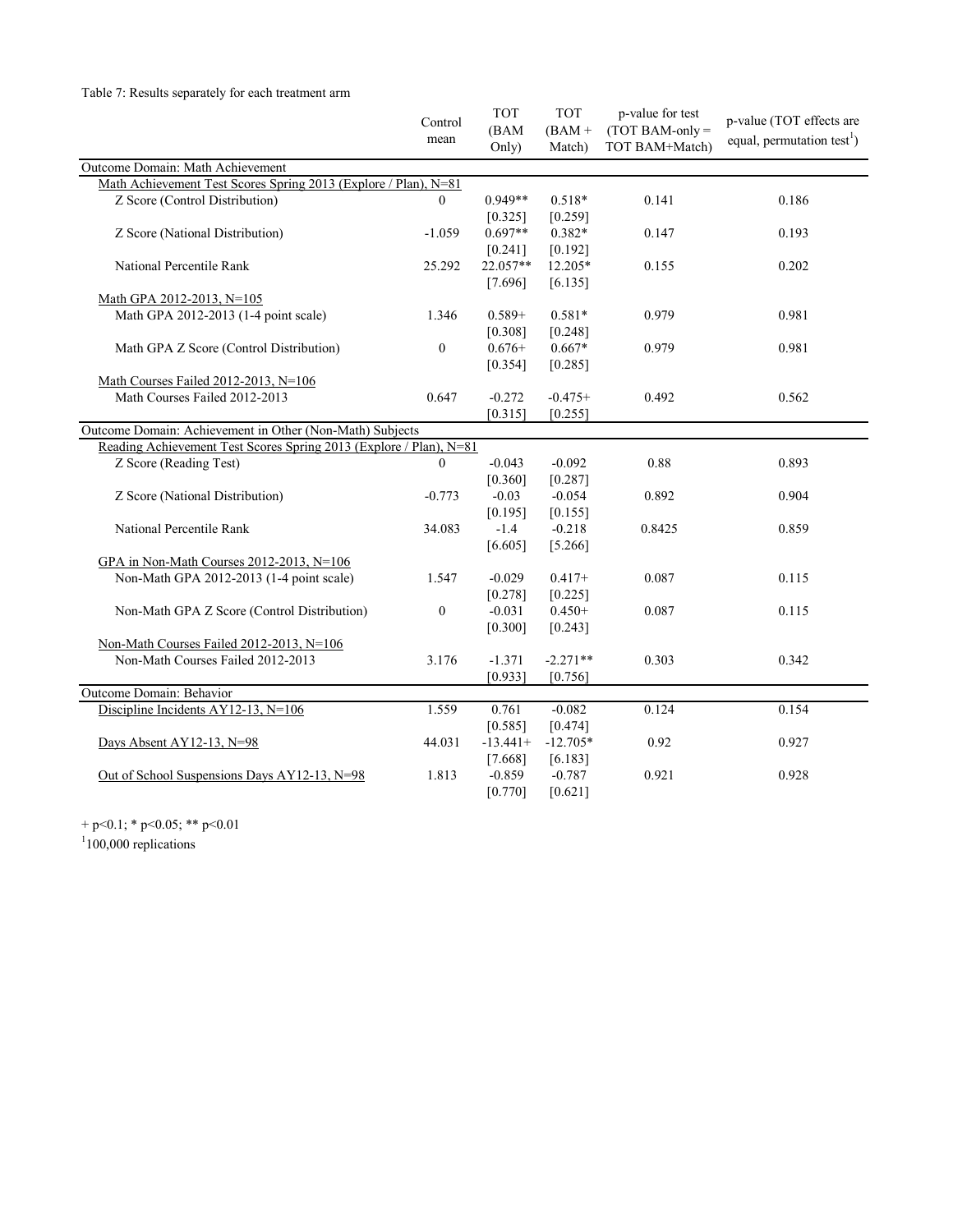Table 8: Tests for treatment heterogeneity of ITT effect across different sub-groups defined by baseline characteristics

|                                                                    |              | Full covariates, no | Interacting AY11-12 discipline |             | Interacting AY11-12 out of  |                        | Interacting AY12-13 discipline |             | Interacting AY12-13 out of school |                 |
|--------------------------------------------------------------------|--------------|---------------------|--------------------------------|-------------|-----------------------------|------------------------|--------------------------------|-------------|-----------------------------------|-----------------|
|                                                                    |              | interactions        | incidents                      |             |                             | school suspension days | incidents                      |             |                                   | suspension days |
|                                                                    | Control mean | Assigned BAM only   | Assigned BAM<br>only           | Interaction | Assigned<br><b>BAM</b> only | Interaction            | Assigned BAM<br>only           | Interaction | Assigned BAM<br>only              | Interaction     |
| Outcome Domain: Math Achievement                                   |              |                     |                                |             |                             |                        |                                |             |                                   |                 |
| Math Achievement Test Scores Spring 2013 (Explore / Plan), N=81    |              |                     |                                |             |                             |                        |                                |             |                                   |                 |
| Z Score (Control Distribution)                                     | $\mathbf{0}$ | $0.611*$            | $0.486+$                       | 0.176       | 0.423                       | 0.214                  | 0.458                          | 0.196       | $0.515+$                          | 0.255           |
|                                                                    |              | [0.227]             | [0.284]                        | [0.237]     | [0.269]                     | [0.168]                | [0.316]                        | [0.187]     | [0.281]                           | [0.208]         |
| Z Score (National Distribution)                                    | $-1.059$     | $0.454*$            | $0.394+$                       | 0.084       | $0.338+$                    | 0.132                  | 0.349                          | 0.139       | $0.384+$                          | 0.19            |
|                                                                    |              | [0.165]             | [0.208]                        | [0.174]     | [0.197]                     | [0.123]                | [0.229]                        | [0.135]     | [0.203]                           | [0.150]         |
| National Percentile Rank                                           | 25.292       | 15.006**            | 9.828                          | 7.322       | 9.186                       | $6.640+$               | 14.448*                        | 2.575       | 14.973*                           | 3.79            |
|                                                                    |              | [4.938]             | [5.994]                        | [5.006]     | [5.646]                     | [3.533]                | [6.905]                        | [4.086]     | [6.143]                           | [4.560]         |
| Math GPA 2012-2013. N=105                                          |              |                     |                                |             |                             |                        |                                |             |                                   |                 |
| Math GPA 2012-2013 (1-4 point scale)                               | 1.346        | 0.274               | $0.782**$                      | $-0.595**$  | $0.608**$                   | $-0.152***$            | $0.573*$                       | $-0.231+$   | $0.596*$                          | $-0.364**$      |
|                                                                    |              | [0.217]             | [0.249]                        | [0.179]     | [0.213]                     | [0.042]                | [0.262]                        | [0.133]     | [0.228]                           | [0.128]         |
| Math GPA Z Score (Control Distribution)                            | $\bf{0}$     | 0.315               | $0.898**$                      | $-0.683**$  | $0.699**$                   | $-0.174***$            | $0.659*$                       | $-0.265+$   | $0.684*$                          | $-0.418**$      |
|                                                                    |              | [0.250]             | [0.286]                        | [0.206]     | [0.245]                     | [0.048]                | [0.301]                        | [0.153]     | [0.262]                           | [0.148]         |
| Math Courses Failed 2012-2013, N=106                               |              |                     |                                |             |                             |                        |                                |             |                                   |                 |
| Math Courses Failed 2012-2013                                      | 0.647        | $-0.169$            | $-0.520+$                      | $0.410+$    | $-0.432$                    | $0.119*$               | $-0.317$                       | 0.155       | $-0.318$                          | 0.227           |
|                                                                    |              | [0.250]             | [0.309]                        | [0.223]     | [0.265]                     | [0.052]                | [0.338]                        | [0.171]     | [0.308]                           | [0.173]         |
| Outcome Domain: Achievement in Other (Non-Math) Subjects           |              |                     |                                |             |                             |                        |                                |             |                                   |                 |
| Reading Achievement Test Scores Spring 2013 (Explore / Plan), N=81 |              |                     |                                |             |                             |                        |                                |             |                                   |                 |
| Z Score (Reading Test)                                             | $\theta$     | $-0.071$            | $-0.033$                       | $-0.054$    | $-0.171$                    | 0.114                  | $-0.062$                       | 0.012       | $-0.029$                          | $-0.042$        |
|                                                                    |              | [0.319]             | [0.402]                        | [0.336]     | [0.387]                     | [0.242]                | [0.432]                        | [0.256]     | [0.387]                           | [0.287]         |
| Z Score (National Distribution)                                    | $-0.773$     | $-0.039$            | $-0.007$                       | $-0.045$    | $-0.086$                    | 0.053                  | $-0.039$                       | 0.009       | $-0.02$                           | $-0.021$        |
|                                                                    |              | [0.172]             | [0.217]                        | [0.181]     | [0.209]                     | [0.131]                | [0.233]                        | [0.138]     | [0.208]                           | [0.155]         |
| National Percentile Rank                                           | 34.083       | $-1.706$            | $-0.941$                       | $-1.081$    | $-3.631$                    | 2.196                  | $-2.038$                       | 0.441       | $-0.902$                          | $-1.44$         |
|                                                                    |              | [6.137]             | [7.747]                        | [6.469]     | [7.448]                     | [4.660]                | [8.322]                        | [4.925]     | [7.438]                           | [5.521]         |
| GPA in Non-Math Courses 2012-2013, N=106                           |              |                     |                                |             |                             |                        |                                |             |                                   |                 |
| Non-Math GPA 2012-2013 (1-4 point scale)                           | 1.547        | $-0.117$            | 0.332                          | $-0.526**$  | 0.218                       | $-0.152***$            | 0.164                          | $-0.168$    | 0.142                             | $-0.213$        |
|                                                                    |              | [0.199]             | [0.230]                        | [0.166]     | [0.190]                     | [0.038]                | [0.257]                        | [0.130]     | [0.234]                           | [0.132]         |
| Non-Math GPA Z Score (Control Distribution)                        | $\bf{0}$     | $-0.126$            | 0.358                          | $-0.567**$  | 0.235                       | $-0.164***$            | 0.177                          | $-0.181$    | 0.153                             | $-0.23$         |
|                                                                    |              | [0.215]             | [0.248]                        | [0.179]     | [0.205]                     | [0.040]                | [0.277]                        | [0.140]     | [0.252]                           | [0.142]         |
| Non-Math Courses Failed 2012-2013, N=106                           |              |                     |                                |             |                             |                        |                                |             |                                   |                 |
| Non-Math Courses Failed 2012-2013                                  | 3.176        | $-0.573$            | $-2.070*$                      | 1.754**     | $-1.591*$                   | $0.463**$              | $-2.005*$                      | $0.911+$    | $-1.459+$                         | 0.589           |
|                                                                    |              | [0.690]             | [0.803]                        | [0.580]     | [0.685]                     | [0.135]                | [0.892]                        | [0.452]     | [0.848]                           | [0.478]         |
| Outcome Domain: Behavior                                           |              |                     |                                |             |                             |                        |                                |             |                                   |                 |
| Discipline Incidents AY12-13, N=106                                | 1.559        | 0.485               | $-0.204$                       | $0.808+$    | 0.271                       | 0.097                  |                                |             |                                   |                 |
|                                                                    |              | [0.465]             | [0.572]                        | [0.413]     | [0.517]                     | [0.102]                |                                |             |                                   |                 |
| Days Absent AY12-13, N=98                                          | 44.031       | $-10.332$           | $-18.173*$                     | 10.312      | $-15.077*$                  | 2.769                  | $-15.490+$                     | 5.055       | $-10.099$                         | 0.107           |
|                                                                    |              | [6.739]             | [8.310]                        | [6.609]     | [7.175]                     | [1.657]                | [8.307]                        | [4.210]     | [7.800]                           | [4.395]         |
| Out of School Suspensions Days AY12-13, N=98                       | 1.813        | $-0.616$            | $-0.902$                       | 0.375       | $-0.808$                    | 0.112                  |                                |             |                                   |                 |
|                                                                    |              | [0.641]             | [0.811]                        | [0.645]     | [0.702]                     | [0.162]                |                                |             |                                   |                 |

+ p<0.1; \* p<0.05; \*\* p<0.01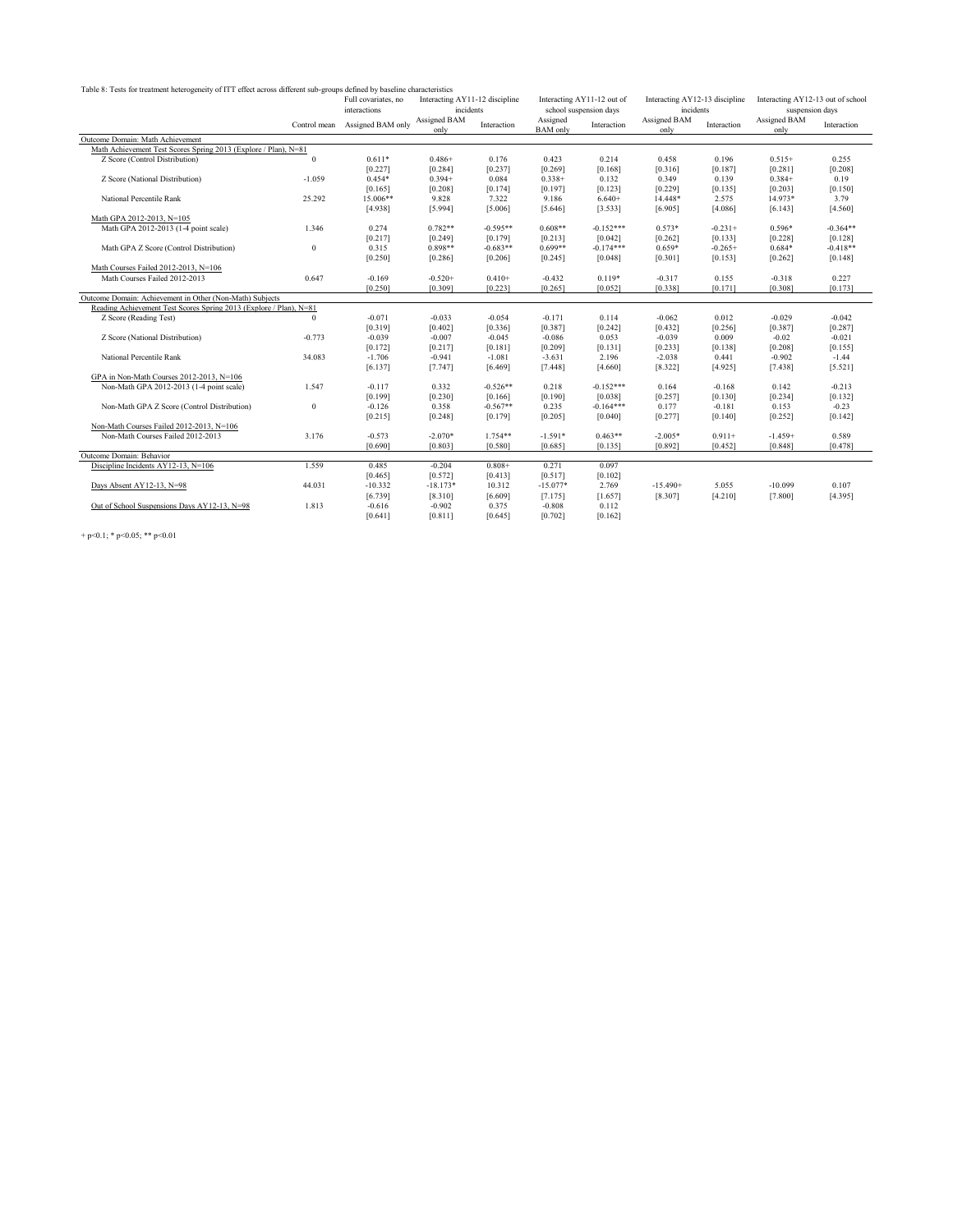Table 8: Tests for treatment heterogeneity of ITT effect across different sub-groups defined by baseline characteristics

|                                                                    |              | Full covariates, no<br>interactions | Interacting AY11-12 discipline | incidents   |                       | Interacting AY11-12 out of school<br>suspension days | incidents                          | Interacting AY12-13 discipline | Interacting AY12-13 out of school | suspension days |
|--------------------------------------------------------------------|--------------|-------------------------------------|--------------------------------|-------------|-----------------------|------------------------------------------------------|------------------------------------|--------------------------------|-----------------------------------|-----------------|
|                                                                    | Control mean | Assigned<br>BAM+tutor               | Assigned<br>BAM+tutor          | Interaction | Assigned<br>BAM+tutor | Interaction                                          | Assigned<br>BAM <sup>+</sup> tutor | Interaction                    | Assigned<br>BAM+tutor             | Interaction     |
| Outcome Domain: Math Achievement                                   |              |                                     |                                |             |                       |                                                      |                                    |                                |                                   |                 |
| Math Achievement Test Scores Spring 2013 (Explore / Plan), N=81    |              |                                     |                                |             |                       |                                                      |                                    |                                |                                   |                 |
| Z Score (Control Distribution)                                     | $\Omega$     | $0.425+$                            | $0.552*$                       | $-0.093$    | $0.516+$              | $-0.055$                                             | $0.558+$                           | $-0.056$                       | 0.417                             | 0.049           |
|                                                                    |              | [0.226]                             | [0.265]                        | [0.100]     | [0.263]               | [0.079]                                              | [0.317]                            | [0.166]                        | [0.277]                           | [0.092]         |
| Z Score (National Distribution)                                    | $-1.059$     | $0.316+$                            | $0.414*$                       | $-0.072$    | $0.389*$              | $-0.044$                                             | $0.413+$                           | $-0.042$                       | 0.319                             | 0.029           |
|                                                                    |              | [0.166]                             | [0.195]                        | [0.074]     | [0.193]               | [0.058]                                              | [0.232]                            | [0.122]                        | [0.203]                           | [0.068]         |
| National Percentile Rank                                           | 25.292       | $9.640+$                            | 13.081*                        | $-2.521$    | 12.336*               | $-1.614$                                             | $16.024*$                          | $-3.861$                       | $11.218+$                         | 0.038           |
|                                                                    |              | [5.267]                             | [6.141]                        | [2.325]     | [6.105]               | [1.836]                                              | [7.292]                            | [3.828]                        | [6.453]                           | [2.147]         |
| Math GPA 2012-2013, N=105                                          |              |                                     |                                |             |                       |                                                      |                                    |                                |                                   |                 |
| Math GPA 2012-2013 (1-4 point scale)                               | 1.346        | $0.462*$                            | 0.164                          | $0.173*$    | 0.206                 | $0.090*$                                             | 0.389                              | $-0.049$                       | 0.23                              | 0.063           |
|                                                                    |              | [0.200]                             | [0.243]                        | [0.084]     | [0.226]               | [0.041]                                              | [0.252]                            | [0.124]                        | [0.221]                           | [0.076]         |
| Math GPA Z Score (Control Distribution)                            | $\mathbf{0}$ | $0.530*$                            | 0.188                          | 0.199*      | 0.237                 | $0.104*$                                             | 0.447                              | $-0.056$                       | 0.265                             | 0.073           |
|                                                                    |              | [0.229]                             | [0.279]                        | [0.097]     | [0.259]               | [0.047]                                              | [0.290]                            | [0.143]                        | [0.254]                           | [0.087]         |
| Math Courses Failed 2012-2013, N=106                               |              |                                     |                                |             |                       |                                                      |                                    |                                |                                   |                 |
| Math Courses Failed 2012-2013                                      | 0.647        | $-0.360+$                           | $-0.104$                       | $-0.146$    | $-0.056$              | $-0.096**$                                           | $-0.29$                            | $-0.005$                       | $-0.21$                           | $-0.057$        |
|                                                                    |              | [0.209]                             | [0.258]                        | [0.088]     | [0.228]               | [0.035]                                              | [0.282]                            | [0.137]                        | [0.248]                           | [0.084]         |
| Outcome Domain: Achievement in Other (Non-Math) Subjects           |              |                                     |                                |             |                       |                                                      |                                    |                                |                                   |                 |
| Reading Achievement Test Scores Spring 2013 (Explore / Plan), N=81 |              |                                     |                                |             |                       |                                                      |                                    |                                |                                   |                 |
| Z Score (Reading Test)                                             | $^{\circ}$   | $-0.043$                            | 0.092                          | $-0.099$    | 0.085                 | $-0.077$                                             | $-0.027$                           | $-0.017$                       | $-0.102$                          | 0.037           |
|                                                                    |              | [0.262]                             | [0.307]                        | [0.116]     | [0.304]               | [0.091]                                              | [0.363]                            | [0.191]                        | [0.317]                           | [0.106]         |
| Z Score (National Distribution)                                    | $-0.773$     | $-0.026$                            | 0.045                          | $-0.052$    | 0.044                 | $-0.042$                                             | $-0.02$                            | $-0.009$                       | $-0.058$                          | 0.019           |
|                                                                    |              | [0.142]                             | [0.166]                        | [0.063]     | [0.165]               | [0.050]                                              | [0.197]                            | [0.103]                        | [0.172]                           | [0.057]         |
| National Percentile Rank                                           | 34.083       | 0.33                                | 2.42                           | $-1.532$    | 2.825                 | $-1.494$                                             | $-0.129$                           | 0.18                           | $-1.03$                           | 0.764           |
|                                                                    |              | [4.800]                             | [5.635]                        | [2.133]     | [5.562]               | [1.672]                                              | [6.670]                            | [3.501]                        | [5.827]                           | [1.939]         |
| GPA in Non-Math Courses 2012-2013, N=106                           |              |                                     |                                |             |                       |                                                      |                                    |                                |                                   |                 |
| Non-Math GPA 2012-2013 (1-4 point scale)                           | 1.547        | $0.345*$                            | 0.103                          | $0.138*$    | 0.187                 | $0.050+$                                             | 0.262                              | $-0.001$                       | 0.185                             | 0.05            |
|                                                                    |              | [0.163]                             | [0.199]                        | [0.068]     | [0.183]               | [0.028]                                              | [0.210]                            | [0.102]                        | [0.184]                           | [0.062]         |
| Non-Math GPA Z Score (Control Distribution)                        | $\theta$     | $0.372*$                            | 0.111                          | $0.149*$    | 0.202                 | $0.054+$                                             | 0.283                              | $-0.001$                       | 0.199                             | 0.054           |
|                                                                    |              | [0.175]                             | [0.215]                        | [0.074]     | [0.197]               | [0.030]                                              | [0.226]                            | [0.110]                        | [0.198]                           | [0.067]         |
| Non-Math Courses Failed 2012-2013, N=106                           |              |                                     |                                |             |                       |                                                      |                                    |                                |                                   |                 |
| Non-Math Courses Failed 2012-2013                                  | 3.176        | $-1.782**$                          | $-0.609$                       | $-0.668**$  | $-1.134+$             | $-0.204*$                                            | $-1.925*$                          | 0.275                          | $-1.684*$                         | 0.085           |
|                                                                    |              | [0.563]                             | [0.669]                        | [0.229]     | [0.628]               | [0.096]                                              | [0.768]                            | [0.373]                        | [0.680]                           | [0.230]         |
| Outcome Domain: Behavior                                           |              |                                     |                                |             |                       |                                                      |                                    |                                |                                   |                 |
| Discipline Incidents AY12-13, N=106                                | 1.559        | $-0.008$                            | 0.257                          | $-0.151$    | 0.127                 | $-0.042$                                             |                                    |                                |                                   |                 |
|                                                                    |              | [0.322]                             | [0.402]                        | [0.138]     | [0.369]               | [0.056]                                              |                                    |                                |                                   |                 |
| Days Absent AY12-13, N=98                                          | 44.031       | $-11.051+$                          | $-5.913$                       | $-3.208$    | $-7.234$              | $-1.25$                                              | $-10.684$                          | 0.798                          | $-10.266$                         | 0.432           |
|                                                                    |              | [5.556]                             | [6.816]                        | [2.490]     | [6.230]               | [0.944]                                              | [7.561]                            | [3.669]                        | [6.674]                           | [2.263]         |
| Out of School Suspensions Days AY12-13, N=98                       | 1.813        | $-0.528$                            | 0.447                          | $-0.609*$   | $-0.312$              | $-0.071$                                             |                                    |                                |                                   |                 |
|                                                                    |              | [0.590]                             | [0.702]                        | [0.256]     | [0.669]               | [0.101]                                              |                                    |                                |                                   |                 |

+ p<0.1; \* p<0.05; \*\* p<0.01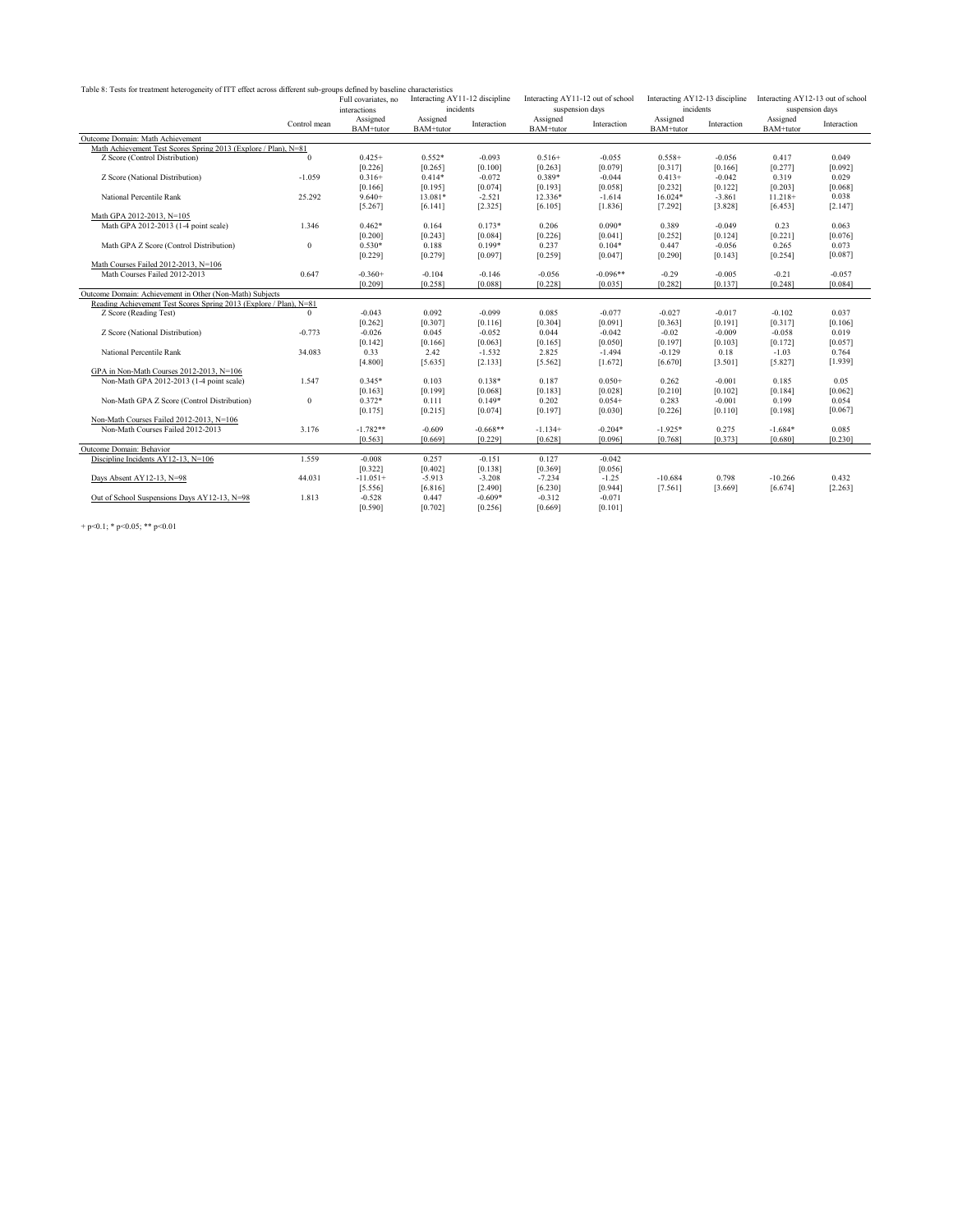Appendix Table 1: all pre-randomization covariates

| B / [SE] / (t) / < p                             | Assign Any TRT   | Assign BAM only    | Assign Bam Tutor |
|--------------------------------------------------|------------------|--------------------|------------------|
| Has Spring Achievment Test                       | 0.155            | 0.111              | 0.169            |
|                                                  | [0.161]          | [0.259]            | [0.191]          |
|                                                  | $-0.96$          | $-0.43$            | $-0.89$          |
| Age 14                                           | $-0.353+$        | $-0.429$           | $-0.408$         |
|                                                  | $[0.207]$        | [0.359]            | [0.259]          |
|                                                  | $(-1.71)$        | $(-1.19)$          | $(-1.57)$        |
| Age 15                                           | $-0.136$         | $-0.191$           | $-0.203$         |
|                                                  | [0.145]          | [0.269]            | [0.178]          |
|                                                  | $(-0.94)$        | $(-0.71)$          | $(-1.14)$        |
| Grade 10                                         | $-0.171$         | $-0.2$             | $-0.222$         |
|                                                  | [0.161]          | [0.271]            | [0.204]          |
|                                                  | $(-1.07)$        | $(-0.74)$          | $(-1.09)$        |
| Free luinch eligible                             | $-0.373$         | omitted            | $-0.438$         |
|                                                  | [0.536]          |                    | [0.583]          |
|                                                  | $(-0.70)$        |                    | $(-0.75)$        |
| Reduced lunch eligible                           | $-0.604$         | $-0.144$           | $-0.765$         |
|                                                  | [0.588]          | [0.322]            | [0.660]          |
|                                                  | $(-1.03)$        | $(-0.45)$          | $(-1.16)$        |
| <b>Black</b>                                     | $-0.275$         | 0.172              | $-0.385$         |
|                                                  | [0.529]          | [0.355]            | [0.583]          |
|                                                  | $(-0.52)$        | $-0.48$            | $(-0.66)$        |
| Hispanic                                         | $-0.678$         | omitted            | $-0.999$         |
|                                                  | [0.602]          |                    | [0.710]          |
|                                                  | $(-1.13)$        |                    | $(-1.41)$        |
| Learning disability                              | 0.035            | 0.075              | $-0.038$         |
|                                                  | [0.139]          | [0.231]            | [0.173]          |
|                                                  | $-0.25$          | $-0.32$            | $(-0.22)$        |
| <b>GPA AY11-12</b>                               | 0.546            | 1.959              | 0.401            |
|                                                  | [1.049]          | [1.747]            | [1.286]          |
|                                                  | $-0.52$          | $-1.12$            | $-0.31$          |
| Non-math course GPA AY11-12                      | $-0.522$         | $-1.623$           | $-0.412$         |
|                                                  | [0.881]          | [1.454]            | [1.073]          |
|                                                  | $(-0.59)$        | $(-1.12)$          | $(-0.38)$        |
| Math GPA AY11-12                                 | $-0.064$         | $-0.302$           | $-0.043$         |
|                                                  | [0.199]          | [0.335]            | [0.258]          |
|                                                  | $(-0.32)$        | $(-0.90)$          | $(-0.17)$        |
| All course failures AY11-12                      | 0.031            | $-0.119$           | 0.046            |
|                                                  | [0.107]          | [0.210]            | [0.128]          |
|                                                  | $-0.29$          | $(-0.57)$          | $-0.36$          |
| Non-math course failures AY11-12                 | $-0.053$         | 0.151              | $-0.08$          |
|                                                  | [0.130]          | [0.262]            | [0.160]          |
|                                                  | $(-0.41)$        | $-0.57$            | $(-0.50)$        |
| Days Absent AY11-12                              | $-0.004$         | $\mathbf{0}$       | $-0.004$         |
|                                                  | [0.005]          | [0.007]            | [0.006]          |
|                                                  | $(-0.79)$        | $(-0.04)$          | $(-0.73)$        |
| Discipline Incidents AY11-12                     | $-0.048$         | $-0.105+$          | $-0.027$         |
|                                                  | [0.036]          | [0.056]            | $[0.041]$        |
|                                                  | $(-1.33)$        |                    | $(-0.65)$        |
| Out of School Suspension Days AY11-12            | 0.015            | $(-1.86)$<br>0.021 | 0.01             |
|                                                  |                  |                    |                  |
|                                                  | [0.016]          | [0.025]            | [0.019]          |
|                                                  | $-0.95$          | $-0.83$            | $-0.53$          |
| Fall Math Score, AY12-13, National Percentile    | $\boldsymbol{0}$ | 0.004              | $-0.001$         |
|                                                  | [0.003]          | [0.007]            | [0.004]          |
|                                                  | $-0.12$          | $-0.54$            | $(-0.32)$        |
| Fall Reading Score, AY12-13, National Percentile | $-0.002$         | $\boldsymbol{0}$   | $-0.004$         |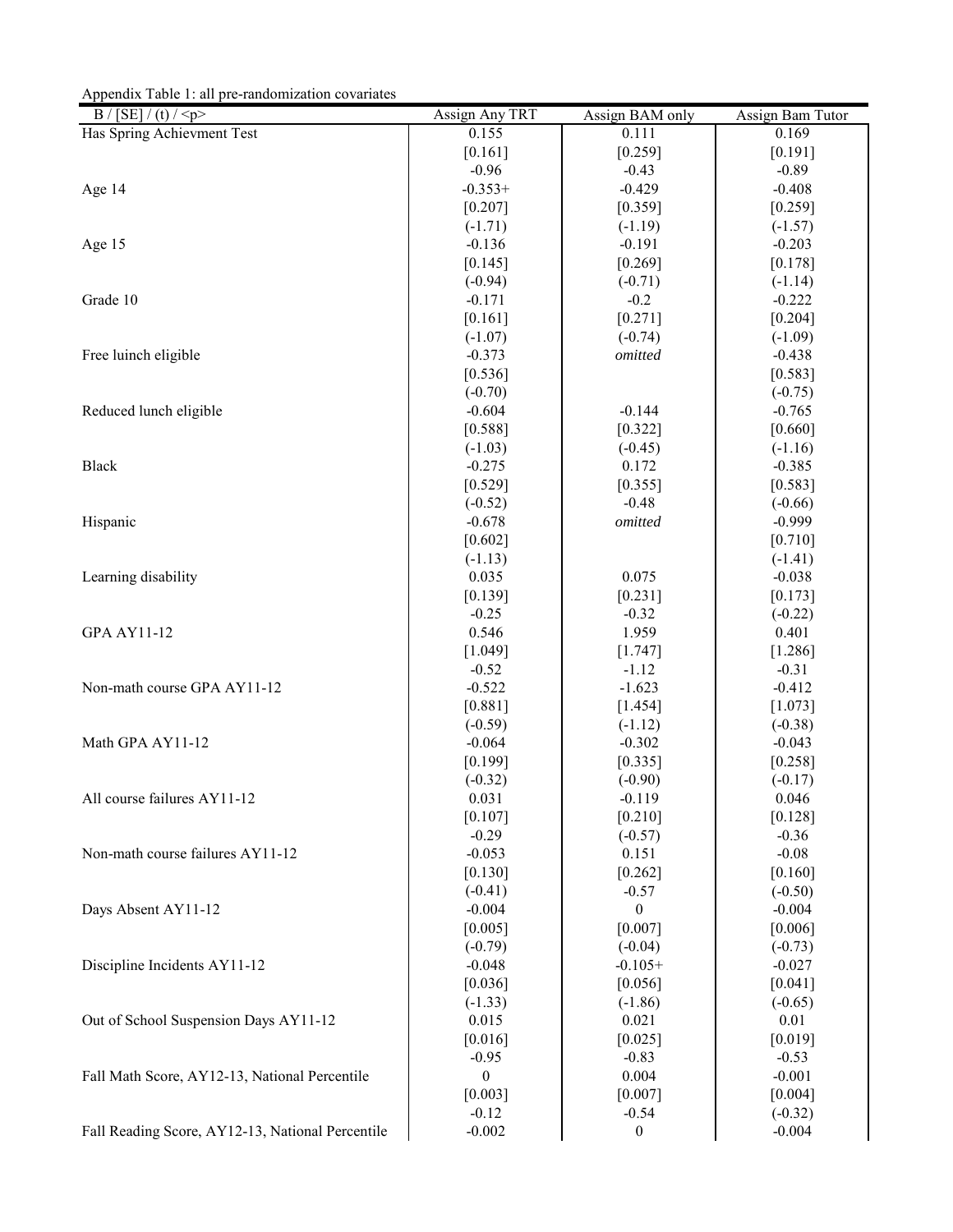|                                | [0.005]   | [0.009] | [0.006]   |
|--------------------------------|-----------|---------|-----------|
|                                | $(-0.41)$ | $-0.01$ | $(-0.68)$ |
| Missing fall tests             | 0.036     | 0.167   | $-0.039$  |
|                                | [0.168]   | [0.275] | [0.206]   |
|                                | $-0.21$   | $-0.61$ | $(-0.19)$ |
| Missing academic data, AY11-12 | $-0.13$   | 0.18    | $-0.024$  |
|                                | [0.499]   | [0.802] | [0.704]   |
|                                | $(-0.26)$ | $-0.22$ | $(-0.03)$ |
| cons                           | $1.707+$  | 0.398   | $2.002+$  |
|                                | [0.917]   | [0.804] | [1.060]   |
|                                | $-1.86$   | $-0.49$ | $-1.89$   |
| F statistic                    | 0.56      | 0.56    | 0.57      |
| P-value                        | 0.936     | 0.911   | 0.925     |
| R squared                      | 0.12      | 0.22    | 0.17      |
| N                              | 106       | 58      | 82        |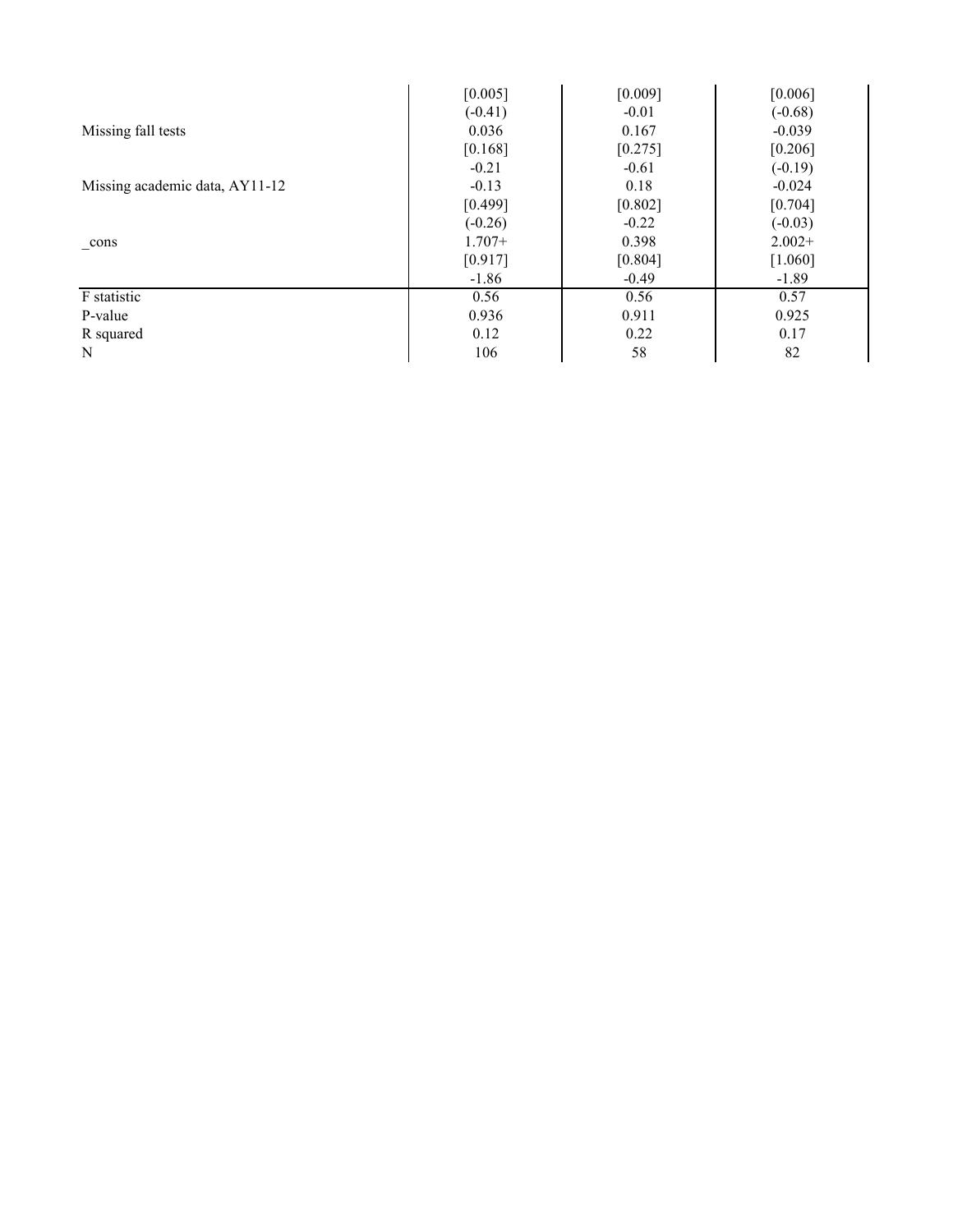Appendix Table 1: regression covariates

| $\overline{B/[SE]}/(t)/$                         | Assign Any TRT        | Assign BAM only       | Assign Bam Tutor     |
|--------------------------------------------------|-----------------------|-----------------------|----------------------|
| Has Spring Achievment Test                       | 0.192                 | 0.114                 | 0.25                 |
|                                                  | $[0.152]$             | $[0.235]$             | $[0.181]$            |
|                                                  | $-1.26$               | $-0.48$               | $-1.38$              |
| Age 14                                           | $-0.354+$             | $-0.569+$             | $-0.351$             |
|                                                  | [0.196]               | [0.326]               | $[0.241]$            |
|                                                  | $(-1.80)$             | $(-1.74)$             | $(-1.46)$            |
| Age 15                                           | $-0.147$              | $-0.274$              | $-0.176$             |
|                                                  | [0.138]               | $[0.243]$             | [0.168]              |
|                                                  | $(-1.07)$             | $(-1.13)$             | $(-1.05)$            |
| Grade 10                                         | $-0.132$              | $-0.281$              | $-0.092$             |
|                                                  | $[0.141]$             | [0.231]               | $[0.175]$            |
|                                                  | $(-0.93)$             | $(-1.22)$             | $(-0.53)$            |
| Free lunch eligible                              | 0.131                 | 0.086                 | 0.163                |
|                                                  | $[0.208]$             | [0.293]               | [0.244]              |
|                                                  | $-0.63$               | $-0.29$               | $-0.67$              |
| Learning disbaility                              | 0.003                 | 0.057                 | $-0.079$             |
|                                                  | $[0.130]$             | [0.215]               | [0.158]              |
|                                                  | $-0.03$               | $-0.27$               | $(-0.50)$            |
| <b>GPA AY11-12</b>                               | $-0.014$              | 0.016                 | $-0.034$             |
|                                                  | [0.080]               | [0.120]               | [0.109]              |
|                                                  | $(-0.17)$             | $-0.13$               | $(-0.31)$            |
| Days Absent AY11-12                              | $-0.003$              | $-0.002$              | $-0.005$             |
|                                                  | [0.004]               | [0.006]               | [0.005]              |
|                                                  | $(-0.81)$             | $(-0.27)$             | $(-0.91)$            |
| Out of School Suspension Days AY11-12            | 0.013                 | 0.023                 | 0.008                |
|                                                  | [0.015]               | [0.023]               | [0.017]              |
| Discipline Incidents AY11-12                     | $-0.89$<br>$-0.044$   | $-0.97$<br>$-0.098 +$ | $-0.48$<br>$-0.023$  |
|                                                  | [0.034]               |                       |                      |
|                                                  |                       | [0.053]<br>$(-1.85)$  | [0.039]<br>$(-0.60)$ |
| Fall Math Score, AY12-13, National Percentile    | $(-1.28)$<br>$\theta$ | 0.003                 | $-0.002$             |
|                                                  | [0.003]               | [0.006]               | [0.004]              |
|                                                  | $-0.02$               | $-0.54$               | $(-0.41)$            |
| Fall Reading Score, AY12-13, National Percentile | $-0.002$              | $\overline{0}$        | $-0.005$             |
|                                                  | [0.004]               | [0.009]               | [0.005]              |
|                                                  | $(-0.56)$             | $-0.05$               | $(-0.99)$            |
| Missing fall tests                               | 0.051                 | 0.154                 | $-0.042$             |
|                                                  | [0.159]               | [0.254]               | [0.190]              |
|                                                  | $-0.32$               | $-0.61$               | $(-0.22)$            |
| Missing academic data, AY11-12                   | $-0.044$              | 0.122                 | 0.031                |
|                                                  | [0.426]               | [0.659]               | [0.637]              |
|                                                  | $(-0.10)$             | $-0.18$               | $-0.05$              |
| _cons                                            | $0.806*$              | 0.649                 | $0.810+$             |
|                                                  | [0.372]               | [0.597]               | [0.449]              |
|                                                  | $-2.17$               | $-1.09$               | $-1.8$               |
| F statistic                                      | 0.62                  | 0.68                  | 0.57                 |
| p-value                                          | 0.841                 | 0.779                 | 0.876                |
| R squared                                        | 0.09                  | 0.18                  | 0.11                 |
| N                                                | 106                   | 58                    | 82                   |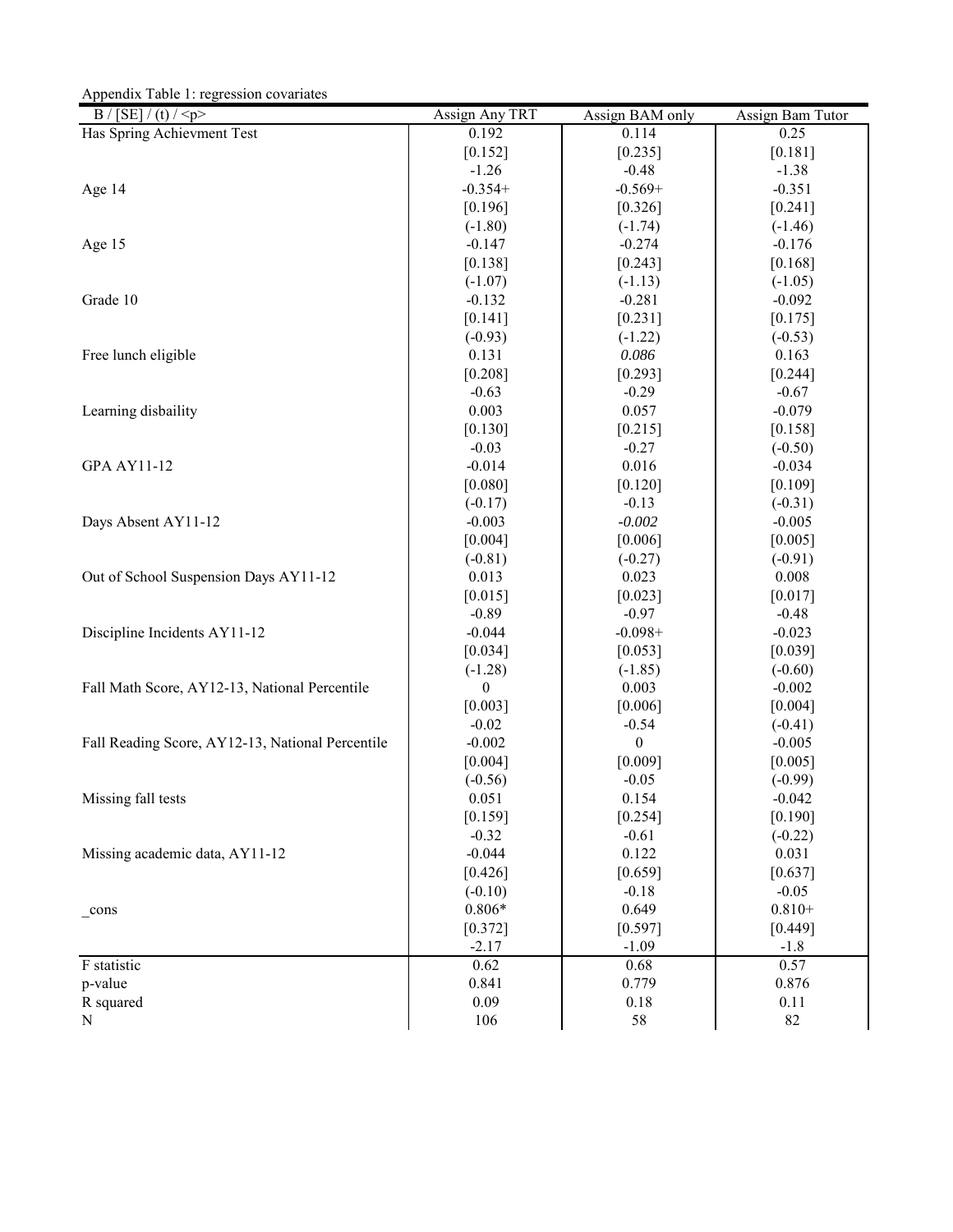|                                                    | Assigned to any | Assigned to any       | Assigned to BAM Only | Assigned to      | Assigned to BAM Only    | Assigned to         |
|----------------------------------------------------|-----------------|-----------------------|----------------------|------------------|-------------------------|---------------------|
|                                                    | treatment and   | treatment and did not | and participated     | BAM+Tutoring and | and did not participate | BAM+Tutoring and    |
|                                                    | participated    | participate           |                      | participated     |                         | did not participate |
| nstudents                                          | 52              | 20                    | 17                   | 35               | $7\overline{ }$         | 13                  |
| Age 14                                             | 0.25            | 0.20                  | 0.18                 | 0.29             | 0.43                    | 0.08                |
| Age 15                                             | 0.52            | 0.45                  | 0.59                 | 0.49             | 0.43                    | 0.46                |
| Age 16                                             | 0.23            | 0.35                  | 0.24                 | 0.23             | 0.14                    | 0.46                |
| Grade 10                                           | 0.56            | 0.55                  | 0.53                 | 0.57             | 0.29                    | 0.69                |
| Grade 9                                            | 0.44            | 0.45                  | 0.47                 | 0.43             | 0.71                    | 0.31                |
| Free lunch eligible                                | 0.96            | 1.00                  | 0.94                 | 0.97             | 1.00                    | 1.00                |
| Reduced lunch eligible                             | 0.02            | 0.00                  | 0.06                 | 0.00             | 0.00                    | 0.00                |
| Black                                              | 0.02            | 0.00                  | 0.00                 | 0.03             | 0.00                    | 0.00                |
| Hispanic                                           | 0.94            | 1.00                  | 0.94                 | 0.94             | 1.00                    | 1.00                |
| Other race                                         | 0.04            | 0.00                  | 0.06                 | 0.03             | 0.00                    | 0.00                |
| Learning Disability                                | 0.27            | 0.25                  | 0.35                 | 0.23             | 0.00                    | 0.38                |
| <b>GPA AY11-12</b>                                 | 2.25            | 2.01                  | 2.19                 | 2.28             | 2.28                    | 1.87                |
| Non-math course GPA AY11-12                        | 2.29            | 2.09                  | 2.24                 | 2.32             | 2.31                    | 1.97                |
| Math GPA AY11-12                                   | 2.06            | 1.58                  | 1.95                 | 2.11             | 1.86                    | 1.42                |
| All course failures AY11-12                        | 1.44            | 2.20                  | 1.50                 | 1.41             | 3.14                    | 1.69                |
| Non-math course failures AY11-12                   | 1.20            | 1.55                  | 1.25                 | 1.18             | 2.43                    | 1.08                |
| Math course failures AY11-12                       | 0.24            | 0.65                  | 0.25                 | 0.24             | 0.71                    | 0.62                |
| Days Absent AY11-12                                | 17.28           | 22.68                 | 16.21                | 17.80            | 27.93                   | 19.85               |
| Discipline Incidents AY11-12                       | 1.12            | 1.85                  | 0.59                 | 1.37             | 1.29                    | 2.15                |
| Out of School Suspension Days AY11-12              | 2.35            | 5.25                  | 1.82                 | 2.60             | 5.71                    | 5.00                |
| Fall Math Score, AY12-13, National Percentile      | 21.86           | 23.58                 | 25.07                | 20.14            | 39.33                   | 18.33               |
| Fall Reading Score, AY12-13, National Percentile   | 24.26           | 30.58                 | 28.47                | 22.00            | 42.00                   | 26.78               |
| <b>GPA AY12-13</b>                                 | 1.86            | 1.47                  | 1.97                 | 1.81             | 0.97                    | 1.73                |
| Non-math course GPA AY12-13                        | 1.87            | 1.46                  | 1.95                 | 1.83             | 0.95                    | 1.73                |
| Math GPA AY12-13                                   | 1.82            | 1.46                  | 2.03                 | 1.72             | 1.07                    | 1.69                |
| All course failures AY12-13                        | 1.81            | 3.60                  | 1.71                 | 1.86             | 4.71                    | 3.00                |
| Non-math course failures AY12-13                   | 1.54            | 2.70                  | 1.41                 | 1.60             | 3.57                    | 2.23                |
| Math course failures AY12-13                       | 0.27            | 0.90                  | 0.29                 | 0.26             | 1.14                    | 0.77                |
| Days Absent AY12-13                                | 32.22           | 39.39                 | 30.18                | 33.21            | 44.30                   | 36.67               |
| Discipline Incidents AY12-13                       | 1.19            | 2.10                  | 1.06                 | 1.26             | 2.71                    | 1.77                |
| Out of School Suspension Days AY12-13              | 0.79            | 1.29                  | 0.24                 | 1.06             | 2.20                    | 0.78                |
| Spring Math Score, AY12-13, National Percentile    | 33.78           | 41.91                 | 42.36                | 30.03            | 56.00                   | 33.86               |
| Spring Reading Score, AY12-13, National Percentile | 31.11           | 29.45                 | 33.50                | 30.06            | 42.00                   | 22.29               |
| Has Spring 2013 Math Test                          | 0.88            | 0.55                  | 0.82                 | 0.91             | 0.57                    | 0.54                |
| Has Fall 2012 Math Test                            | 0.83            | 0.60                  | 0.88                 | 0.80             | 0.43                    | 0.69                |
| Has Both Fall 2012 and Spring 2013 Math Tests      | 0.75            | 0.45                  | 0.76                 | 0.74             | 0.43                    | 0.46                |